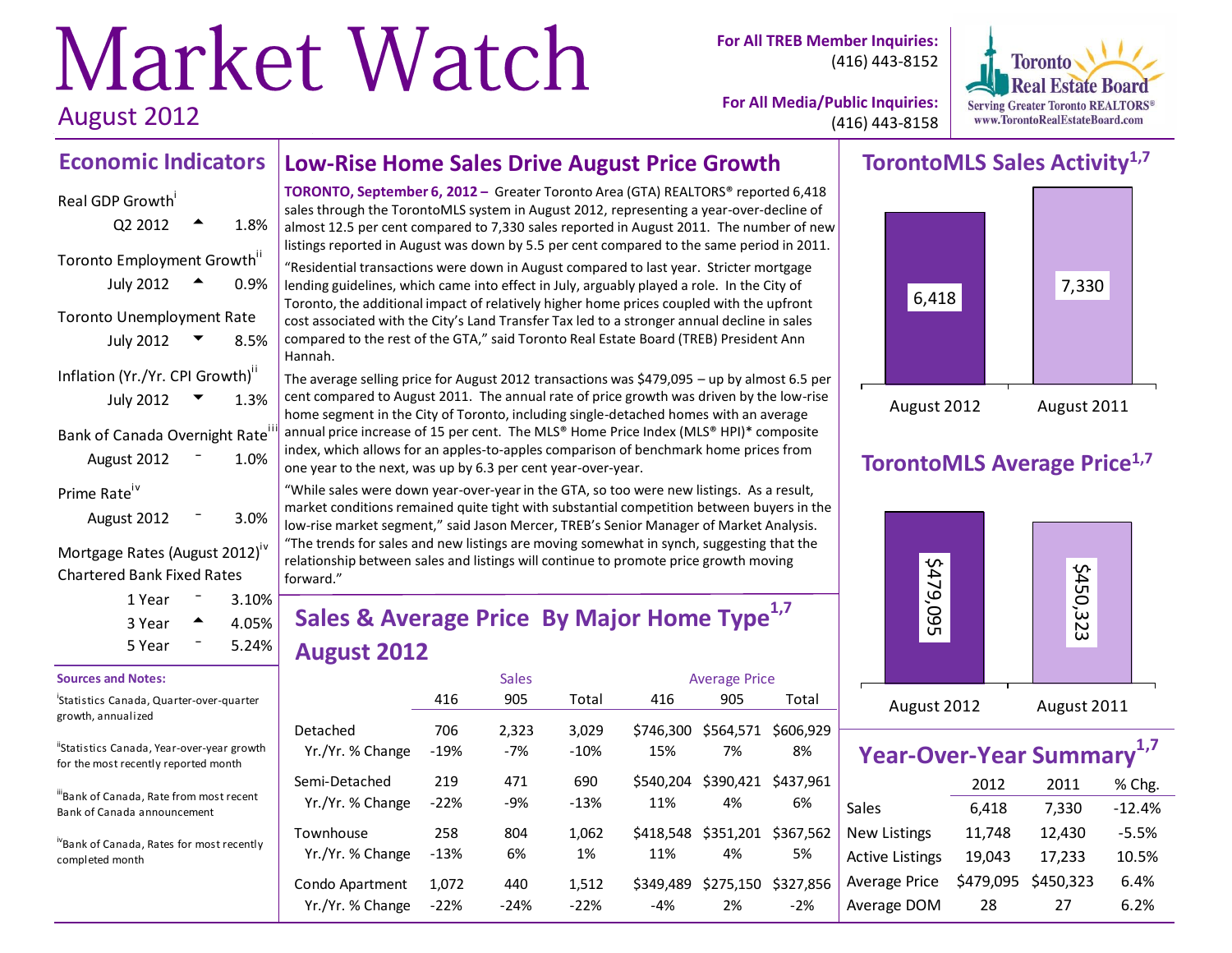# SALES BY PRICE RANGE AND HOUSE TYPE $^{1,7}$  AUGUST 2012

| <b>Price Range</b>          | <b>Detached</b> | Semi-Detached | Att/Row/Twnhouse | <b>Condo Townhouse</b> | <b>Condo Apt</b> | Link        | Co-op Apt   | <b>Det Condo</b> | <b>Co-ownership Apt</b> | Total     |
|-----------------------------|-----------------|---------------|------------------|------------------------|------------------|-------------|-------------|------------------|-------------------------|-----------|
| \$0 to \$99,999             | 4               |               |                  |                        | 18               | $\mathbf 0$ | 2           | $\mathbf{0}$     |                         | 30        |
| \$100,000 to \$199,999      | 37              | 11            |                  | 68                     | 205              |             |             | $\Omega$         |                         | 332       |
| \$200,000 to \$299,999      | 226             | 54            | 82               | 178                    | 525              | 22          |             | 4                |                         | 1,094     |
| \$300,000 to \$399,999      | 489             | 248           | 196              | 201                    | 468              | 19          |             |                  |                         | 1,626     |
| \$400,000 to \$499,999      | 639             | 238           | 134              | 56                     | 165              | 28          |             |                  |                         | 1,261     |
| \$500,000 to \$599,999      | 563             | 73            | 56               | 18                     | 75               | 24          | $\Omega$    |                  |                         | 810       |
| \$600,000 to \$699,999      | 359             | 35            | 28               | 12                     | 20               |             | $\mathbf 0$ |                  |                         | 458       |
| \$700,000 to \$799,999      | 224             | 12            |                  | 10                     | 12               | $\Omega$    | $\Omega$    |                  |                         | 264       |
| \$800,000 to \$899,999      | 157             | 6             |                  | 3                      |                  | $\mathbf 0$ |             | $\mathbf 0$      |                         | 169       |
| \$900,000 to \$999,999      | 81              |               |                  |                        |                  | $\Omega$    | $\Omega$    |                  |                         | 92        |
| \$1,000,000 to \$1,249,999  | 95              |               |                  |                        |                  | $\mathbf 0$ | $\Omega$    | $\mathbf 0$      |                         | 107       |
| \$1,250,000 to \$1,499,999  | 70              |               |                  |                        |                  | $\mathbf 0$ |             | $\Omega$         |                         | 80        |
| \$1,500,000 to \$1,749,999  | 30              |               |                  | $\mathbf 0$            |                  | $\mathbf 0$ | $\Omega$    | $\mathbf 0$      |                         | 35        |
| \$1,750,000 to \$1,999,999  | 8               |               |                  | 0                      |                  | $\Omega$    |             |                  |                         |           |
| $$2,000,000 +$              | 47              |               |                  | $\mathbf{0}$           |                  | $\Omega$    | $\Omega$    |                  |                         | 51        |
| <b>Total Sales</b>          | 3,029           | 690           | 511              | 551                    | 1,512            | 98          | 10          | 8                | 9                       | 6,418     |
| <b>Share of Total Sales</b> | 47.2%           | 10.8%         | 8.0%             | 8.6%                   | 23.6%            | 1.5%        | 0.2%        | 0.1%             | 0.1%                    |           |
| <b>Average Price</b>        | \$606,929       | \$437,961     | \$407,921        | \$330,133              | \$327,856        | \$418,377   | \$287,038   | \$331,675        | \$184,544               | \$479,095 |

# SALES BY PRICE RANGE AND HOUSE TYPE<sup>1,7</sup>  $\sqrt{2}$  and  $\sqrt{2}$  and  $\sqrt{2}$  and  $\sqrt{2}$  and  $\sqrt{2}$  and  $\sqrt{2}$  and  $\sqrt{2}$  and  $\sqrt{2}$  and  $\sqrt{2}$  and  $\sqrt{2}$  and  $\sqrt{2}$  and  $\sqrt{2}$  and  $\sqrt{2}$  and  $\sqrt{2}$  and  $\sqrt{2}$  and

| <b>Price Range</b>          | <b>Detached</b> | Semi-Detached  | Att/Row/Twnhouse | Condo Townhouse | <b>Condo Apt</b> | Link        | Co-op Apt | <b>Det Condo</b> | <b>Co-ownership Apt</b> | <b>Total</b>             |
|-----------------------------|-----------------|----------------|------------------|-----------------|------------------|-------------|-----------|------------------|-------------------------|--------------------------|
| \$0 to \$99,999             | 34              | $\overline{2}$ | ь                | 15              | 163              | 0           | 6         | $\mathbf 0$      |                         | 232                      |
| \$100,000 to \$199,999      | 454             | 127            | 42               | 556             | 1,874            | 9           | 32        | $\mathbf 0$      |                         | 3,102                    |
| \$200,000 to \$299,999      | 2,266           | 472            | 860              | 1,673           | 4,835            | 282         | 19        | 16               | 29                      | 10,452                   |
| \$300,000 to \$399,999      | 4,875           | 2,257          | 1,637            | 1,820           | 4,463            | 210         | 20        | 24               |                         | 15,315                   |
| \$400,000 to \$499,999      | 6,019           | 2,368          | 1,430            | 601             | 1,813            | 288         | 10        | 8                |                         | 12,543                   |
| \$500,000 to \$599,999      | 5,373           | 841            | 577              | 173             | 672              | 243         |           |                  |                         | 7,887                    |
| \$600,000 to \$699,999      | 3,908           | 413            | 274              | 99              | 321              | 63          |           |                  |                         | 5,083                    |
| \$700,000 to \$799,999      | 2,564           | 220            | 86               | 72              | 143              |             |           |                  |                         | 3,096                    |
| \$800,000 to \$899,999      | 1,690           | 121            | 59               | 24              | 82               | 0           |           | 0                |                         | 1,976                    |
| \$900,000 to \$999,999      | 946             | 61             | 25               |                 | 46               |             |           | $\mathbf 0$      |                         | 1,085                    |
| \$1,000,000 to \$1,249,999  | 1,188           | 52             | 21               | 13              | 84               |             |           |                  |                         | 1,363                    |
| \$1,250,000 to \$1,499,999  | 774             | 33             | 8                | 3               | 37               |             |           | $\mathbf 0$      |                         | 856                      |
| \$1,500,000 to \$1,749,999  | 400             | 14             |                  |                 | 23               | $\mathbf 0$ | 0         | $\mathbf 0$      |                         | 445                      |
| \$1,750,000 to \$1,999,999  | 228             |                |                  | $\Omega$        |                  |             |           | 0                |                         | 242                      |
| $$2,000,000 +$              | 499             |                |                  |                 | 18               |             |           | $\mathbf{0}$     |                         | 523                      |
| <b>Total Sales</b>          | 31,218          | 6,989          | 5,035            | 5,058           | 14,581           | 1,104       | 98        | 58               | 59                      | 64,200                   |
| <b>Share of Total Sales</b> | 48.6%           | 10.9%          | 7.8%             | 7.9%            | 22.7%            | 1.7%        | 0.2%      | 0.1%             | 0.1%                    | $\overline{\phantom{a}}$ |
| <b>Average Price</b>        | \$628,207       | \$456,389      | \$422,640        | \$328,514       | \$336,453        | \$414,455   | \$306,477 | \$391,178        | \$250,354               | \$498,778                |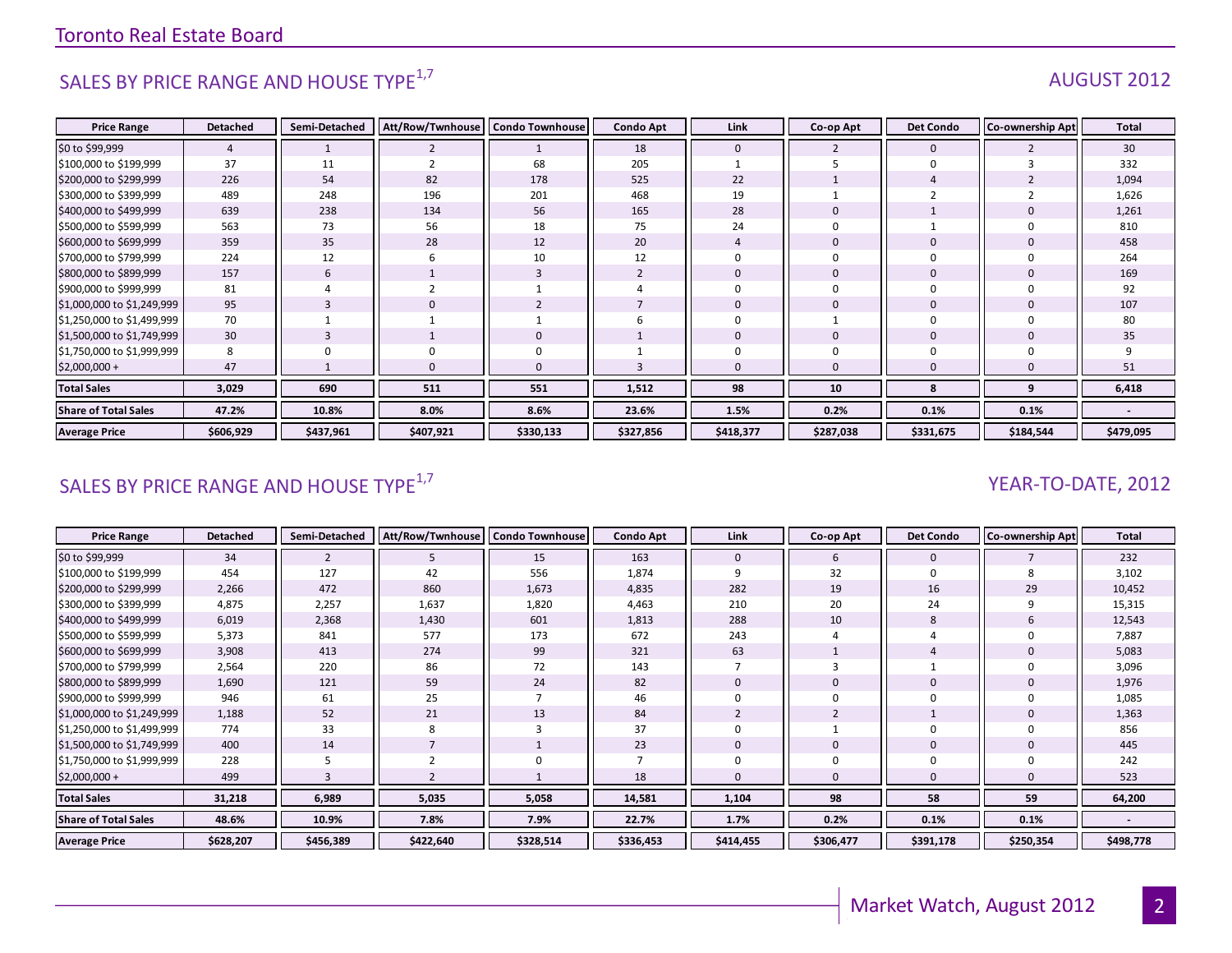#### **ALL HOME TYPES, AUGUST 2012** ALL TREB AREAS

|                                  | <b>Number of Sales</b> | Dollar Volume <sup>1</sup> | <b>Average Price</b> <sup>1</sup> | Median Price <sup>1</sup> | New Listings <sup>2</sup> | SNLR (Trend) <sup>8</sup> | Active Listings <sup>3</sup> | Mos. Inv. (Trend) <sup>9</sup> | Avg. SP/LP <sup>4</sup> | Avg. DOM <sup>5</sup> |
|----------------------------------|------------------------|----------------------------|-----------------------------------|---------------------------|---------------------------|---------------------------|------------------------------|--------------------------------|-------------------------|-----------------------|
| <b>TREB Total</b>                | 6,418                  | \$3,074,834,150            | \$479,095                         | \$410,000                 | 11,748                    | 57.5%                     | 19,043                       | 2.3                            | 98%                     | 28                    |
| <b>Halton Region</b>             | 443                    | \$259,478,894              | \$585,731                         | \$486,000                 | 730                       | 59.9%                     | 1,223                        | 2.3                            | 98%                     | 30                    |
| Burlington                       | 76                     | \$38,095,031               | \$501,250                         | \$435,000                 | 121                       | 59.5%                     | 217                          | 2.6                            | 97%                     | 29                    |
| <b>Halton Hills</b>              | 61                     | \$29,414,300               | \$482,202                         | \$445,000                 | 91                        | 68.6%                     | 173                          | 2.4                            | 97%                     | 29                    |
| Milton                           | 132                    | \$60,775,245               | \$460,419                         | \$420,000                 | 243                       | 61.0%                     | 312                          | 1.7                            | 98%                     | 26                    |
| Oakville                         | 174                    | \$131,194,318              | \$753,990                         | \$594,000                 | 275                       | 56.3%                     | 521                          | 2.8                            | 97%                     | 33                    |
| <b>Peel Region</b>               | 1,495                  | \$646,339,026              | \$432,334                         | \$398,500                 | 2,948                     | 56.8%                     | 4,188                        | 2.1                            | 98%                     | 26                    |
| Brampton                         | 661                    | \$269,532,380              | \$407,765                         | \$390,000                 | 1,354                     | 55.8%                     | 1,727                        | 2.0                            | 98%                     | 23                    |
| Caledon                          | 59                     | \$32,627,550               | \$553,009                         | \$488,000                 | 132                       | 56.3%                     | 290                          | $3.5\,$                        | 96%                     | 42                    |
| Mississauga                      | 775                    | \$344,179,096              | \$444,102                         | \$400,000                 | 1,462                     | 57.6%                     | 2,171                        | 2.1                            | 97%                     | 27                    |
| <b>City of Toronto</b>           | 2,282                  | \$1,135,909,249            | \$497,769                         | \$399,050                 | 4,273                     | 55.0%                     | 7,492                        | 2.4                            | 98%                     | 29                    |
| TURN PAGE FOR CITY OF TORONTO    |                        |                            |                                   |                           |                           |                           |                              |                                |                         |                       |
| <b>TABLES OR CLICK HERE:</b>     |                        |                            |                                   |                           |                           |                           |                              |                                |                         |                       |
|                                  |                        |                            |                                   |                           |                           |                           |                              |                                |                         |                       |
| <b>York Region</b>               | 1,123                  | \$665,436,327              | \$592,552                         | \$537,000                 | 2,198                     | 58.6%                     | 3,530                        | 2.1                            | 97%                     | 28                    |
| Aurora                           | 64                     | \$34,243,763               | \$535,059                         | \$454,000                 | 106                       | 67.4%                     | 154                          | 1.8                            | 98%                     | 28                    |
| E. Gwillimbury                   | 24                     | \$13,763,000               | \$573,458                         | \$407,500                 | 46                        | 64.1%                     | 94                           | $2.8$                          | 95%                     | 32                    |
| Georgina                         | 66                     | \$22,288,850               | \$337,710                         | \$321,250                 | 112                       | 66.2%                     | 240                          | 3.0                            | 97%                     | 45                    |
| King                             | 22                     | \$19,378,400               | \$880,836                         | \$805,000                 | 46                        | 51.1%                     | 141                          | 5.5                            | 95%                     | 42                    |
| Markham                          | 315                    | \$193,347,833              | \$613,803                         | \$560,000                 | 631                       | 56.9%                     | 926                          | 2.0                            | 98%                     | 24                    |
| Newmarket                        | 110                    | \$49,688,577               | \$451,714                         | \$421,250                 | 157                       | 74.1%                     | 192                          | 1.3                            | 99%                     | 26                    |
| Richmond Hill                    | 208                    | \$131,039,181              | \$629,996                         | \$567,500                 | 451                       | 54.9%                     | 718                          | 2.0                            | 98%                     | 25                    |
| Vaughan                          | 264                    | \$172,217,223              | \$652,338                         | \$577,500                 | 540                       | 56.6%                     | 840                          | 2.1                            | 97%                     | 29                    |
| Whitchurch-Stouffville           | 50                     | \$29,469,500               | \$589,390                         | \$525,000                 | 109                       | 56.9%                     | 225                          | 3.1                            | 98%                     | 30                    |
| <b>Durham Region</b>             | 902                    | \$306,385,264              | \$339,673                         | \$314,950                 | 1,277                     | 63.7%                     | 1,844                        | 2.2                            | 98%                     | 28                    |
| Ajax                             | 156                    | \$55,116,217               | \$353,309                         | \$338,000                 | 237                       | 66.9%                     | 247                          | 1.6                            | 99%                     | 24                    |
| <b>Brock</b>                     | 19                     | \$6,251,300                | \$329,016                         | \$237,000                 | 29                        | 41.7%                     | 133                          | 8.5                            | 95%                     | 75                    |
| Clarington                       | 149                    | \$44,130,550               | \$296,178                         | \$277,000                 | 191                       | 64.8%                     | 306                          | $2.3$                          | 98%                     | 32                    |
| Oshawa                           | 210                    | \$55,553,159               | \$264,539                         | \$256,750                 | 325                       | 64.3%                     | 427                          | 2.0                            | 98%                     | 25                    |
| Pickering                        | 135                    | \$53,395,250               | \$395,520                         | \$375,000                 | 183                       | 61.8%                     | 236                          | 2.0                            | 98%                     | 27                    |
| Scugog                           | 32                     | \$12,647,400               | \$395,231                         | \$394,000                 | 39                        | 56.9%                     | 116                          | $4.2\,$                        | 97%                     | 43                    |
| Uxbridge                         | 29                     | \$13,375,400               | \$461,221                         | \$397,000                 | 40                        | 53.5%                     | 118                          | 4.5                            | 97%                     | 41                    |
| Whitby                           | 172                    | \$65,915,988               | \$383,232                         | \$358,950                 | 233                       | 66.4%                     | 261                          | 1.6                            | 99%                     | 24                    |
| <b>Dufferin County</b>           | 39                     | \$14,270,150               | \$365,901                         | \$335,000                 | 60                        | 72.1%                     | 114                          | 2.4                            | 98%                     | 32                    |
| Orangeville                      | 39                     | \$14,270,150               | \$365,901                         | \$335,000                 | 60                        | 72.1%                     | 114                          | 2.4                            | 98%                     | 32                    |
| <b>Simcoe County</b>             | 134                    | \$47,015,240               | \$350,860                         | \$325,000                 | 262                       | 61.8%                     | 652                          | 3.7                            | 97%                     | 47                    |
| Adjala-Tosorontio                | 12                     | \$3,980,500                | \$331,708                         | \$297,500                 | 20                        | 50.2%                     | 85                           | $6.5\,$                        | 97%                     | 59                    |
| <b>Bradford West Gwillimbury</b> | 35                     | \$14,266,300               | \$407,609                         | \$390,000                 | 71                        | 72.1%                     | 116                          | 2.0                            | 98%                     | 29                    |
| Essa                             | 13                     | \$4,097,750                | \$315,212                         | \$271,000                 | 37                        | 54.4%                     | 100                          | 4.9                            | 93%                     | 60                    |
| Innisfil                         | 35                     | \$11,668,890               | \$333,397                         | \$304,000                 | 74                        | 55.0%                     | 208                          | 4.6                            | 97%                     | 52                    |
| New Tecumseth                    | 39                     | \$13,001,800               | \$333,379                         | \$305,000                 | 60                        | 68.5%                     | 143                          | 3.1                            | 97%                     | 52                    |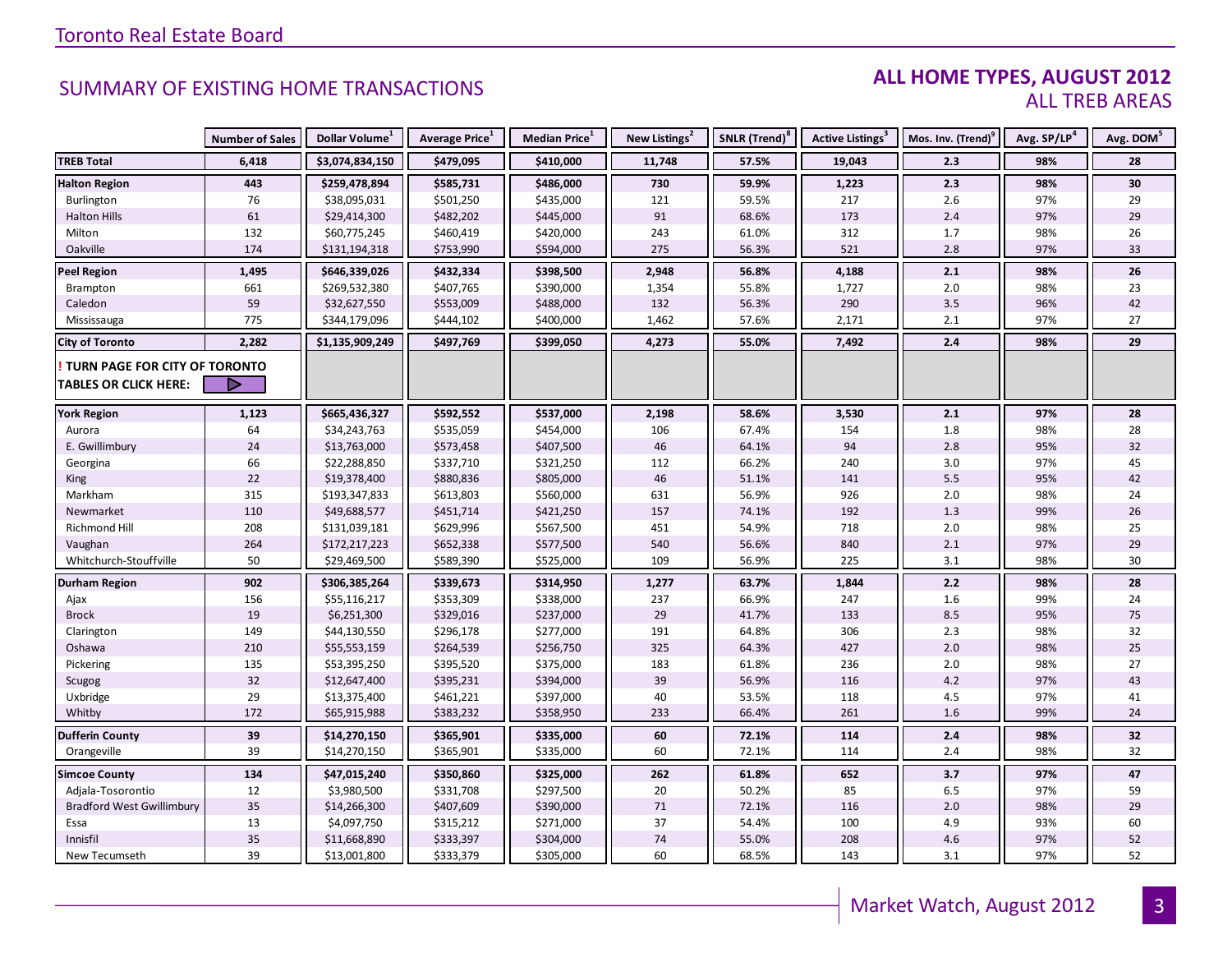#### **ALL HOME TYPES, AUGUST 2012** CITY OF TORONTO MUNICIPAL BREAKDOWN

|                              | <b>Number of Sales</b> | Dollar Volume <sup>1</sup> | Average Price <sup>1</sup> | <b>Median Price</b> <sup>1</sup> | New Listings <sup>2</sup> | SNLR (Trend) <sup>8</sup> | Active Listings <sup>3</sup> | Mos. Inv. (Trend) <sup>9</sup> | Avg. SP/LP <sup>4</sup> | Avg. DOM <sup>5</sup> |
|------------------------------|------------------------|----------------------------|----------------------------|----------------------------------|---------------------------|---------------------------|------------------------------|--------------------------------|-------------------------|-----------------------|
| <b>TREB Total</b>            | 6,418                  | \$3,074,834,150            | \$479,095                  | \$410,000                        | 11,748                    | 57.5%                     | 19,043                       | 2.3                            | 98%                     | 28                    |
| <b>City of Toronto Total</b> | 2,282                  | \$1,135,909,249            | \$497,769                  | \$399,050                        | 4,273                     | 55.0%                     | 7,492                        | 2.4                            | 98%                     | 29                    |
| <b>Toronto West</b>          | 591                    | \$264,149,245              | \$446,953                  | \$398,000                        | 1,005                     | 57.2%                     | 1,807                        | 2.5                            | 98%                     | 30                    |
| Toronto W01                  | 33                     | \$18,390,650               | \$557,292                  | \$410,000                        | 66                        | 51.9%                     | 123                          | 2.4                            | 101%                    | 29                    |
| Toronto W02                  | 58                     | \$30,749,927               | \$530,171                  | \$505,939                        | 66                        | 66.0%                     | 84                           | 1.3                            | 100%                    | 23                    |
| Toronto W03                  | 32                     | \$12,993,700               | \$406,053                  | \$410,400                        | 67                        | 68.1%                     | 99                           | 1.7                            | 98%                     | 28                    |
| Toronto W04                  | 54                     | \$18,766,650               | \$347,531                  | \$333,250                        | 95                        | 59.0%                     | 180                          | 2.6                            | 99%                     | 33                    |
| Toronto W05                  | 103                    | \$34,745,954               | \$337,339                  | \$352,000                        | 129                       | 59.2%                     | 254                          | 2.9                            | 97%                     | 34                    |
| Toronto W06                  | 99                     | \$45,797,340               | \$462,599                  | \$430,000                        | 220                       | 46.1%                     | 389                          | 3.4                            | 98%                     | 33                    |
| Toronto W07                  | 22                     | \$14,082,850               | \$640,130                  | \$612,225                        | 20                        | 68.2%                     | 29                           | 1.4                            | 102%                    | 22                    |
| Toronto W08                  | 106                    | \$62,949,876               | \$593,867                  | \$431,000                        | 148                       | 58.8%                     | 298                          | 2.4                            | 98%                     | 32                    |
| Toronto W09                  | 13                     | \$3,743,100                | \$287,931                  | \$266,000                        | 61                        | 55.2%                     | 131                          | 2.9                            | 98%                     | 26                    |
| Toronto W10                  | 71                     | \$21,929,198               | \$308,862                  | \$364,000                        | 133                       | 55.6%                     | 220                          | 2.9                            | 98%                     | 27                    |
| <b>Toronto Central</b>       | 1,005                  | \$579,844,332              | \$576,960                  | \$412,000                        | 2,041                     | 51.3%                     | 3,875                        | 2.6                            | 98%                     | 30                    |
| Toronto C01                  | 285                    | \$119,293,943              | \$418,575                  | \$376,000                        | 627                       | 47.1%                     | 1,255                        | 3.1                            | 98%                     | 30                    |
| Toronto C02                  | 43                     | \$44,763,240               | \$1,041,006                | \$899,000                        | 73                        | 48.8%                     | 187                          | 3.4                            | 96%                     | 37                    |
| Toronto C03                  | 27                     | \$21,138,900               | \$782,922                  | \$650,000                        | 41                        | 60.5%                     | 71                           | $2.1$                          | 99%                     | 30                    |
| Toronto C04                  | 62                     | \$54,537,750               | \$879,641                  | \$828,300                        | 91                        | 56.4%                     | 150                          | 2.2                            | 97%                     | 31                    |
| Toronto C06                  | 17                     | \$9,978,544                | \$586,973                  | \$601,000                        | 34                        | 55.4%                     | 72                           | 2.4                            | 99%                     | 52                    |
| Toronto C07                  | 77                     | \$41,879,055               | \$543,884                  | \$430,000                        | 207                       | 49.6%                     | 356                          | $2.5$                          | 98%                     | 26                    |
| Toronto C08                  | 113                    | \$46,914,684               | \$415,174                  | \$367,000                        | 224                       | 53.1%                     | 405                          | $2.5$                          | 97%                     | 32                    |
| Toronto C09                  | 14                     | \$23,236,638               | \$1,659,760                | \$1,263,000                      | 23                        | 56.9%                     | 46                           | 2.5                            | 102%                    | 23                    |
| Toronto C10                  | 34                     | \$17,821,288               | \$524,156                  | \$435,000                        | 64                        | 61.8%                     | 103                          | 1.7                            | 99%                     | 25                    |
| Toronto C11                  | 23                     | \$11,644,000               | \$506,261                  | \$230,000                        | 58                        | 59.4%                     | 85                           | 2.1                            | 97%                     | 32                    |
| Toronto C12                  | 25                     | \$45,836,150               | \$1,833,446                | \$1,426,000                      | 50                        | 47.9%                     | 142                          | 3.8                            | 95%                     | 29                    |
| Toronto C13                  | 59                     | \$29,740,594               | \$504,078                  | \$424,000                        | 89                        | 60.6%                     | 149                          | 1.9                            | 98%                     | $30\,$                |
| Toronto C14                  | 122                    | \$67,347,466               | \$552,028                  | \$406,000                        | 275                       | 49.5%                     | 493                          | 2.5                            | 97%                     | 29                    |
| Toronto C15                  | 104                    | \$45,712,080               | \$439,539                  | \$362,950                        | 185                       | 49.9%                     | 361                          | 2.5                            | 98%                     | 30                    |
| <b>Toronto East</b>          | 686                    | \$291,915,672              | \$425,533                  | \$390,000                        | 1,227                     | 59.7%                     | 1,810                        | 1.9                            | 99%                     | 25                    |
| Toronto E01                  | 42                     | \$23,323,663               | \$555,325                  | \$522,940                        | 76                        | 61.8%                     | 108                          | 1.5                            | 100%                    | 17                    |
| Toronto E02                  | 43                     | \$35,123,810               | \$816,833                  | \$637,000                        | 51                        | 64.7%                     | 64                           | 1.3                            | 99%                     | 23                    |
| Toronto E03                  | 79                     | \$38,294,655               | \$484,742                  | \$470,000                        | 86                        | 62.4%                     | 124                          | 1.4                            | 99%                     | 21                    |
| Toronto E04                  | 90                     | \$29,264,676               | \$325,163                  | \$341,500                        | 151                       | 59.4%                     | 227                          | 2.1                            | 98%                     | 27                    |
| Toronto E05                  | 67                     | \$27,010,980               | \$403,149                  | \$350,000                        | 152                       | 64.0%                     | 191                          | 1.5                            | 99%                     | 24                    |
| Toronto E06                  | 33                     | \$16,286,100               | \$493,518                  | \$435,000                        | 41                        | 58.7%                     | 47                           | 1.6                            | 98%                     | $17$                  |
| Toronto E07                  | 62                     | \$25,293,300               | \$407,956                  | \$408,000                        | 163                       | 55.2%                     | 268                          | 2.5                            | 98%                     | 29                    |
| Toronto E08                  | 35                     | \$16,872,700               | \$482,077                  | \$400,000                        | $90\,$                    | 59.4%                     | 130                          | 2.3                            | 96%                     | 26                    |
| Toronto E09                  | 102                    | \$31,510,410               | \$308,926                  | \$292,500                        | 182                       | 56.0%                     | 306                          | 2.5                            | 99%                     | 28                    |
| Toronto E10                  | 46                     | \$20,237,478               | \$439,945                  | \$433,500                        | 89                        | 61.4%                     | 124                          | 1.9                            | 98%                     | 27                    |
| Toronto E11                  | 87                     | \$28,697,900               | \$329,861                  | \$312,000                        | 146                       | 57.0%                     | 221                          | 2.3                            | 98%                     | 27                    |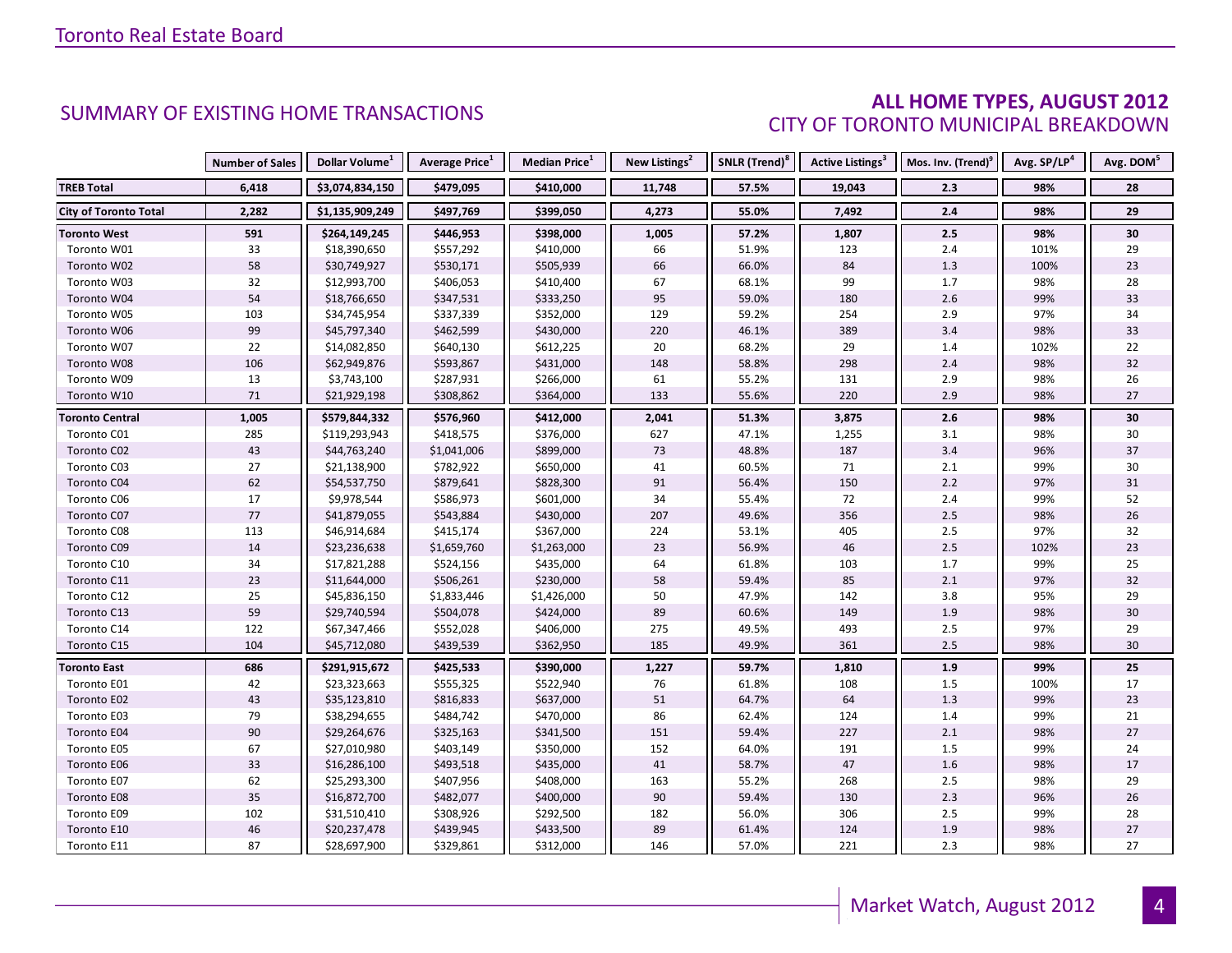#### **ALL HOME TYPES, YEAR-TO-DATE 2012** ALL TREB AREAS

|                                        | <b>Number of Sales</b> | Dollar Volume <sup>1</sup> | <b>Average Price</b> <sup>1</sup> | Median Price <sup>1</sup> | New Listings <sup>2</sup> | Avg. SP/LP <sup>4</sup> | Avg. DOM <sup>5</sup> |
|----------------------------------------|------------------------|----------------------------|-----------------------------------|---------------------------|---------------------------|-------------------------|-----------------------|
| <b>TREB Total</b>                      | 64,200                 | \$32,021,558,769           | \$498,778                         | \$420,000                 | 116,092                   | 99%                     | 24                    |
| <b>Halton Region</b>                   | 4,160                  | \$2,340,171,998            | \$562,541                         | \$473,500                 | 7,062                     | 98%                     | 24                    |
| Burlington                             | 590                    | \$282,727,463              | \$479,199                         | \$411,000                 | 1,021                     | 98%                     | 27                    |
| <b>Halton Hills</b>                    | 646                    | \$300,696,300              | \$465,474                         | \$433,250                 | 937                       | 98%                     | 27                    |
| Milton                                 | 1,285                  | \$592,827,115              | \$461,344                         | \$429,900                 | 2,163                     | 99%                     | 18                    |
| Oakville                               | 1,639                  | \$1,163,921,120            | \$710,141                         | \$599,000                 | 2,941                     | 97%                     | 26                    |
| <b>Peel Region</b>                     | 14,129                 | \$6,196,573,664            | \$438,571                         | \$399,000                 | 25,772                    | 98%                     | 22                    |
| Brampton                               | 6,099                  | \$2,466,320,085            | \$404,381                         | \$383,500                 | 11,144                    | 98%                     | 21                    |
| Caledon                                | 596                    | \$333,952,016              | \$560,322                         | \$485,000                 | 1,113                     | 97%                     | 32                    |
| Mississauga                            | 7,434                  | \$3,396,301,563            | \$456,861                         | \$410,000                 | 13,515                    | 98%                     | 22                    |
| <b>City of Toronto</b>                 | 24,123                 | \$13,073,766,489           | \$541,963                         | \$425,000                 | 46,262                    | 100%                    | 23                    |
| <b>! TURN PAGE FOR CITY OF TORONTO</b> |                        |                            |                                   |                           |                           |                         |                       |
| <b>TABLES OR CLICK HERE:</b>           |                        |                            |                                   |                           |                           |                         |                       |
| <b>York Region</b>                     | 11,920                 | \$7,075,490,368            | \$593,581                         | \$538,000                 | 21,517                    | 99%                     | 22                    |
| Aurora                                 | 685                    | \$387,179,154              | \$565,225                         | \$505,000                 | 1,063                     | 99%                     | 20                    |
| E. Gwillimbury                         | 236                    | \$120,214,981              | \$509,386                         | \$430,500                 | 393                       | 97%                     | 30                    |
| Georgina                               | 629                    | \$198,637,840              | \$315,799                         | \$292,500                 | 1,009                     | 98%                     | 35                    |
| <b>King</b>                            | 218                    | \$178,378,579              | \$818,250                         | \$709,000                 | 429                       | 95%                     | 51                    |
| Markham                                | 3,297                  | \$1,999,097,343            | \$606,338                         | \$553,750                 | 6,062                     | 100%                    | 20                    |
| Newmarket                              | 1,109                  | \$498,302,371              | \$449,326                         | \$425,000                 | 1,576                     | 99%                     | 18                    |
| Richmond Hill                          | 2,319                  | \$1,534,071,491            | \$661,523                         | \$598,800                 | 4,555                     | 99%                     | 19                    |
| Vaughan                                | 2,893                  | \$1,832,691,473            | \$633,492                         | \$577,000                 | 5,404                     | 98%                     | 21                    |
| Whitchurch-Stouffville                 | 534                    | \$326,917,136              | \$612,204                         | \$525,000                 | 1,026                     | 98%                     | 30                    |
| Durham Region                          | 7,868                  | \$2,644,080,722            | \$336,055                         | \$312,500                 | 12,302                    | 98%                     | 26                    |
| Ajax                                   | 1,481                  | \$545,627,524              | \$368,418                         | \$352,000                 | 2,193                     | 99%                     | 21                    |
| <b>Brock</b>                           | 144                    | \$39,031,440               | \$271,052                         | \$236,000                 | 334                       | 96%                     | 79                    |
| Clarington                             | 1,266                  | \$371,843,231              | \$293,715                         | \$274,950                 | 1,925                     | 98%                     | 29                    |
| Oshawa                                 | 1,884                  | \$486,720,799              | \$258,344                         | \$245,000                 | 2,886                     | 98%                     | 26                    |
| Pickering                              | 1,043                  | \$411,942,043              | \$394,959                         | \$370,000                 | 1,729                     | 99%                     | 23                    |
| Scugog                                 | 233                    | \$88,381,758               | \$379,321                         | \$340,000                 | 425                       | 97%                     | 45                    |
| Uxbridge                               | 235                    | \$113,629,711              | \$483,531                         | \$440,000                 | 446                       | 97%                     | 45                    |
| Whitby                                 | 1,582                  | \$586,904,216              | \$370,989                         | \$350,000                 | 2,364                     | 99%                     | 20                    |
| <b>Dufferin County</b>                 | 462                    | \$159,904,915              | \$346,115                         | \$321,000                 | 627                       | 98%                     | 36                    |
| Orangeville                            | 462                    | \$159,904,915              | \$346,115                         | \$321,000                 | 627                       | 98%                     | 36                    |
| <b>Simcoe County</b>                   | 1,538                  | \$531,570,613              | \$345,625                         | \$318,750                 | 2,550                     | 98%                     | 46                    |
| Adjala-Tosorontio                      | 108                    | \$44,666,850               | \$413,582                         | \$388,000                 | 222                       | 97%                     | 75                    |
| <b>Bradford West Gwillimbury</b>       | 412                    | \$169,576,325              | \$411,593                         | \$382,750                 | 595                       | 98%                     | 28                    |
| Essa                                   | 218                    | \$63,999,116               | \$293,574                         | \$260,000                 | 396                       | 98%                     | 56                    |
| Innisfil                               | 381                    | \$120,896,774              | \$317,314                         | \$300,000                 | 722                       | 97%                     | 50                    |
| New Tecumseth                          | 419                    | \$132,431,548              | \$316,066                         | \$291,500                 | 615                       | 97%                     | 46                    |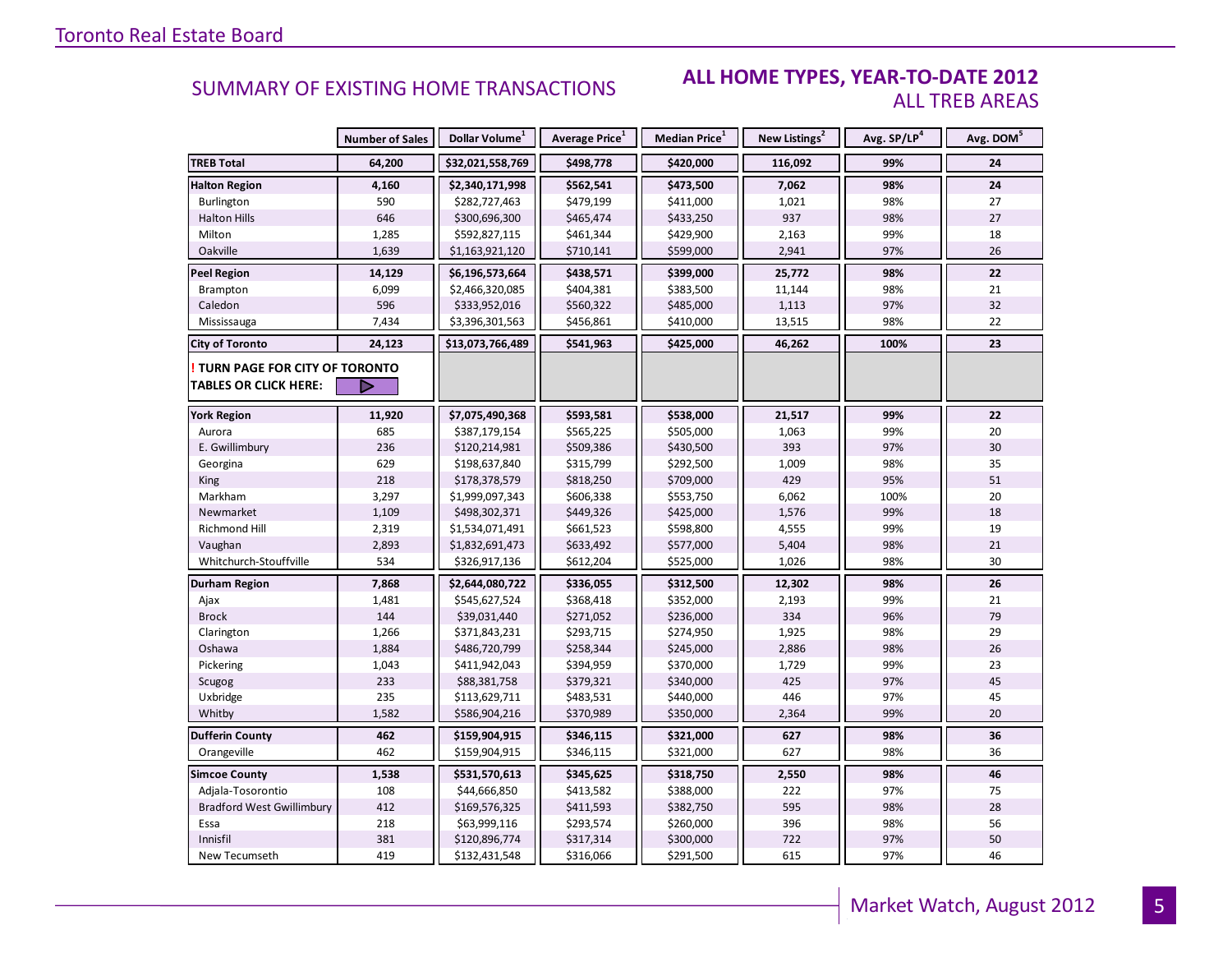#### **ALL HOME TYPES, YEAR-TO-DATE 2012** CITY OF TORONTO MUNICIPAL BREAKDOWN SUMMARY OF EXISTING HOME TRANSACTIONS

|                              | <b>Number of Sales</b> | Dollar Volume <sup>1</sup> | Average Price <sup>1</sup> | Median Price <sup>1</sup> | New Listings <sup>2</sup> | Avg. SP/LP <sup>4</sup> | Avg. DOM <sup>5</sup> |
|------------------------------|------------------------|----------------------------|----------------------------|---------------------------|---------------------------|-------------------------|-----------------------|
| <b>TREB Total</b>            | 64,200                 | \$32,021,558,769           | \$498,778                  | \$420,000                 | 116,092                   | 99%                     | 24                    |
| <b>City of Toronto Total</b> | 24,123                 | \$13,073,766,489           | \$541,963                  | \$425,000                 | 46,262                    | 100%                    | 23                    |
| <b>Toronto West</b>          | 6,260                  | \$2,954,631,684            | \$471,986                  | \$415,000                 | 11,315                    | 100%                    | 25                    |
| Toronto W01                  | 397                    | \$240,045,893              | \$604,650                  | \$545,000                 | 849                       | 103%                    | 18                    |
| Toronto W02                  | 633                    | \$386,655,683              | \$610,830                  | \$572,000                 | 950                       | 103%                    | 16                    |
| Toronto W03                  | 539                    | \$210,690,051              | \$390,891                  | \$381,000                 | 791                       | 100%                    | 22                    |
| Toronto W04                  | 598                    | \$222,185,624              | \$371,548                  | \$365,000                 | 1,039                     | 99%                     | 27                    |
| Toronto W05                  | 811                    | \$279,633,921              | \$344,801                  | \$368,000                 | 1,432                     | 98%                     | 30                    |
| Toronto W06                  | 898                    | \$407,121,832              | \$453,365                  | \$424,200                 | 2,045                     | 99%                     | 30                    |
| Toronto W07                  | 223                    | \$153,686,343              | \$689,176                  | \$640,000                 | 319                       | 102%                    | 18                    |
| Toronto W08                  | 1,155                  | \$707,083,685              | \$612,194                  | \$510,000                 | 2,009                     | 99%                     | 24                    |
| Toronto W09                  | 355                    | \$148,078,365              | \$417,122                  | \$438,000                 | 674                       | 99%                     | 26                    |
| Toronto W10                  | 651                    | \$199,450,287              | \$306,375                  | \$324,000                 | 1,207                     | 98%                     | 25                    |
| Toronto Central              | 10,842                 | \$7,062,166,053            | \$651,371                  | \$451,700                 | 22,838                    | 100%                    | 24                    |
| Toronto C01                  | 2,846                  | \$1,284,395,663            | \$451,299                  | \$392,000                 | 6,726                     | 99%                     | 26                    |
| Toronto C02                  | 506                    | \$509,653,241              | \$1,007,220                | \$806,000                 | 1,088                     | 99%                     | 25                    |
| Toronto C03                  | 390                    | \$385,470,885              | \$988,387                  | \$640,615                 | 640                       | 100%                    | 21                    |
| Toronto C04                  | 704                    | \$769,986,963              | \$1,093,731                | \$1,012,000               | 1,253                     | 100%                    | 20                    |
| Toronto C06                  | 232                    | \$145,353,591              | \$626,524                  | \$630,000                 | 436                       | 101%                    | 24                    |
| Toronto C07                  | 839                    | \$489,563,602              | \$583,508                  | \$455,000                 | 1,844                     | 99%                     | $21\,$                |
| Toronto C08                  | 1,084                  | \$468,700,558              | \$432,381                  | \$387,000                 | 2,242                     | 99%                     | 25                    |
| Toronto C09                  | 213                    | \$280,395,594              | \$1,316,411                | \$921,500                 | 379                       | 98%                     | 23                    |
| Toronto C10                  | 485                    | \$321,990,056              | \$663,897                  | \$569,000                 | 815                       | 102%                    | 17                    |
| Toronto C11                  | 310                    | \$202,122,900              | \$652,009                  | \$362,900                 | 533                       | 100%                    | 22                    |
| Toronto C12                  | 306                    | \$543,206,814              | \$1,775,186                | \$1,488,944               | 674                       | 97%                     | 29                    |
| Toronto C13                  | 597                    | \$346,853,495              | \$580,994                  | \$450,000                 | 1,041                     | 101%                    | 21                    |
| Toronto C14                  | 1,208                  | \$719,251,597              | \$595,407                  | \$429,950                 | 2,807                     | 100%                    | 23                    |
| Toronto C15                  | 1,122                  | \$595,221,094              | \$530,500                  | \$415,000                 | 2,360                     | 100%                    | 24                    |
| <b>Toronto East</b>          | 7,021                  | \$3,056,968,752            | \$435,404                  | \$410,800                 | 12,109                    | 101%                    | 20                    |
| Toronto E01                  | 619                    | \$356,873,464              | \$576,532                  | \$550,000                 | 997                       | 104%                    | 14                    |
| Toronto E02                  | 560                    | \$380,271,423              | \$679,056                  | \$610,000                 | 878                       | 101%                    | 13                    |
| Toronto E03                  | 759                    | \$404,065,897              | \$532,366                  | \$510,000                 | 1,250                     | 103%                    | 16                    |
| Toronto E04                  | 824                    | \$287,520,812              | \$348,933                  | \$368,500                 | 1,420                     | 100%                    | 23                    |
| Toronto E05                  | 725                    | \$298,587,313              | \$411,845                  | \$366,800                 | 1,212                     | 101%                    | 19                    |
| Toronto E06                  | 291                    | \$145,184,793              | \$498,917                  | \$427,000                 | 526                       | 100%                    | 17                    |
| Toronto E07                  | 674                    | \$248,059,682              | \$368,041                  | \$327,000                 | 1,253                     | 100%                    | 26                    |
| Toronto E08                  | 458                    | \$185,504,149              | \$405,031                  | \$387,500                 | 812                       | 98%                     | 25                    |
| Toronto E09                  | 896                    | \$289,364,888              | \$322,952                  | \$318,500                 | 1,641                     | 99%                     | 25                    |
| Toronto E10                  | 505                    | \$225,253,443              | \$446,046                  | \$431,000                 | 811                       | 100%                    | 20                    |
| Toronto E11                  | 710                    | \$236,282,888              | \$332,793                  | \$320,000                 | 1,309                     | 99%                     | 23                    |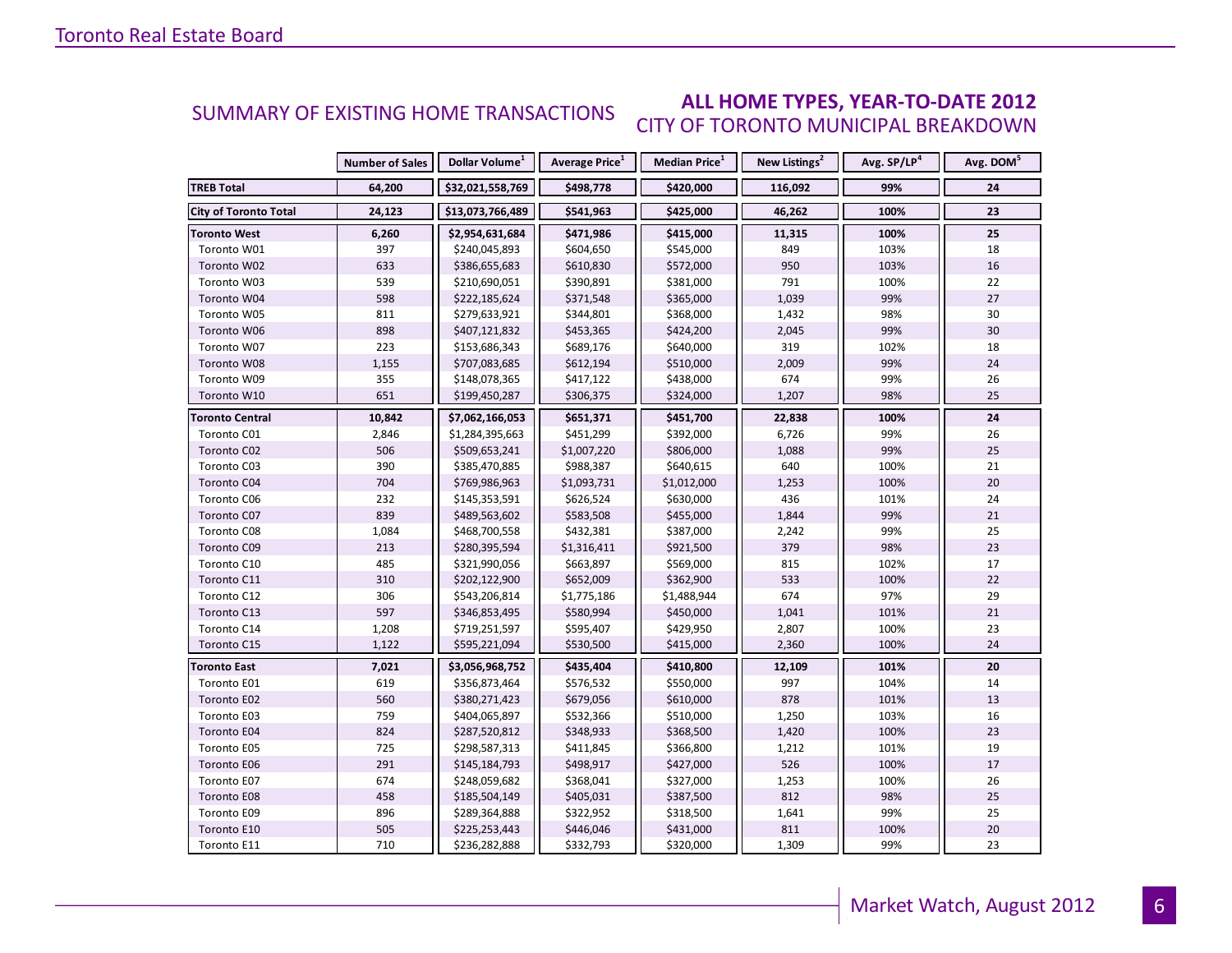#### DETACHED HOUSES, AUGUST 2012 ALL TREB AREAS

|                                  | Sales <sup>1</sup> | Dollar Volume <sup>1</sup> | Average Price <sup>1</sup> | Median Price <sup>1</sup> | New Listings <sup>2</sup> | Active Listings <sup>3</sup> | Avg. SP/LP <sup>4</sup> | Avg. DOM <sup>5</sup> |
|----------------------------------|--------------------|----------------------------|----------------------------|---------------------------|---------------------------|------------------------------|-------------------------|-----------------------|
| <b>TREB Total</b>                | 3,029              | \$1,838,387,009            | \$606,929                  | \$520,000                 | 5,586                     | 9,113                        | 98%                     | 28                    |
| <b>Halton Region</b>             | 259                | \$189,154,894              | \$730,328                  | \$587,750                 | 440                       | 847                          | 97%                     | 34                    |
| Burlington                       | 37                 | \$24,478,681               | \$661,586                  | \$586,500                 | 69                        | 152                          | 97%                     | 30                    |
| <b>Halton Hills</b>              | 46                 | \$24,687,400               | \$536,683                  | \$511,500                 | 71                        | 149                          | 97%                     | 32                    |
| Milton                           | 63                 | \$35,336,045               | \$560,890                  | \$527,000                 | 138                       | 209                          | 98%                     | 34                    |
| Oakville                         | 113                | \$104,652,768              | \$926,131                  | \$700,000                 | 162                       | 337                          | 97%                     | 36                    |
| <b>Peel Region</b>               | 673                | \$374,501,212              | \$556,465                  | \$510,000                 | 1,437                     | 2,113                        | 97%                     | 26                    |
| Brampton                         | 364                | \$173,284,210              | \$476,056                  | \$455,500                 | 816                       | 1,069                        | 98%                     | 23                    |
| Caledon                          | 48                 | \$28,578,260               | \$595,380                  | \$507,500                 | 111                       | 270                          | 96%                     | 47                    |
| Mississauga                      | 261                | \$172,638,742              | \$661,451                  | \$595,000                 | 510                       | 774                          | 97%                     | 25                    |
| <b>City of Toronto</b>           | 706                | \$526,887,580              | \$746,300                  | \$577,250                 | 1,194                     | 1,764                        | 98%                     | 23                    |
| TURN PAGE FOR CITY OF TORONTO    |                    |                            |                            |                           |                           |                              |                         |                       |
| TABLES OR CLICK HERE:            | D                  |                            |                            |                           |                           |                              |                         |                       |
| <b>York Region</b>               | 667                | \$472,065,636              | \$707,745                  | \$648,375                 | 1,304                     | 2,250                        | 97%                     | 29                    |
| Aurora                           | 35                 | \$22,097,175               | \$631,348                  | \$570,000                 | 55                        | 102                          | 97%                     | 30                    |
| E. Gwillimbury                   | 19                 | \$12,250,000               | \$644,737                  | \$445,000                 | 40                        | 90                           | 95%                     | 37                    |
| Georgina                         | 60                 | \$20,746,200               | \$345,770                  | \$338,500                 | 103                       | 232                          | 97%                     | 48                    |
| <b>King</b>                      | 22                 | \$19,378,400               | \$880,836                  | \$805,000                 | 42                        | 125                          | 95%                     | 42                    |
| Markham                          | 159                | \$125,007,488              | \$786,211                  | \$714,000                 | 307                       | 431                          | 97%                     | 25                    |
| Newmarket                        | 66                 | \$34,485,277               | \$522,504                  | \$486,000                 | 97                        | 129                          | 99%                     | 27                    |
| <b>Richmond Hill</b>             | 115                | \$89,478,381               | \$778,073                  | \$719,000                 | 265                       | 447                          | 97%                     | 23                    |
| Vaughan                          | 152                | \$123,678,115              | \$813,672                  | \$688,000                 | 312                       | 500                          | 97%                     | 29                    |
| Whitchurch-Stouffville           | 39                 | \$24,944,600               | \$639,605                  | \$568,000                 | 83                        | 194                          | 98%                     | 31                    |
| Durham Region                    | 589                | \$224,552,237              | \$381,243                  | \$363,000                 | 945                       | 1,463                        | 98%                     | 29                    |
| Ajax                             | 81                 | \$32,944,100               | \$406,717                  | \$405,000                 | 157                       | 179                          | 99%                     | 21                    |
| <b>Brock</b>                     | 18                 | \$6,020,300                | \$334,461                  | \$247,000                 | 28                        | 125                          | 95%                     | 76                    |
| Clarington                       | 105                | \$33,978,950               | \$323,609                  | \$307,000                 | 142                       | 239                          | 98%                     | 33                    |
| Oshawa                           | 140                | \$42,001,687               | \$300,012                  | \$287,000                 | 252                       | 334                          | 98%                     | 25                    |
| Pickering                        | 76                 | \$35,955,200               | \$473,095                  | \$437,250                 | 123                       | 159                          | 98%                     | 25                    |
| Scugog                           | 31                 | \$12,430,400               | \$400,981                  | \$400,000                 | 38                        | 114                          | 97%                     | 43                    |
| Uxbridge                         | 25                 | \$12,190,400               | \$487,616                  | \$413,500                 | 31                        | 105                          | 97%                     | 42                    |
| Whitby                           | 113                | \$49,031,200               | \$433,904                  | \$404,500                 | 174                       | 208                          | 98%                     | 27                    |
| <b>Dufferin County</b>           | 29                 | \$11,728,750               | \$404,440                  | \$363,000                 | 42                        | 83                           | 98%                     | 28                    |
| Orangeville                      | 29                 | \$11,728,750               | \$404,440                  | \$363,000                 | 42                        | 83                           | 98%                     | 28                    |
| <b>Simcoe County</b>             | 106                | \$39,496,700               | \$372,610                  | \$335,000                 | 224                       | 593                          | 96%                     | 49                    |
| Adjala-Tosorontio                | 12                 | \$3,980,500                | \$331,708                  | \$297,500                 | 20                        | 85                           | 97%                     | 59                    |
| <b>Bradford West Gwillimbury</b> | 25                 | \$11,086,300               | \$443,452                  | \$415,000                 | 57                        | 108                          | 98%                     | 36                    |
| Essa                             | 11                 | \$3,636,500                | \$330,591                  | \$281,000                 | 31                        | 91                           | 93%                     | 66                    |
| Innisfil                         | 32                 | \$10,886,000               | \$340,188                  | \$306,500                 | 72                        | 206                          | 97%                     | 48                    |
| New Tecumseth                    | 26                 | \$9,907,400                | \$381,054                  | \$330,000                 | 44                        | 103                          | 96%                     | 53                    |

**Page 3 July 2010**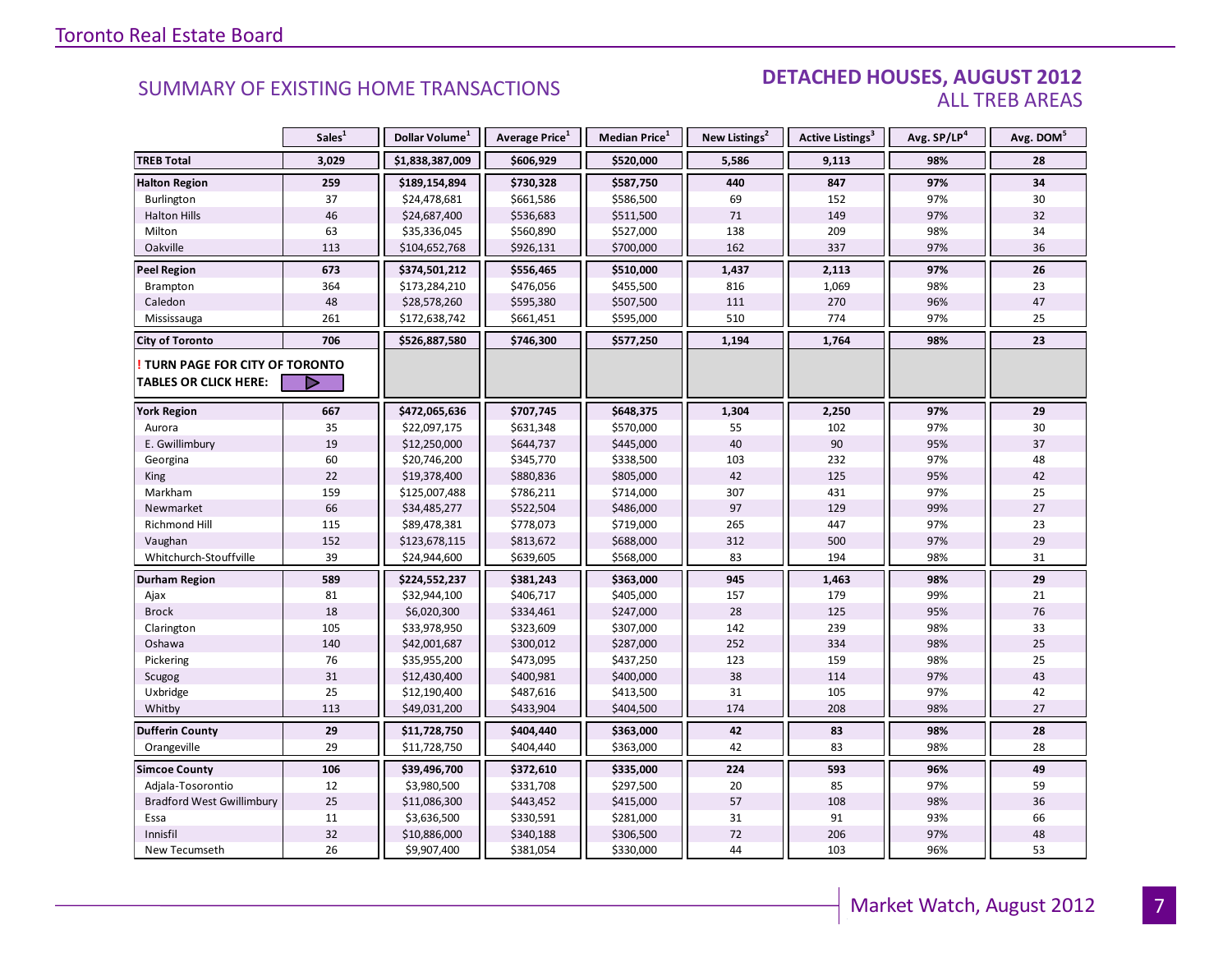### DETACHED HOUSES, AUGUST 2012 CITY OF TORONTO MUNICIPAL BREAKDOWN

|                              | Sales <sup>1</sup> | Dollar Volume <sup>1</sup> | <b>Average Price</b> <sup>1</sup> | <b>Median Price</b> <sup>1</sup> | New Listings <sup>2</sup> | Active Listings <sup>3</sup> | Avg. SP/LP <sup>4</sup> | Avg. DOM <sup>5</sup> |
|------------------------------|--------------------|----------------------------|-----------------------------------|----------------------------------|---------------------------|------------------------------|-------------------------|-----------------------|
| <b>TREB Total</b>            | 3,029              | \$1,838,387,009            | \$606,929                         | \$520,000                        | 5,586                     | 9,113                        | 98%                     | 28                    |
| <b>City of Toronto Total</b> | 706                | \$526,887,580              | \$746,300                         | \$577,250                        | 1,194                     | 1,764                        | 98%                     | 23                    |
| <b>Toronto West</b>          | 226                | \$143,448,699              | \$634,729                         | \$534,750                        | 345                       | 500                          | 99%                     | 24                    |
| Toronto W01                  | 8                  | \$7,486,600                | \$935,825                         | \$916,500                        | 13                        | 21                           | 105%                    | 22                    |
| Toronto W02                  | 19                 | \$13,886,100               | \$730,847                         | \$700,400                        | 26                        | 25                           | 99%                     | 19                    |
| Toronto W03                  | 14                 | \$6,121,000                | \$437,214                         | \$410,450                        | 34                        | 56                           | 97%                     | 27                    |
| Toronto W04                  | 25                 | \$12,548,500               | \$501,940                         | \$436,000                        | 54                        | 91                           | 99%                     | 29                    |
| Toronto W05                  | 25                 | \$12,771,100               | \$510,844                         | \$510,000                        | 24                        | 41                           | 96%                     | 30                    |
| Toronto W06                  | 35                 | \$19,354,200               | \$552,977                         | \$520,000                        | 48                        | 50                           | 99%                     | 17                    |
| Toronto W07                  | 17                 | \$11,562,350               | \$680,138                         | \$627,000                        | 14                        | 20                           | 102%                    | 19                    |
| Toronto W08                  | 43                 | \$42,472,150               | \$987,724                         | \$875,000                        | 53                        | 90                           | 98%                     | 30                    |
| Toronto W09                  | 4                  | \$2,118,000                | \$529,500                         | \$532,750                        | 22                        | 39                           | 100%                    | 30                    |
| Toronto W10                  | 36                 | \$15,128,699               | \$420,242                         | \$421,000                        | 57                        | 67                           | 98%                     | 20                    |
| Toronto Central              | 181                | \$217,782,242              | \$1,203,217                       | \$965,000                        | 340                       | 636                          | 97%                     | 25                    |
| Toronto C01                  | $\overline{2}$     | \$1,749,500                | \$874,750                         | \$874,750                        | $\overline{7}$            | 12                           | 97%                     | 20                    |
| Toronto C02                  | $\overline{7}$     | \$10,759,000               | \$1,537,000                       | \$1,200,000                      | $\overline{4}$            | 10                           | 97%                     | 41                    |
| Toronto C03                  | 15                 | \$14,886,900               | \$992,460                         | \$981,000                        | 25                        | 43                           | 99%                     | 20                    |
| Toronto C04                  | 36                 | \$42,878,250               | \$1,191,063                       | \$1,150,000                      | 48                        | 84                           | 97%                     | 27                    |
| Toronto C06                  | 9                  | \$6,310,574                | \$701,175                         | \$610,099                        | 15                        | 31                           | 99%                     | 30                    |
| Toronto C07                  | 24                 | \$21,172,500               | \$882,188                         | \$777,500                        | 52                        | 105                          | 98%                     | 19                    |
| Toronto C08                  | $\mathbf 1$        | \$860,000                  | \$860,000                         | \$860,000                        | 4                         | 6                            | 93%                     | 9                     |
| Toronto C09                  | 5                  | \$13,523,000               | \$2,704,600                       | \$2,245,000                      | $\overline{7}$            | 16                           | 104%                    | 39                    |
| Toronto C10                  | 4                  | \$3,214,000                | \$803,500                         | \$779,500                        | 12                        | 14                           | 101%                    | 8                     |
| Toronto C11                  | $\overline{7}$     | \$8,291,500                | \$1,184,500                       | \$1,187,500                      | 11                        | 13                           | 98%                     | 39                    |
| Toronto C12                  | 16                 | \$38,766,750               | \$2,422,922                       | \$2,431,500                      | 35                        | 103                          | 94%                     | 27                    |
| Toronto C13                  | 12                 | \$11,955,268               | \$996,272                         | \$833,940                        | 22                        | 37                           | 100%                    | 19                    |
| Toronto C14                  | 23                 | \$27,425,000               | \$1,192,391                       | \$1,100,000                      | 50                        | 89                           | 96%                     | 24                    |
| Toronto C15                  | 20                 | \$15,990,000               | \$799,500                         | \$748,000                        | 48                        | 73                           | 98%                     | 20                    |
| <b>Toronto East</b>          | 299                | \$165,656,639              | \$554,036                         | \$470,000                        | 509                       | 628                          | 98%                     | 21                    |
| Toronto E01                  | 5                  | \$3,957,900                | \$791,580                         | \$526,000                        | 16                        | 20                           | 94%                     | 19                    |
| Toronto E02                  | 19                 | \$21,536,800               | \$1,133,516                       | \$800,000                        | 18                        | 24                           | 98%                     | 20                    |
| Toronto E03                  | 46                 | \$25,073,663               | \$545,080                         | \$532,000                        | 55                        | 69                           | 99%                     | 21                    |
| Toronto E04                  | 35                 | \$15,151,388               | \$432,897                         | \$431,000                        | 54                        | 70                           | 99%                     | 18                    |
| Toronto E05                  | 18                 | \$12,325,600               | \$684,756                         | \$678,800                        | 49                        | 49                           | 100%                    | 19                    |
| Toronto E06                  | 27                 | \$13,543,600               | \$501,615                         | \$435,000                        | 35                        | 41                           | 99%                     | 18                    |
| Toronto E07                  | 26                 | \$14,436,300               | \$555,242                         | \$516,500                        | 53                        | 72                           | 98%                     | 23                    |
| Toronto E08                  | 22                 | \$13,894,900               | \$631,586                         | \$462,000                        | 46                        | 55                           | 96%                     | 28                    |
| Toronto E09                  | 38                 | \$15,862,210               | \$417,427                         | \$405,000                        | 69                        | 83                           | 100%                    | 20                    |
| Toronto E10                  | 32                 | \$16,148,478               | \$504,640                         | \$473,000                        | 62                        | 80                           | 98%                     | 24                    |
| Toronto E11                  | 31                 | \$13,725,800               | \$442,768                         | \$415,000                        | 52                        | 65                           | 98%                     | 19                    |

8

<span id="page-7-0"></span>**Page 3 July 2010**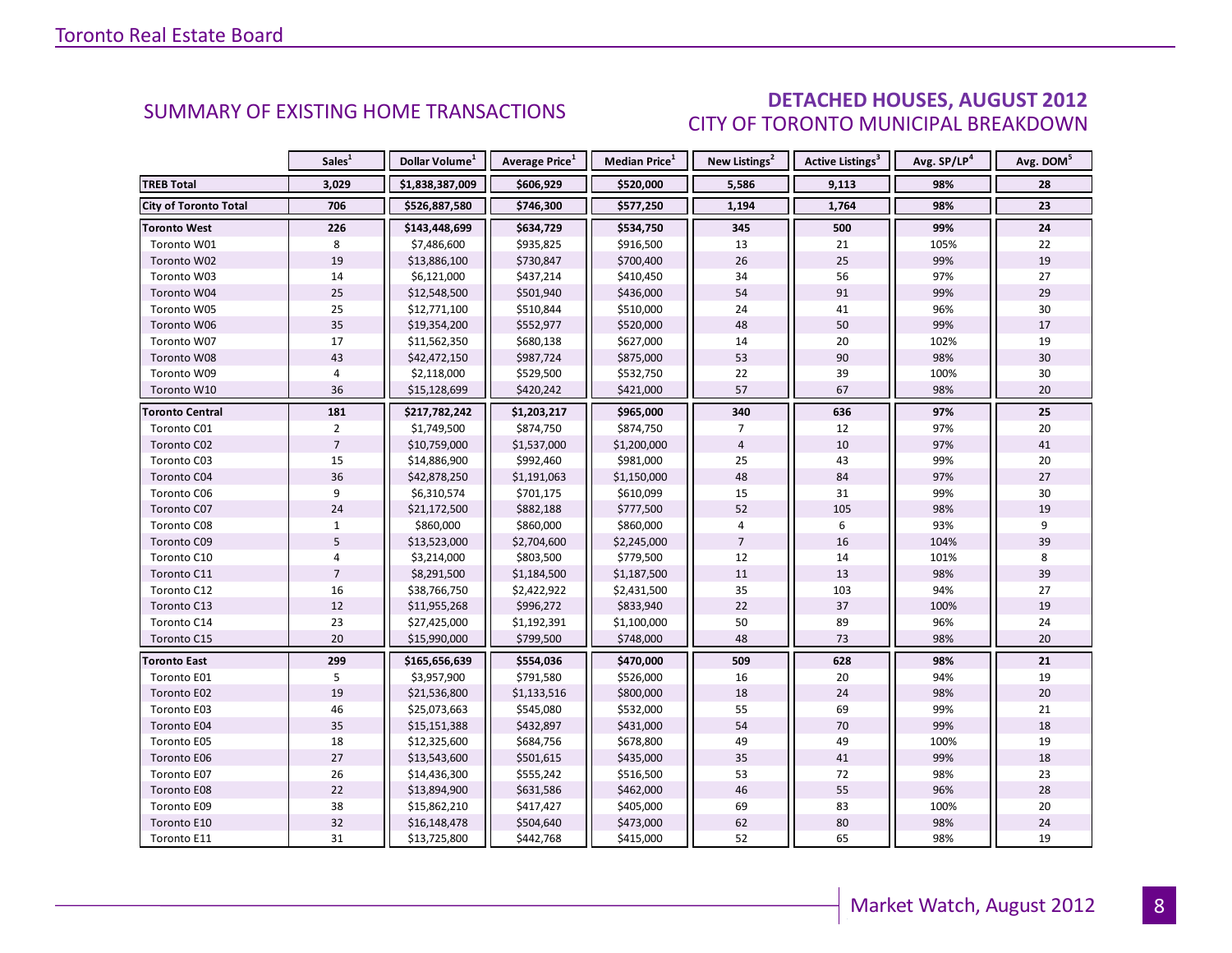#### **Industrial Leasing SUMMARY OF EXISTING HOME TRANSACTIONS SEMI-DETACHED HOUSES, AUGUST 2012** ALL TREB AREAS

|                                  | Sales <sup>1</sup>      | Dollar Volume <sup>1</sup> | Average Price <sup>1</sup> | Median Price <sup>1</sup> | New Listings <sup>2</sup> | <b>Active Listings<sup>3</sup></b> | Avg. SP/LP <sup>4</sup> | Avg. DOM <sup>5</sup> |
|----------------------------------|-------------------------|----------------------------|----------------------------|---------------------------|---------------------------|------------------------------------|-------------------------|-----------------------|
| <b>TREB Total</b>                | 690                     | \$302,192,999              | \$437,961                  | \$414,750                 | 1,101                     | 1,183                              | 99%                     | 21                    |
| <b>Halton Region</b>             | 41                      | \$16,888,550               | \$411,916                  | \$395,500                 | 67                        | 67                                 | 98%                     | 21                    |
| Burlington                       | 10                      | \$4,069,500                | \$406,950                  | \$401,000                 | 13                        | 9                                  | 98%                     | 20                    |
| <b>Halton Hills</b>              | $\overline{3}$          | \$1,095,000                | \$365,000                  | \$363,000                 | $\overline{4}$            | 3                                  | 99%                     | 12                    |
| Milton                           | 20                      | \$7,931,300                | \$396,565                  | \$392,700                 | 33                        | 39                                 | 99%                     | 25                    |
| Oakville                         | 8                       | \$3,792,750                | \$474,094                  | \$473,250                 | 17                        | 16                                 | 98%                     | 15                    |
| <b>Peel Region</b>               | 270                     | \$107,254,042              | \$397,237                  | \$393,750                 | 470                       | 493                                | 98%                     | 20                    |
| Brampton                         | 141                     | \$51,929,805               | \$368,296                  | \$366,000                 | 271                       | 300                                | 98%                     | 21                    |
| Caledon                          | $\overline{3}$          | \$1,150,900                | \$383,633                  | \$395,000                 | $\overline{4}$            | $\mathbf{3}$                       | 97%                     | $\overline{4}$        |
| Mississauga                      | 126                     | \$54,173,337               | \$429,947                  | \$430,500                 | 195                       | 190                                | 98%                     | 19                    |
| <b>City of Toronto</b>           | 219                     | \$118,304,681              | \$540,204                  | \$473,000                 | 326                       | 372                                | 100%                    | 21                    |
| TURN PAGE FOR CITY OF TORONTO    |                         |                            |                            |                           |                           |                                    |                         |                       |
| <b>TABLES OR CLICK HERE:</b>     | D                       |                            |                            |                           |                           |                                    |                         |                       |
| <b>York Region</b>               | 90                      | \$41,252,076               | \$458,356                  | \$458,950                 | 161                       | 174                                | 98%                     | 22                    |
| Aurora                           | 9                       | \$3,796,800                | \$421,867                  | \$429,000                 | 12                        | 9                                  | 99%                     | 16                    |
| E. Gwillimbury                   |                         |                            |                            |                           |                           |                                    |                         |                       |
| Georgina                         | $\mathbf{1}$            | \$293,000                  | \$293,000                  | \$293,000                 | 4                         | 4                                  | 98%                     | 6                     |
| <b>King</b>                      |                         |                            |                            |                           | $\overline{2}$            | $\overline{2}$                     |                         |                       |
| Markham                          | 21                      | \$9,784,576                | \$465,932                  | \$459,900                 | 47                        | 50                                 | 99%                     | 21                    |
| Newmarket                        | 15                      | \$5,625,800                | \$375,053                  | \$366,000                 | 19                        | 23                                 | 98%                     | 22                    |
| Richmond Hill                    | 18                      | \$8,832,500                | \$490,694                  | \$504,500                 | 26                        | 24                                 | 99%                     | 21                    |
| Vaughan                          | 20                      | \$10,447,500               | \$522,375                  | \$516,000                 | 43                        | 51                                 | 97%                     | 22                    |
| Whitchurch-Stouffville           | 6                       | \$2,471,900                | \$411,983                  | \$419,000                 | 8                         | 11                                 | 100%                    | 35                    |
| <b>Durham Region</b>             | 64                      | \$16,787,650               | \$262,307                  | \$244,000                 | 68                        | 63                                 | 99%                     | 21                    |
| Ajax                             | 13                      | \$4,068,000                | \$312,923                  | \$325,000                 | 14                        | 13                                 | 100%                    | 13                    |
| <b>Brock</b>                     |                         |                            |                            |                           |                           | $\mathbf{1}$                       |                         |                       |
| Clarington                       | 5                       | \$1,034,000                | \$206,800                  | \$204,000                 | 10                        | 9                                  | 96%                     | 18                    |
| Oshawa                           | 27                      | \$5,453,500                | \$201,981                  | \$205,000                 | 26                        | 27                                 | 98%                     | 27                    |
| Pickering                        | 12                      | \$4,338,650                | \$361,554                  | \$342,625                 | 10                        | 8                                  | 99%                     | 21                    |
| Scugog                           | $\mathbf{1}$            | \$217,000                  | \$217,000                  | \$217,000                 |                           |                                    | 97%                     | 27                    |
| Uxbridge                         | $\mathbf{1}$            | \$305,000                  | \$305,000                  | \$305,000                 | $\overline{2}$            | $\mathbf{1}$                       | 97%                     | 14                    |
| Whitby                           | 5                       | \$1,371,500                | \$274,300                  | \$270,600                 | 6                         | $\overline{4}$                     | 98%                     | 17                    |
| <b>Dufferin County</b>           | $\overline{\mathbf{3}}$ | \$781,500                  | \$260,500                  | \$234,500                 | $\mathbf{2}$              | 4                                  | 98%                     | 24                    |
| Orangeville                      | $\overline{3}$          | \$781,500                  | \$260,500                  | \$234,500                 | $\overline{2}$            | $\overline{4}$                     | 98%                     | 24                    |
| <b>Simcoe County</b>             | $\overline{\mathbf{3}}$ | \$924,500                  | \$308,167                  | \$312,500                 | $\overline{7}$            | 10                                 | 98%                     | 13                    |
| Adjala-Tosorontio                |                         |                            |                            |                           |                           |                                    |                         |                       |
| <b>Bradford West Gwillimbury</b> | $\overline{2}$          | \$669,500                  | \$334,750                  | \$334,750                 | $\overline{4}$            | $\overline{4}$                     | 98%                     | 16                    |
| Essa                             |                         |                            |                            |                           |                           | $\mathbf{1}$                       |                         |                       |
| Innisfil                         |                         |                            |                            |                           |                           |                                    |                         |                       |
| New Tecumseth                    | $\mathbf{1}$            | \$255,000                  | \$255,000                  | \$255,000                 | 3                         | 5                                  | 98%                     | $\overline{7}$        |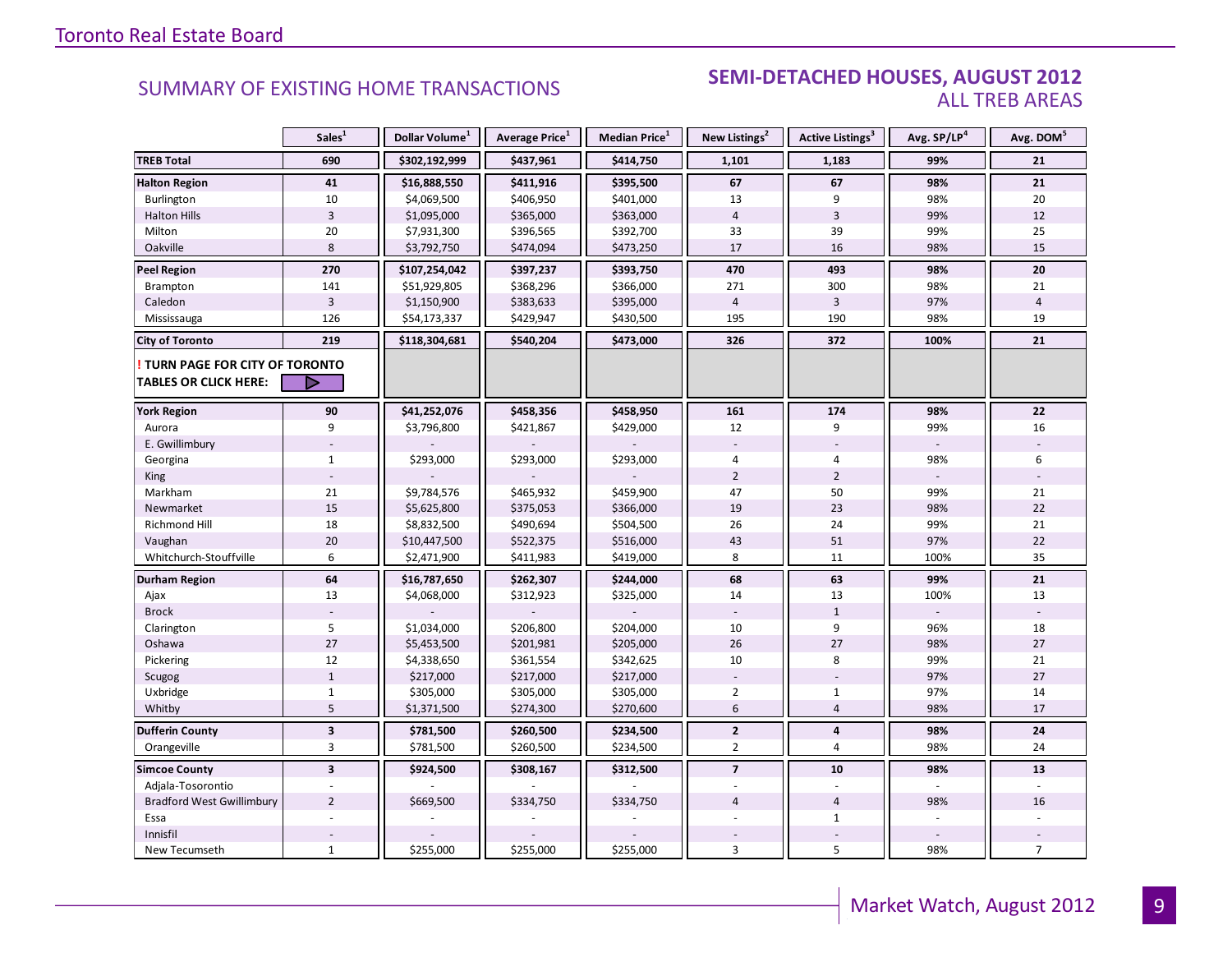#### $\blacksquare$  ALIGUST 2012 CITY OF TORONTO MUNICIPAL BREAKDOWN SUMMARY OF EXISTING HOME TRANSACTIONS **SEMI-DETACHED HOUSES, AUGUST 2012**

<span id="page-9-0"></span>

|                        | Sales <sup>1</sup> | Dollar Volume <sup>1</sup> | Average Price <sup>1</sup> | Median Price <sup>1</sup> | New Listings <sup>2</sup> | Active Listings <sup>3</sup> | Avg. SP/LP <sup>4</sup> | Avg. DOM <sup>5</sup> |
|------------------------|--------------------|----------------------------|----------------------------|---------------------------|---------------------------|------------------------------|-------------------------|-----------------------|
| <b>TREB Total</b>      | 690                | \$302,192,999              | \$437,961                  | \$414,750                 | 1,101                     | 1,183                        | 99%                     | 21                    |
| City of Toronto Total  | 219                | \$118,304,681              | \$540,204                  | \$473,000                 | 326                       | 372                          | 100%                    | 21                    |
| <b>Toronto West</b>    | 63                 | \$30,323,926               | \$481,332                  | \$469,000                 | 104                       | 138                          | 99%                     | 22                    |
| Toronto W01            | 3                  | \$1,736,250                | \$578,750                  | \$641,250                 | 3                         | 4                            | 102%                    | 17                    |
| Toronto W02            | 15                 | \$8,190,877                | \$546,058                  | \$535,000                 | 17                        | 18                           | 101%                    | 23                    |
| Toronto W03            | 12                 | \$5,386,300                | \$448,858                  | \$459,500                 | 21                        | 30                           | 100%                    | 21                    |
| Toronto W04            | $\mathbf 1$        | \$470,000                  | \$470,000                  | \$470,000                 | $\overline{3}$            | 5                            | 94%                     | $\overline{4}$        |
| Toronto W05            | 26                 | \$11,649,499               | \$448,058                  | \$393,500                 | 44                        | 58                           | 98%                     | 22                    |
| Toronto W06            | $\overline{2}$     | \$1,199,000                | \$599,500                  | \$599,500                 | $\overline{7}$            | 10                           | 99%                     | 27                    |
| Toronto W07            |                    |                            |                            |                           |                           |                              |                         |                       |
| Toronto W08            | $\mathbf{1}$       | \$470,000                  | \$470,000                  | \$470,000                 | $\overline{2}$            | $\overline{2}$               | 98%                     | 14                    |
| Toronto W09            |                    |                            |                            |                           | $\overline{2}$            | 4                            |                         |                       |
| Toronto W10            | $\overline{3}$     | \$1,222,000                | \$407,333                  | \$395,000                 | 5                         | $\overline{7}$               | 97%                     | 27                    |
| <b>Toronto Central</b> | 56                 | \$40,512,388               | \$723,436                  | \$609,000                 | 82                        | 103                          | 99%                     | 26                    |
| Toronto C01            | 11                 | \$8,147,800                | \$740,709                  | \$675,000                 | 14                        | 17                           | 100%                    | 25                    |
| Toronto C02            | 8                  | \$10,186,000               | \$1,273,250                | \$1,090,000               | 15                        | 23                           | 97%                     | 10                    |
| Toronto C03            | 5                  | \$2,276,500                | \$455,300                  | \$385,000                 | $\overline{7}$            | 6                            | 102%                    | 27                    |
| Toronto C04            | $\overline{5}$     | \$3,681,600                | \$736,320                  | \$785,000                 | 5                         | $\mathbf{1}$                 | 99%                     | 27                    |
| Toronto C06            | $\mathbf{1}$       | \$588,000                  | \$588,000                  | \$588,000                 | $\overline{3}$            | $\overline{3}$               | 99%                     | 15                    |
| Toronto C07            | $\mathbf{1}$       | \$518,000                  | \$518,000                  | \$518,000                 | $\overline{4}$            | 8                            | 100%                    | $\overline{7}$        |
| Toronto C08            | $\mathbf{1}$       | \$715,500                  | \$715,500                  | \$715,500                 | $\overline{2}$            | 4                            | 97%                     | 29                    |
| Toronto C09            | $\mathbf{1}$       | \$1,650,000                | \$1,650,000                | \$1,650,000               | $\mathbf{1}$              | $\overline{2}$               | 97%                     | 16                    |
| Toronto C10            | $\overline{4}$     | \$3,160,888                | \$790,222                  | \$728,500                 | $\overline{4}$            | 5                            | 100%                    | 44                    |
| Toronto C11            |                    |                            |                            |                           | $\mathbf{1}$              | $\overline{2}$               |                         |                       |
| Toronto C12            | $\mathbf{1}$       | \$684,500                  | \$684,500                  | \$684,500                 | $\overline{2}$            | $\mathbf{1}$                 | 101%                    | $\overline{2}$        |
| Toronto C13            | 8                  | \$3,628,800                | \$453,600                  | \$457,500                 | $\overline{9}$            | 11                           | 98%                     | 29                    |
| Toronto C14            |                    |                            |                            |                           |                           |                              |                         |                       |
| Toronto C15            | 10                 | \$5,274,800                | \$527,480                  | \$531,500                 | 15                        | 20                           | 99%                     | 34                    |
| <b>Toronto East</b>    | 100                | \$47,468,367               | \$474,684                  | \$434,500                 | 140                       | 131                          | 101%                    | 18                    |
| Toronto E01            | 23                 | \$12,402,875               | \$539,255                  | \$520,880                 | 30                        | 28                           | 102%                    | 16                    |
| Toronto E02            | 17                 | \$10,043,000               | \$590,765                  | \$615,000                 | 24                        | 16                           | 101%                    | 21                    |
| Toronto E03            | 20                 | \$10,167,992               | \$508,400                  | \$513,758                 | 14                        | 15                           | 101%                    | 19                    |
| Toronto E04            | $\overline{9}$     | \$3,077,900                | \$341,989                  | \$343,000                 | 10                        | 8                            | 99%                     | 19                    |
| Toronto E05            | 3                  | \$1,257,000                | \$419,000                  | \$390,000                 | 11                        | 10                           | 101%                    | 20                    |
| Toronto E06            | $\overline{4}$     | \$1,633,500                | \$408,375                  | \$413,250                 | $\overline{4}$            | $\overline{4}$               | 98%                     | 15                    |
| Toronto E07            | 5                  | \$2,032,400                | \$406,480                  | \$401,000                 | 14                        | 18                           | 99%                     | 14                    |
| Toronto E08            |                    |                            |                            |                           | $\mathbf{1}$              | $\mathbf{1}$                 | $\omega$                |                       |
| Toronto E09            | 6                  | \$2,048,000                | \$341,333                  | \$330,250                 | 6                         | 4                            | 98%                     | 16                    |
| Toronto E10            | $\mathbf 2$        | \$769,000                  | \$384,500                  | \$384,500                 | $\boldsymbol{6}$          | $\overline{4}$               | 97%                     | 14                    |
| Toronto E11            | 11                 | \$4,036,700                | \$366,973                  | \$339,000                 | 20                        | 23                           | 99%                     | 21                    |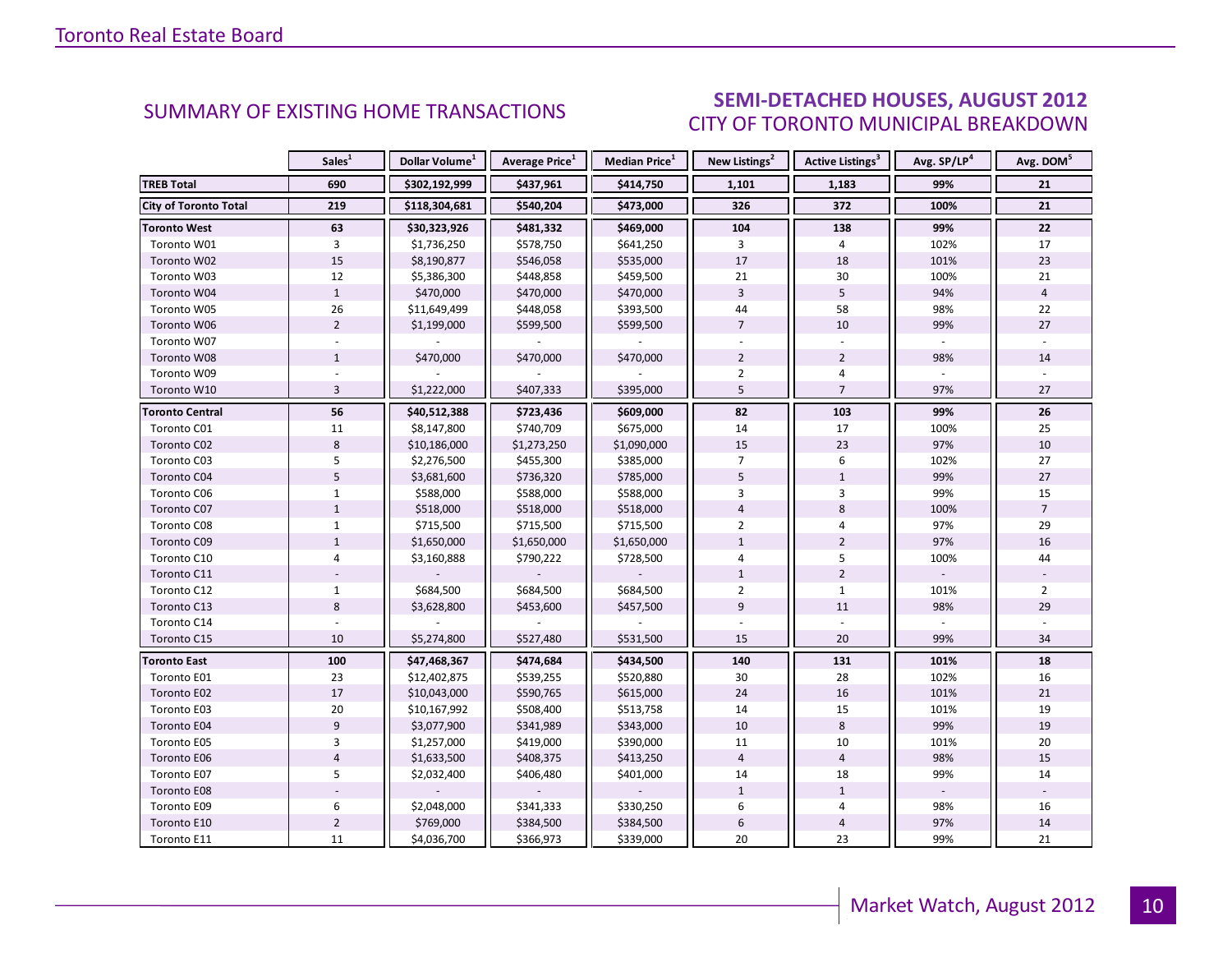#### SUMMARY OF EXISTING HOME TRANSACTIONS **CONDOMINIUM TOWNHOUSES, AUGUST 2012** ALL TREB AREAS

|                                  | Sales <sup>1</sup>      | Dollar Volume <sup>1</sup> | Average Price <sup>1</sup> | Median Price <sup>1</sup> | New Listings <sup>2</sup> | Active Listings <sup>3</sup> | Avg. SP/LP <sup>4</sup> | Avg. DOM <sup>5</sup> |
|----------------------------------|-------------------------|----------------------------|----------------------------|---------------------------|---------------------------|------------------------------|-------------------------|-----------------------|
| <b>TREB Total</b>                | 551                     | \$181,903,335              | \$330,133                  | \$312,000                 | 818                       | 1,111                        | 98%                     | 28                    |
| <b>Halton Region</b>             | 32                      | \$10,321,700               | \$322,553                  | \$302,750                 | 40                        | 64                           | 98%                     | 32                    |
| Burlington                       | 11                      | \$3,626,000                | \$329,636                  | \$285,000                 | 10                        | 19                           | 97%                     | 33                    |
| <b>Halton Hills</b>              | 5                       | \$1,065,900                | \$213,180                  | \$198,900                 | $\overline{7}$            | $\overline{9}$               | 99%                     | 11                    |
| Milton                           | 3                       | \$739,900                  | \$246,633                  | \$235,000                 | 4                         | 4                            | 99%                     | 13                    |
| Oakville                         | 13                      | \$4,889,900                | \$376,146                  | \$380,000                 | 19                        | 32                           | 98%                     | 43                    |
| <b>Peel Region</b>               | 202                     | \$63,203,417               | \$312,888                  | \$313,000                 | 309                       | 381                          | 98%                     | 24                    |
| Brampton                         | 47                      | \$12,239,400               | \$260,413                  | \$239,000                 | 74                        | 89                           | 98%                     | 21                    |
| Caledon                          | $\overline{3}$          | \$906,500                  | \$302,167                  | \$288,500                 |                           | $1\,$                        | 98%                     | 61                    |
| Mississauga                      | 152                     | \$50,057,517               | \$329,326                  | \$330,000                 | 235                       | 291                          | 98%                     | 25                    |
| <b>City of Toronto</b>           | 185                     | \$69,290,611               | \$374,544                  | \$338,800                 | 290                       | 427                          | 98%                     | 29                    |
| TURN PAGE FOR CITY OF TORONTO    |                         |                            |                            |                           |                           |                              |                         |                       |
| <b>TABLES OR CLICK HERE:</b>     | D                       |                            |                            |                           |                           |                              |                         |                       |
| <b>York Region</b>               | 59                      | \$23,075,688               | \$391,113                  | \$369,900                 | 92                        | 115                          | 98%                     | 28                    |
| Aurora                           | 5                       | \$2,273,000                | \$454,600                  | \$348,000                 | 9                         | 16                           | 98%                     | 35                    |
| E. Gwillimbury                   |                         |                            |                            |                           |                           |                              | ÷,                      |                       |
| Georgina                         |                         |                            |                            |                           |                           |                              |                         |                       |
| <b>King</b>                      |                         |                            |                            |                           |                           |                              |                         |                       |
| Markham                          | 30                      | \$12,105,188               | \$403,506                  | \$405,000                 | 45                        | 52                           | 98%                     | 28                    |
| Newmarket                        | $\,8\,$                 | \$2,429,500                | \$303,688                  | \$288,000                 | 13                        | $10\,$                       | 99%                     | 32                    |
| Richmond Hill                    | 9                       | \$3,339,000                | \$371,000                  | \$360,000                 | 14                        | 22                           | 98%                     | 20                    |
| Vaughan                          | $\overline{7}$          | \$2,929,000                | \$418,429                  | \$412,000                 | 9                         | 14                           | 98%                     | 32                    |
| Whitchurch-Stouffville           |                         |                            |                            |                           | $\overline{2}$            | $\mathbf{1}$                 |                         | ÷.                    |
| <b>Durham Region</b>             | 67                      | \$14,851,919               | \$221,670                  | \$233,500                 | 79                        | 113                          | 98%                     | 31                    |
| Ajax                             | 15                      | \$3,697,519                | \$246,501                  | \$262,000                 | 21                        | 18                           | 99%                     | 25                    |
| <b>Brock</b>                     | $\mathbf{1}$            | \$231,000                  | \$231,000                  | \$231,000                 |                           | $6\,$                        | 96%                     | 63                    |
| Clarington                       | 6                       | \$1,115,000                | \$185,833                  | \$166,250                 | $\overline{7}$            | 10                           | 98%                     | 28                    |
| Oshawa                           | 17                      | \$2,410,400                | \$141,788                  | \$121,000                 | 20                        | 35                           | 97%                     | 25                    |
| Pickering                        | 19                      | \$5,062,000                | \$266,421                  | \$255,000                 | 18                        | 27                           | 98%                     | 40                    |
| Scugog                           |                         |                            |                            |                           |                           |                              |                         |                       |
| Uxbridge                         | $\overline{2}$          | \$545,000                  | \$272,500                  | \$272,500                 | $\overline{2}$            | 6                            | 96%                     | 62                    |
| Whitby                           | $\overline{7}$          | \$1,791,000                | \$255,857                  | \$248,000                 | 11                        | 11                           | 98%                     | 25                    |
| <b>Dufferin County</b>           | $\mathbf{2}$            | \$397,500                  | \$198,750                  | \$198,750                 | $\overline{\phantom{a}}$  | 8                            | 97%                     | 33                    |
| Orangeville                      | $\overline{2}$          | \$397,500                  | \$198,750                  | \$198,750                 | $\overline{7}$            | 8                            | 97%                     | 33                    |
| <b>Simcoe County</b>             | $\overline{\mathbf{4}}$ | \$762,500                  | \$190,625                  | \$183,500                 | $\mathbf{1}$              | $\overline{\mathbf{3}}$      | 98%                     | 46                    |
| Adjala-Tosorontio                |                         |                            |                            |                           | $\overline{\phantom{a}}$  |                              |                         |                       |
| <b>Bradford West Gwillimbury</b> | $\mathbf{1}$            | \$224,000                  | \$224,000                  | \$224,000                 |                           |                              | 98%                     | 18                    |
| Essa                             |                         |                            |                            |                           |                           |                              |                         |                       |
| Innisfil                         |                         |                            |                            |                           |                           |                              |                         |                       |
| New Tecumseth                    | $\overline{3}$          | \$538,500                  | \$179,500                  | \$175,000                 | $\mathbf{1}$              | 3                            | 97%                     | 56                    |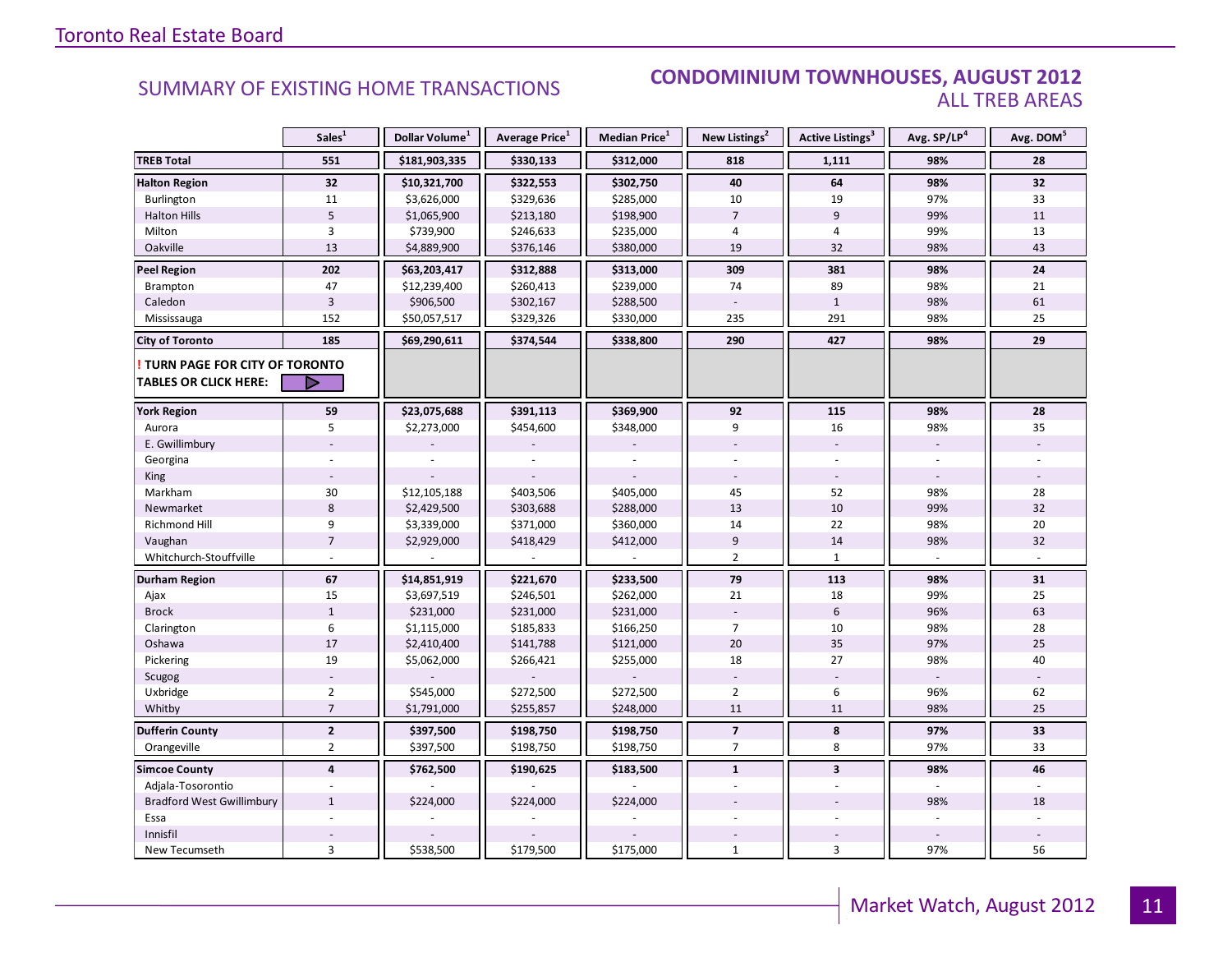#### $\blacksquare$  ALIGUST 2012 CITY OF TORONTO MUNICIPAL BREAKDOWN SUMMARY OF EXISTING HOME TRANSACTIONS **CONDOMINIUM TOWNHOUSES, AUGUST 2012**

<span id="page-11-0"></span>

|                              | Sales <sup>1</sup> | Dollar Volume <sup>1</sup> | <b>Average Price</b> <sup>1</sup> | Median Price <sup>1</sup> | New Listings <sup>2</sup> | <b>Active Listings<sup>3</sup></b> | Avg. SP/LP <sup>4</sup> | Avg. DOM <sup>5</sup> |
|------------------------------|--------------------|----------------------------|-----------------------------------|---------------------------|---------------------------|------------------------------------|-------------------------|-----------------------|
| <b>TREB Total</b>            | 551                | \$181,903,335              | \$330,133                         | \$312,000                 | 818                       | 1,111                              | 98%                     | 28                    |
| <b>City of Toronto Total</b> | 185                | \$69,290,611               | \$374,544                         | \$338,800                 | 290                       | 427                                | 98%                     | 29                    |
| <b>Toronto West</b>          | 49                 | \$15,701,855               | \$320,446                         | \$295,000                 | 74                        | 111                                | 98%                     | 27                    |
| Toronto W01                  | $\overline{2}$     | \$1,239,900                | \$619,950                         | \$619,950                 | 9                         | 10                                 | 98%                     | 24                    |
| Toronto W02                  | $\overline{9}$     | \$3,513,500                | \$390,389                         | \$350,000                 | 12                        | 8                                  | 100%                    | 14                    |
| Toronto W03                  |                    |                            |                                   |                           | $\mathbf{1}$              | $\mathbf{1}$                       |                         |                       |
| Toronto W04                  | 5                  | \$1,377,900                | \$275,580                         | \$262,900                 | 12                        | 20                                 | 99%                     | 23                    |
| Toronto W05                  | 17                 | \$4,220,155                | \$248,244                         | \$245,000                 | 18                        | 40                                 | 98%                     | 30                    |
| Toronto W06                  | $\overline{4}$     | \$1,915,000                | \$478,750                         | \$487,500                 | $\overline{4}$            | 8                                  | 98%                     | 39                    |
| Toronto W07                  | $\mathbf{1}$       | \$630,000                  | \$630,000                         | \$630,000                 |                           |                                    | 97%                     | 56                    |
| Toronto W08                  | 5                  | \$1,696,400                | \$339,280                         | \$298,000                 | 5                         | $\boldsymbol{6}$                   | 98%                     | 33                    |
| Toronto W09                  |                    |                            |                                   |                           | 4                         | $\overline{7}$                     |                         |                       |
| Toronto W10                  | 6                  | \$1,109,000                | \$184,833                         | \$222,750                 | 9                         | 11                                 | 96%                     | 24                    |
| <b>Toronto Central</b>       | 72                 | \$35,466,556               | \$492,591                         | \$419,500                 | 100                       | 146                                | 98%                     | 27                    |
| Toronto C01                  | 15                 | \$7,658,900                | \$510,593                         | \$470,000                 | 24                        | 32                                 | 99%                     | 19                    |
| Toronto C02                  | $\overline{2}$     | \$1,690,000                | \$845,000                         | \$845,000                 | $\overline{2}$            | 8                                  | 97%                     | 61                    |
| Toronto C03                  |                    |                            |                                   |                           | $\mathbf{1}$              | 3                                  |                         |                       |
| Toronto C04                  |                    |                            |                                   |                           |                           | $\mathbf{1}$                       |                         |                       |
| Toronto C06                  |                    |                            |                                   |                           |                           | $\overline{2}$                     |                         |                       |
| Toronto C07                  | 6                  | \$2,896,000                | \$482,667                         | \$407,500                 | 12                        | 17                                 | 98%                     | 29                    |
| Toronto C08                  | 6                  | \$3,177,800                | \$529,633                         | \$513,500                 | 11                        | 12                                 | 98%                     | 30                    |
| Toronto C09                  | $\overline{2}$     | \$1,964,750                | \$982,375                         | \$982,375                 | $\mathbf{1}$              |                                    | 94%                     | 13                    |
| Toronto C10                  | $\overline{2}$     | \$1,165,000                | \$582,500                         | \$582,500                 | $\mathbf{1}$              | $\overline{2}$                     | 97%                     | 13                    |
| Toronto C11                  | $\mathbf{1}$       | \$130,000                  | \$130,000                         | \$130,000                 | 5                         | $\overline{7}$                     | 93%                     | $\mathbf{1}$          |
| Toronto C12                  | 5                  | \$3,700,000                | \$740,000                         | \$726,000                 | $\overline{3}$            | $\overline{4}$                     | 96%                     | 34                    |
| Toronto C13                  | $\overline{4}$     | \$1,568,726                | \$392,182                         | \$392,863                 | 6                         | $\overline{4}$                     | 98%                     | 15                    |
| Toronto C14                  | 11                 | \$5,369,000                | \$488,091                         | \$427,000                 | 15                        | 24                                 | 97%                     | 34                    |
| Toronto C15                  | 18                 | \$6,146,380                | \$341,466                         | \$344,250                 | 19                        | 30                                 | 98%                     | 30                    |
| <b>Toronto East</b>          | 64                 | \$18,122,200               | \$283,159                         | \$292,100                 | 116                       | 170                                | 98%                     | 32                    |
| Toronto E01                  |                    |                            |                                   |                           | 3                         | $\overline{7}$                     |                         |                       |
| Toronto E02                  | $\overline{2}$     | \$877,500                  | \$438,750                         | \$438,750                 |                           | $\overline{2}$                     | 96%                     | 37                    |
| Toronto E03                  | $\mathbf{1}$       | \$348,000                  | \$348,000                         | \$348,000                 |                           | $\overline{2}$                     | 99%                     | 24                    |
| Toronto E04                  | 13                 | \$4,388,800                | \$337,600                         | \$354,000                 | 26                        | 23                                 | 98%                     | 26                    |
| Toronto E05                  | 11                 | \$3,628,600                | \$329,873                         | \$332,000                 | 21                        | 34                                 | 97%                     | 33                    |
| Toronto E06                  |                    |                            |                                   |                           |                           |                                    |                         |                       |
| Toronto E07                  | 4                  | \$1,280,200                | \$320,050                         | \$327,000                 | 16                        | 19                                 | 98%                     | 31                    |
| Toronto E08                  | $\overline{2}$     | \$539,500                  | \$269,750                         | \$269,750                 | 10                        | 15                                 | 98%                     | 18                    |
| Toronto E09                  | $\overline{7}$     | \$1,382,600                | \$197,514                         | \$182,100                 | 12                        | 20                                 | 98%                     | 26                    |
| Toronto E10                  | $\overline{7}$     | \$1,626,000                | \$232,286                         | \$220,000                 | 8                         | 14                                 | 99%                     | 32                    |
| Toronto E11                  | 17                 | \$4,051,000                | \$238,294                         | \$249,500                 | 20                        | 34                                 | 98%                     | 40                    |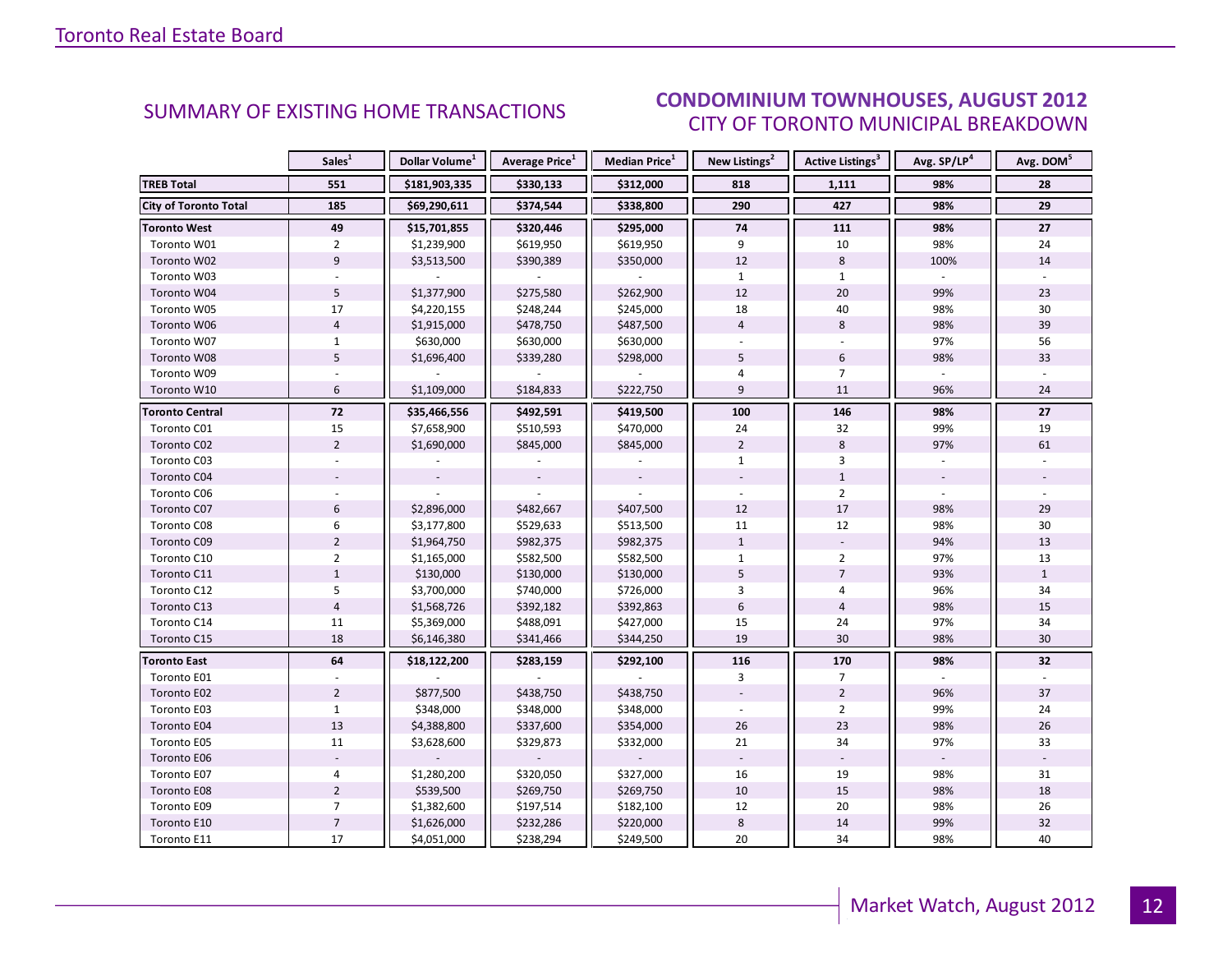#### **Industrial Leasing SUMMARY OF EXISTING HOME TRANSACTIONS CONDOMINIUM APARTMENT, AUGUST 2012** ALL TREB AREAS

|                                        | Sales <sup>1</sup>      | Dollar Volume <sup>1</sup> | Average Price <sup>1</sup> | Median Price <sup>1</sup> | New Listings <sup>2</sup> | Active Listings <sup>3</sup> | Avg. SP/LP <sup>4</sup>  | Avg. DOM <sup>5</sup> |
|----------------------------------------|-------------------------|----------------------------|----------------------------|---------------------------|---------------------------|------------------------------|--------------------------|-----------------------|
| <b>TREB Total</b>                      | 1,512                   | \$495,717,831              | \$327,856                  | \$302,500                 | 3,240                     | 6,501                        | 97%                      | 35                    |
| <b>Halton Region</b>                   | 27                      | \$7,947,900                | \$294,367                  | \$288,000                 | 46                        | 97                           | 97%                      | 29                    |
| Burlington                             | 10                      | \$3,024,500                | \$302,450                  | \$303,000                 | 11                        | 17                           | 98%                      | 36                    |
| <b>Halton Hills</b>                    |                         |                            |                            |                           | $\overline{2}$            | 8                            | $\overline{\phantom{a}}$ |                       |
| Milton                                 | 5                       | \$1,365,500                | \$273,100                  | \$288,000                 | 6                         | 6                            | 98%                      | 15                    |
| Oakville                               | 12                      | \$3,557,900                | \$296,492                  | \$253,000                 | 27                        | 66                           | 96%                      | 29                    |
| <b>Peel Region</b>                     | 235                     | \$58,578,100               | \$249,269                  | \$244,000                 | 530                       | 978                          | 97%                      | 36                    |
| Brampton                               | 37                      | \$7,390,100                | \$199,732                  | \$213,500                 | 84                        | 142                          | 97%                      | 33                    |
| Caledon                                |                         |                            |                            |                           | $\overline{2}$            | $\overline{4}$               |                          |                       |
| Mississauga                            | 198                     | \$51,188,000               | \$258,525                  | \$252,500                 | 444                       | 832                          | 97%                      | 37                    |
| <b>City of Toronto</b>                 | 1,072                   | \$374,651,763              | \$349,489                  | \$322,500                 | 2,280                     | 4,657                        | 97%                      | 34                    |
| <b>! TURN PAGE FOR CITY OF TORONTO</b> |                         |                            |                            |                           |                           |                              |                          |                       |
| <b>TABLES OR CLICK HERE:</b>           | ▷                       |                            |                            |                           |                           |                              |                          |                       |
| <b>York Region</b>                     | 124                     | \$41,243,408               | \$332,608                  | \$316,000                 | 323                       | 645                          | 98%                      | 32                    |
| Aurora                                 | 4                       | \$1,401,900                | \$350,475                  | \$384,500                 | 13                        | 13                           | 98%                      | 11                    |
| E. Gwillimbury                         |                         |                            |                            |                           |                           |                              |                          |                       |
| Georgina                               | $\mathbf{1}$            | \$152,000                  | \$152,000                  | \$152,000                 |                           |                              | 96%                      | 77                    |
| King                                   |                         |                            |                            |                           | $\mathbf{1}$              | 13                           |                          |                       |
| Markham                                | 38                      | \$13,036,300               | \$343,061                  | \$306,000                 | 107                       | 249                          | 98%                      | 30                    |
| Newmarket                              | $\,$ 8 $\,$             | \$2,069,500                | \$258,688                  | \$260,000                 | 10                        | 14                           | 99%                      | 25                    |
| <b>Richmond Hill</b>                   | 25                      | \$7,927,800                | \$317,112                  | \$298,800                 | 81                        | 153                          | 97%                      | 35                    |
| Vaughan                                | 48                      | \$16,655,908               | \$346,998                  | \$340,250                 | 111                       | 203                          | 98%                      | 33                    |
| Whitchurch-Stouffville                 |                         |                            |                            |                           |                           |                              |                          |                       |
| Durham Region                          | 49                      | \$12,261,660               | \$250,238                  | \$218,000                 | 57                        | 107                          | 97%                      | 42                    |
| Ajax                                   | 11                      | \$2,785,800                | \$253,255                  | \$209,000                 | 11                        | 10                           | 98%                      | 55                    |
| <b>Brock</b>                           |                         |                            |                            |                           |                           |                              |                          |                       |
| Clarington                             | $\overline{7}$          | \$1,583,500                | \$226,214                  | \$235,000                 | 5                         | 23                           | 98%                      | 45                    |
| Oshawa                                 | 8                       | \$1,833,472                | \$229,184                  | \$192,500                 | 8                         | 15                           | 96%                      | 51                    |
| Pickering                              | 17                      | \$4,599,500                | \$270,559                  | \$234,000                 | 19                        | 32                           | 98%                      | 32                    |
| Scugog                                 |                         |                            |                            |                           |                           | $\mathbf{1}$                 |                          |                       |
| Uxbridge                               |                         |                            |                            |                           | $\overline{4}$            | 5                            |                          |                       |
| Whitby                                 | 6                       | \$1,459,388                | \$243,231                  | \$212,194                 | 10                        | 21                           | 97%                      | 32                    |
| <b>Dufferin County</b>                 | $\overline{2}$          | \$500,000                  | \$250,000                  | \$250,000                 | $\mathbf{3}$              | 13                           | 98%                      | 121                   |
| Orangeville                            | $\overline{2}$          | \$500,000                  | \$250,000                  | \$250,000                 | 3                         | 13                           | 98%                      | 121                   |
| <b>Simcoe County</b>                   | $\overline{\mathbf{3}}$ | \$535,000                  | \$178,333                  | \$181,500                 | $\mathbf{1}$              | $\overline{\mathbf{4}}$      | 96%                      | 88                    |
| Adjala-Tosorontio                      |                         |                            |                            |                           |                           |                              |                          |                       |
| <b>Bradford West Gwillimbury</b>       |                         |                            |                            |                           |                           |                              |                          |                       |
| Essa                                   |                         |                            |                            |                           |                           |                              |                          |                       |
| Innisfil                               |                         |                            |                            |                           |                           |                              |                          |                       |
| New Tecumseth                          | 3                       | \$535,000                  | \$178,333                  | \$181,500                 | $\mathbf{1}$              | 4                            | 96%                      | 88                    |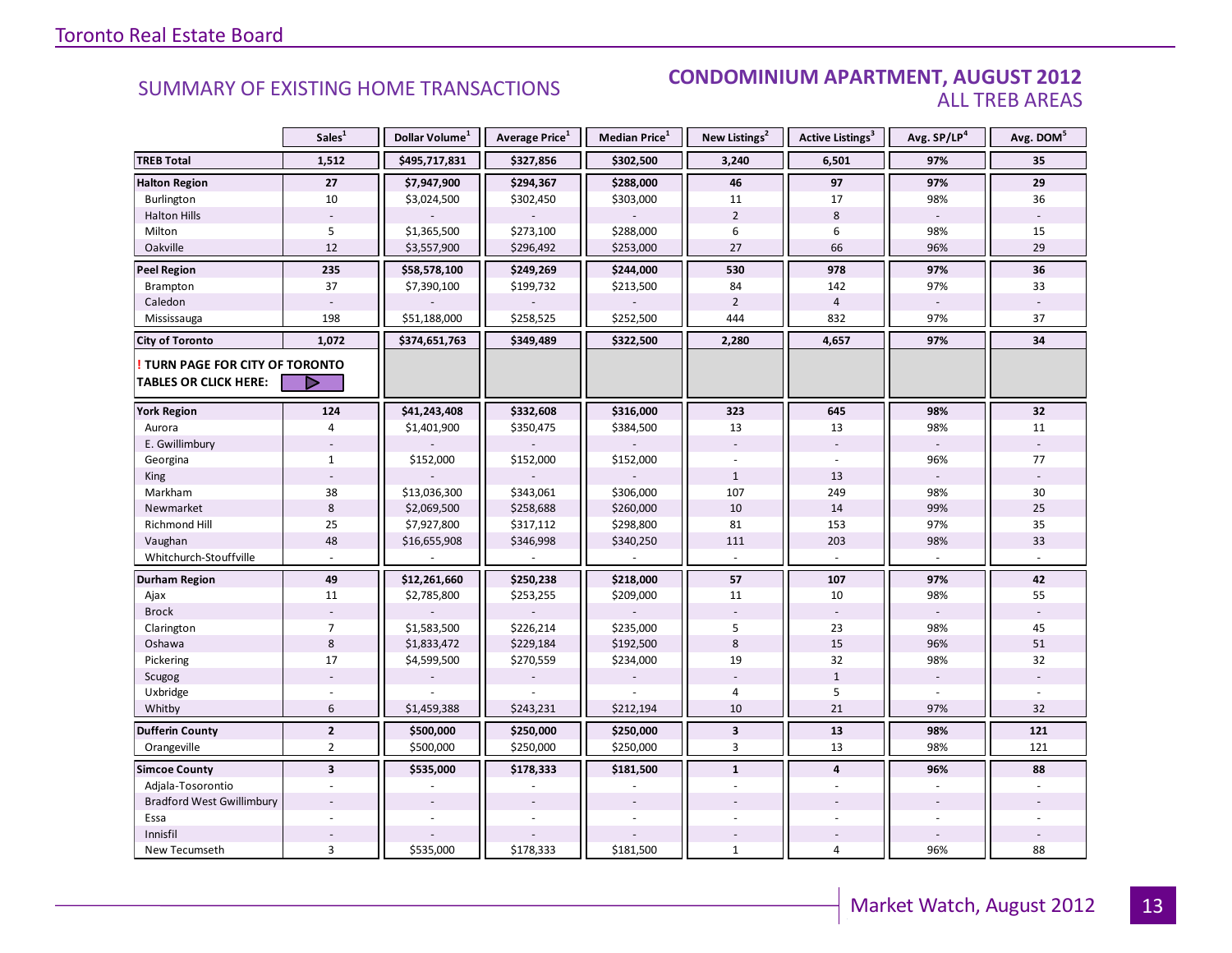#### $\blacksquare$  ALIGUST 2012 CITY OF TORONTO MUNICIPAL BREAKDOWN SUMMARY OF EXISTING HOME TRANSACTIONS<br>CITY OF TOPONTO MUINICIPAL PREAKDOMAL

<span id="page-13-0"></span>

|                        | Sales <sup>1</sup> | Dollar Volume <sup>1</sup> | Average Price <sup>1</sup> | Median Price <sup>1</sup> | New Listings <sup>2</sup> | Active Listings <sup>3</sup> | Avg. SP/LP <sup>4</sup> | Avg. DOM <sup>5</sup> |
|------------------------|--------------------|----------------------------|----------------------------|---------------------------|---------------------------|------------------------------|-------------------------|-----------------------|
| <b>TREB Total</b>      | 1,512              | \$495,717,831              | \$327,856                  | \$302,500                 | 3,240                     | 6,501                        | 97%                     | 35                    |
| City of Toronto Total  | 1,072              | \$374,651,763              | \$349,489                  | \$322,500                 | 2,280                     | 4,657                        | 97%                     | 34                    |
| <b>Toronto West</b>    | 227                | \$63,997,089               | \$281,926                  | \$272,000                 | 445                       | 983                          | 97%                     | 39                    |
| Toronto W01            | 20                 | \$7,927,900                | \$396,395                  | \$341,500                 | 41                        | 88                           | 99%                     | 34                    |
| Toronto W02            | 13                 | \$4,275,450                | \$328,881                  | \$313,000                 | $6\phantom{1}$            | 19                           | 99%                     | 35                    |
| Toronto W03            | 4                  | \$766,400                  | \$191,600                  | \$176,200                 | $\overline{7}$            | 9                            | 98%                     | 47                    |
| Toronto W04            | 22                 | \$3,965,250                | \$180,239                  | \$177,000                 | 23                        | 56                           | 97%                     | 43                    |
| Toronto W05            | 30                 | \$5,081,200                | \$169,373                  | \$156,000                 | 37                        | 108                          | 96%                     | 49                    |
| Toronto W06            | 52                 | \$19,959,440               | \$383,835                  | \$337,500                 | 153                       | 308                          | 97%                     | 41                    |
| Toronto W07            | $\overline{2}$     | \$755,000                  | \$377,500                  | \$377,500                 | 3                         | 6                            | 100%                    | 50                    |
| Toronto W08            | 53                 | \$16,149,050               | \$304,699                  | \$304,000                 | 87                        | 182                          | 98%                     | 32                    |
| Toronto W09            | $\overline{7}$     | \$1,221,900                | \$174,557                  | \$144,000                 | 32                        | 79                           | 95%                     | 22                    |
| Toronto W10            | 24                 | \$3,895,499                | \$162,312                  | \$165,000                 | 56                        | 128                          | 97%                     | 41                    |
| <b>Toronto Central</b> | 663                | \$267,095,996              | \$402,860                  | \$355,000                 | 1,452                     | 2,887                        | 97%                     | 33                    |
| Toronto C01            | 249                | \$96,495,443               | \$387,532                  | \$360,000                 | 567                       | 1,168                        | 98%                     | 31                    |
| Toronto C02            | 24                 | \$20,919,240               | \$871,635                  | \$585,250                 | 43                        | 131                          | 96%                     | 45                    |
| Toronto C03            | 3                  | \$3,315,000                | \$1,105,000                | \$1,250,000               | 5                         | 16                           | 97%                     | 69                    |
| Toronto C04            | 19                 | \$7,477,500                | \$393,553                  | \$325,000                 | 28                        | 49                           | 93%                     | 35                    |
| Toronto C06            | $\overline{7}$     | \$3,079,970                | \$439,996                  | \$345,000                 | 16                        | 36                           | 99%                     | 87                    |
| Toronto C07            | 43                 | \$15,466,755               | \$359,692                  | \$348,000                 | 134                       | 216                          | 98%                     | 30                    |
| Toronto C08            | 99                 | \$38,600,634               | \$389,905                  | \$355,000                 | 200                       | 375                          | 98%                     | 33                    |
| Toronto C09            | 5                  | \$4,688,888                | \$937,778                  | \$485,000                 | 11                        | 24                           | 96%                     | $15\,$                |
| Toronto C10            | 24                 | \$10,281,400               | \$428,392                  | \$397,000                 | 47                        | 81                           | 98%                     | 26                    |
| Toronto C11            | 15                 | \$3,222,500                | \$214,833                  | \$206,000                 | 40                        | 62                           | 96%                     | 31                    |
| Toronto C12            | $\overline{2}$     | \$1,035,000                | \$517,500                  | \$517,500                 | 9                         | 31                           | 96%                     | 63                    |
| Toronto C13            | 30                 | \$9,828,300                | \$327,610                  | \$297,450                 | 48                        | 92                           | 97%                     | 38                    |
| Toronto C14            | 87                 | \$34,384,466               | \$395,224                  | \$355,000                 | 202                       | 369                          | 98%                     | 30                    |
| Toronto C15            | 56                 | \$18,300,900               | \$326,802                  | \$301,500                 | 102                       | 237                          | 98%                     | 33                    |
| <b>Toronto East</b>    | 182                | \$43,558,678               | \$239,333                  | \$225,000                 | 383                       | 787                          | 97%                     | 34                    |
| Toronto E01            | $\overline{7}$     | \$2,889,500                | \$412,786                  | \$377,000                 | 15                        | 41                           | 98%                     | 22                    |
| Toronto E02            | $\overline{4}$     | \$1,891,510                | \$472,878                  | \$458,500                 | 5                         | 15                           | 99%                     | 42                    |
| Toronto E03            | 10                 | \$1,915,000                | \$191,500                  | \$137,750                 | 14                        | 35                           | 95%                     | 29                    |
| Toronto E04            | 32                 | \$6,264,588                | \$195,768                  | \$195,000                 | 52                        | 108                          | 97%                     | $41\,$                |
| Toronto E05            | 31                 | \$8,008,780                | \$258,348                  | \$235,000                 | 56                        | 87                           | 97%                     | 26                    |
| Toronto E06            | $\mathbf{1}$       | \$439,000                  | \$439,000                  | \$439,000                 | $\overline{2}$            | $\overline{2}$               | 100%                    | $\mathbf{1}$          |
| Toronto E07            | $20\,$             | \$4,749,900                | \$237,495                  | \$241,500                 | 67                        | 146                          | 97%                     | 35                    |
| Toronto E08            | 11                 | \$2,438,300                | \$221,664                  | \$170,000                 | 29                        | 55                           | 99%                     | 24                    |
| Toronto E09            | 51                 | \$12,217,600               | \$239,561                  | \$237,000                 | 93                        | 197                          | 97%                     | 35                    |
| Toronto E10            |                    |                            |                            |                           | 10                        | 18                           |                         |                       |
| Toronto E11            | 15                 | \$2,744,500                | \$182,967                  | \$168,000                 | 40                        | 83                           | 97%                     | 41                    |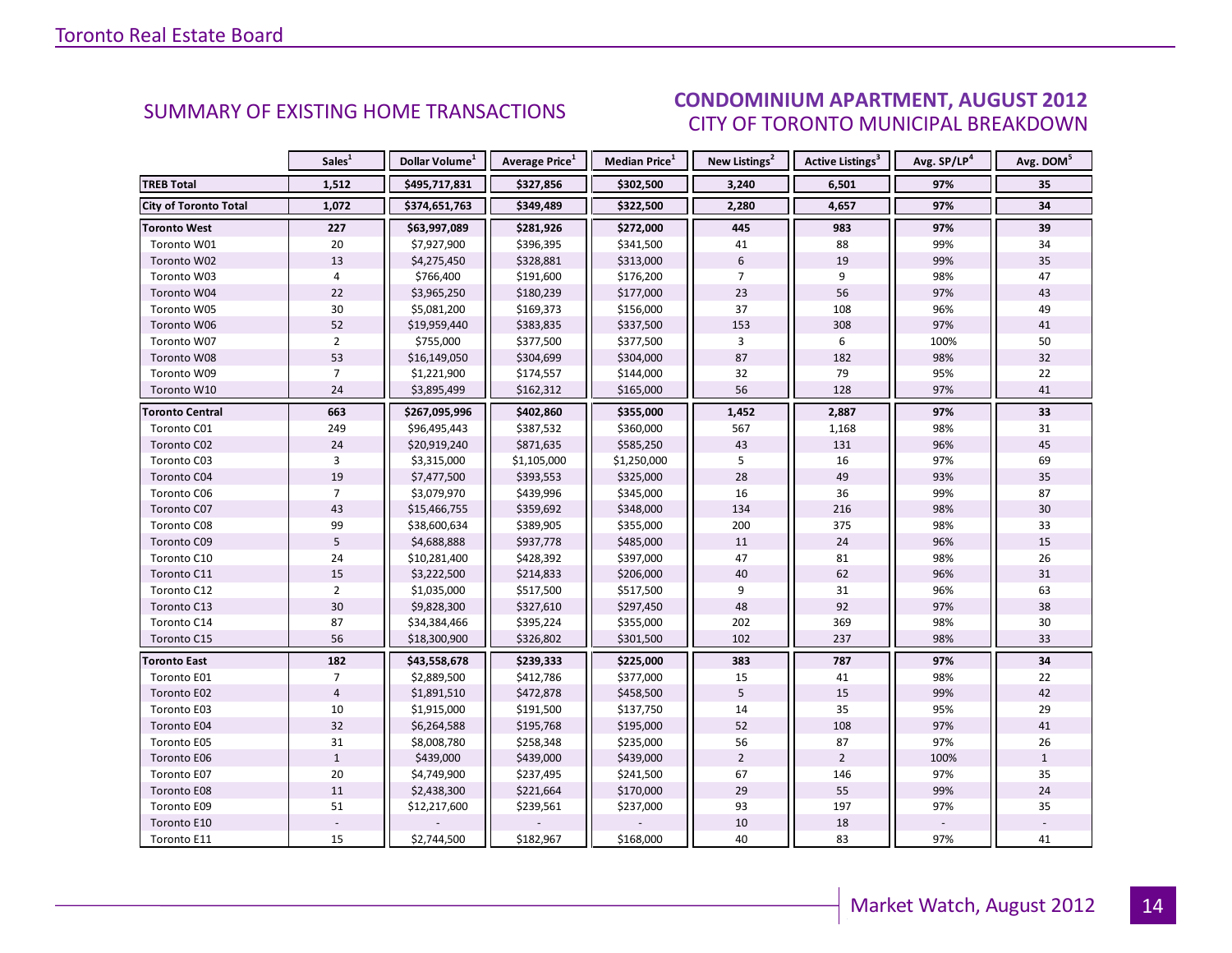### LINK, AUGUST 2012 ALL TREB AREAS

|                                                                        | Sales <sup>1</sup> | Dollar Volume <sup>1</sup> | Average Price <sup>1</sup> | Median Price <sup>1</sup> | New Listings <sup>2</sup> | <b>Active Listings</b> <sup>3</sup> | Avg. SP/LP <sup>4</sup>  | Avg. DOM <sup>5</sup> |
|------------------------------------------------------------------------|--------------------|----------------------------|----------------------------|---------------------------|---------------------------|-------------------------------------|--------------------------|-----------------------|
| <b>TREB Total</b>                                                      | 98                 | \$41,000,919               | \$418,377                  | \$431,000                 | 168                       | 192                                 | 99%                      | 23                    |
| <b>Halton Region</b>                                                   | $\mathbf{1}$       | \$408,000                  | \$408,000                  | \$408,000                 | 9                         | 9                                   | 97%                      | 55                    |
| Burlington                                                             | $\sim$             |                            |                            |                           | $\overline{4}$            | $\overline{4}$                      | $\overline{a}$           |                       |
| <b>Halton Hills</b>                                                    |                    |                            |                            |                           | $\mathbf{1}$              |                                     |                          |                       |
| Milton                                                                 |                    |                            |                            |                           | $\mathbf{1}$              | $\mathbf{1}$                        |                          |                       |
| Oakville                                                               | $\mathbf{1}$       | \$408,000                  | \$408,000                  | \$408,000                 | $\overline{3}$            | $\overline{4}$                      | 97%                      | 55                    |
| <b>Peel Region</b>                                                     | $\overline{7}$     | \$2,888,500                | \$412,643                  | \$425,000                 | 14                        | 20                                  | 97%                      | 22                    |
| Brampton                                                               | 3                  | \$1,031,000                | \$343,667                  | \$340,000                 | 4                         | $\overline{4}$                      | 97%                      | 30                    |
| Caledon                                                                |                    |                            |                            |                           | $\overline{2}$            | $\overline{2}$                      |                          |                       |
| Mississauga                                                            | $\overline{4}$     | \$1,857,500                | \$464,375                  | \$466,500                 | 8                         | 14                                  | 97%                      | 15                    |
| <b>City of Toronto</b>                                                 | $\overline{7}$     | \$3,117,500                | \$445,357                  | \$426,000                 | 29                        | 34                                  | 98%                      | 24                    |
| <b>! TURN PAGE FOR CITY OF TORONTO</b><br><b>TABLES OR CLICK HERE:</b> | D                  |                            |                            |                           |                           |                                     |                          |                       |
|                                                                        |                    |                            |                            |                           |                           |                                     |                          |                       |
| <b>York Region</b>                                                     | 46                 | \$24,079,169               | \$523,460                  | \$521,597                 | 77                        | 92                                  | 100%                     | 20                    |
| Aurora                                                                 | $\overline{2}$     | \$1,017,888                | \$508,944                  | \$508,944                 | $\mathbf{1}$              | $\mathbf{1}$                        | 103%                     | 25                    |
| E. Gwillimbury                                                         |                    |                            |                            |                           |                           |                                     | $\overline{\phantom{a}}$ |                       |
| Georgina                                                               |                    |                            |                            |                           |                           |                                     |                          |                       |
| King                                                                   |                    |                            |                            |                           | $\mathbf{1}$              | $\mathbf{1}$                        | $\sim$                   |                       |
| Markham                                                                | 35                 | \$18,371,281               | \$524,894                  | \$520,193                 | 54                        | 62                                  | 99%                      | 17                    |
| Newmarket                                                              |                    |                            |                            |                           | $\mathbf 2$               | $\overline{2}$                      |                          |                       |
| Richmond Hill                                                          | 5                  | \$2,751,000                | \$550,200                  | \$555,000                 | 10                        | 12                                  | 101%                     | 24                    |
| Vaughan                                                                | $\overline{4}$     | \$1,939,000                | \$484,750                  | \$489,000                 | $\overline{9}$            | 12                                  | 101%                     | 38                    |
| Whitchurch-Stouffville                                                 |                    |                            |                            |                           |                           | $\overline{2}$                      |                          |                       |
| Durham Region                                                          | 30                 | \$8,414,500                | \$280,483                  | \$277,250                 | 28                        | 28                                  | 98%                      | ${\bf 22}$            |
| Ajax                                                                   | $\overline{2}$     | \$658,000                  | \$329,000                  | \$329,000                 | 3                         | $\mathbf{1}$                        | 98%                      | 13                    |
| <b>Brock</b>                                                           |                    |                            |                            |                           |                           |                                     |                          |                       |
| Clarington                                                             | 11                 | \$2,876,300                | \$261,482                  | \$260,000                 | 12                        | 15                                  | 98%                      | 33                    |
| Oshawa                                                                 | 5                  | \$1,113,500                | \$222,700                  | \$234,000                 | $\overline{4}$            | $\overline{4}$                      | 98%                      | 12                    |
| Pickering                                                              | $\overline{2}$     | \$645,000                  | \$322,500                  | \$322,500                 | $\overline{2}$            | $\mathbf{1}$                        | 99%                      | 13                    |
| Scugog                                                                 |                    |                            |                            |                           | $\mathbf{1}$              | $\mathbf{1}$                        | $\sim$                   |                       |
| Uxbridge                                                               |                    |                            |                            |                           |                           |                                     |                          |                       |
| Whitby                                                                 | 10                 | \$3,121,700                | \$312,170                  | \$307,450                 | 6                         | 6                                   | 99%                      | 19                    |
| <b>Dufferin County</b>                                                 | $\overline{a}$     |                            |                            |                           |                           | $\overline{a}$                      |                          |                       |
| Orangeville                                                            | ÷.                 |                            |                            |                           |                           | $\overline{a}$                      |                          | $\sim$                |
| <b>Simcoe County</b>                                                   | $\overline{7}$     | \$2,093,250                | \$299,036                  | \$309,000                 | 11                        | 9                                   | 100%                     | 36                    |
| Adjala-Tosorontio                                                      |                    |                            |                            |                           |                           |                                     |                          |                       |
| <b>Bradford West Gwillimbury</b>                                       | $\overline{3}$     | \$981,000                  | \$327,000                  | \$317,000                 | $\overline{7}$            | $\overline{4}$                      | 99%                      | 9                     |
| Essa                                                                   | $\mathbf{1}$       | \$244,250                  | \$244,250                  | \$244,250                 | 3                         | 3                                   | 99%                      | 22                    |
| Innisfil                                                               | $\,1\,$            | \$327,900                  | \$327,900                  | \$327,900                 |                           |                                     | 106%                     | 120                   |
| New Tecumseth                                                          | $\overline{2}$     | \$540,100                  | \$270,050                  | \$270,050                 | $\mathbf{1}$              | $\overline{2}$                      | 98%                      | 44                    |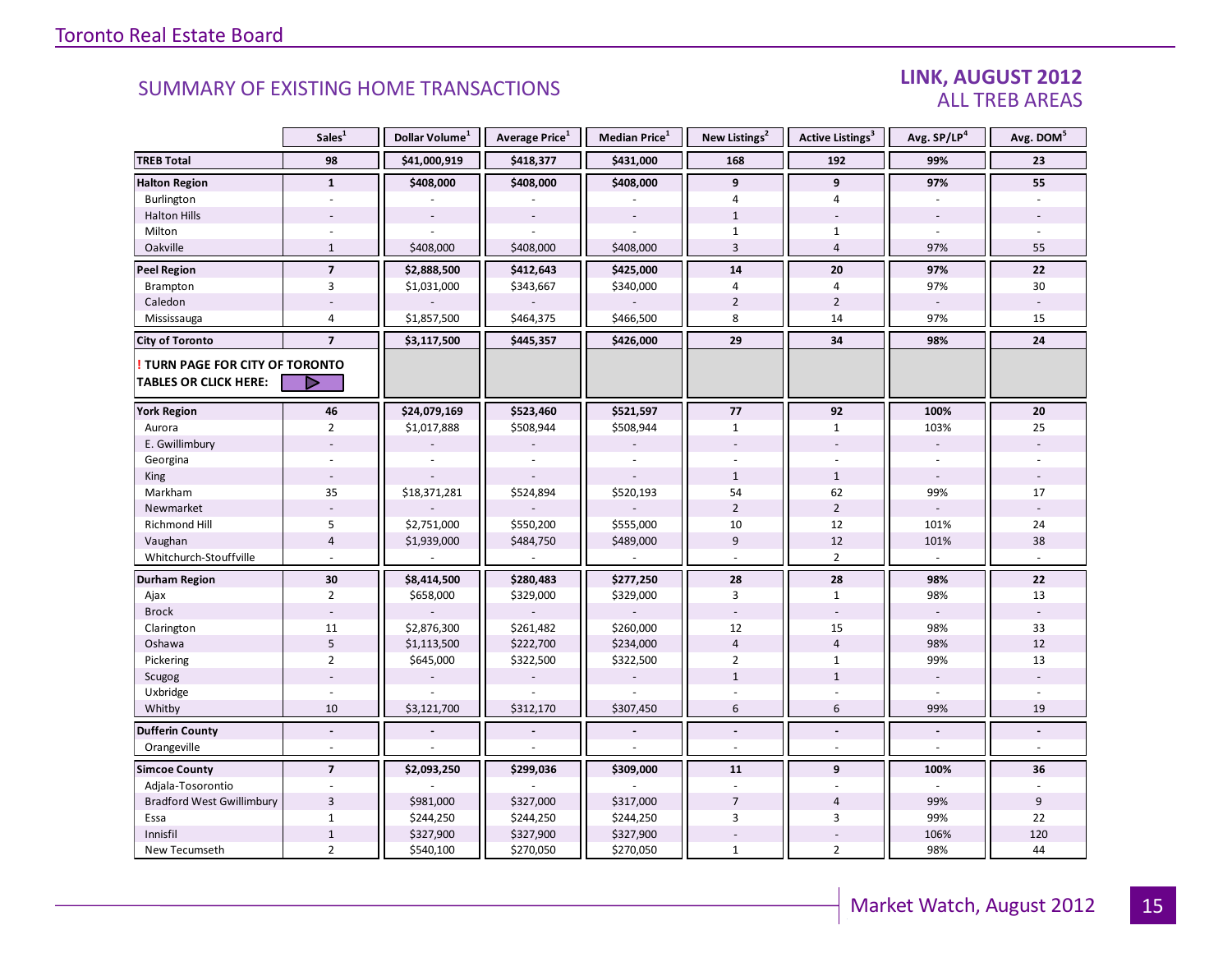### LINK, AUGUST 2012 CITY OF TORONTO MUNICIPAL BREAKDOWN

<span id="page-15-0"></span>

|                              | Sales <sup>1</sup> | Dollar Volume <sup>1</sup> | <b>Average Price</b> <sup>1</sup> | Median Price <sup>1</sup> | New Listings <sup>2</sup> | <b>Active Listings<sup>3</sup></b> | Avg. SP/LP <sup>4</sup> | Avg. DOM <sup>5</sup> |
|------------------------------|--------------------|----------------------------|-----------------------------------|---------------------------|---------------------------|------------------------------------|-------------------------|-----------------------|
| <b>TREB Total</b>            | 98                 | \$41,000,919               | \$418,377                         | \$431,000                 | 168                       | 192                                | 99%                     | 23                    |
| <b>City of Toronto Total</b> | $\overline{7}$     | \$3,117,500                | \$445,357                         | \$426,000                 | $\overline{29}$           | 34                                 | 98%                     | ${\bf 24}$            |
| <b>Toronto West</b>          | $\blacksquare$     |                            |                                   |                           | $\blacksquare$            | $\mathbf{2}$                       |                         |                       |
| Toronto W01                  |                    |                            |                                   |                           |                           |                                    |                         |                       |
| Toronto W02                  |                    |                            |                                   |                           |                           |                                    |                         |                       |
| Toronto W03                  | $\sim$             |                            |                                   | $\sim$                    |                           |                                    |                         |                       |
| Toronto W04                  |                    |                            |                                   |                           |                           |                                    |                         |                       |
| Toronto W05                  |                    |                            |                                   |                           |                           | $\mathbf{1}$                       |                         |                       |
| Toronto W06                  |                    |                            |                                   |                           |                           |                                    |                         |                       |
| Toronto W07                  |                    |                            |                                   | $\sim$                    |                           |                                    |                         |                       |
| Toronto W08                  |                    |                            |                                   |                           |                           |                                    |                         |                       |
| Toronto W09                  |                    |                            |                                   |                           |                           | $\mathbf{1}$                       |                         |                       |
| Toronto W10                  | $\sim$             | $\overline{a}$             | $\overline{a}$                    | $\sim$                    | $\omega$                  | $\mathcal{L}$                      | $\sim$                  |                       |
| <b>Toronto Central</b>       | $\mathbf{1}$       | \$548,000                  | \$548,000                         | \$548,000                 | $\mathbf{1}$              | 5 <sup>1</sup>                     | 98%                     | 18                    |
| Toronto C01                  |                    |                            |                                   |                           |                           |                                    |                         |                       |
| Toronto C02                  |                    |                            |                                   |                           |                           |                                    |                         |                       |
| Toronto C03                  |                    |                            |                                   | $\sim$                    |                           |                                    |                         |                       |
| Toronto C04                  |                    |                            |                                   |                           |                           |                                    |                         |                       |
| Toronto C06                  |                    |                            |                                   |                           |                           |                                    |                         |                       |
| Toronto C07                  | $\mathbf{1}$       | \$548,000                  | \$548,000                         | \$548,000                 | $\mathbf{1}$              | 5                                  | 98%                     | 18                    |
| Toronto C08                  |                    |                            |                                   |                           |                           |                                    |                         |                       |
| Toronto C09                  |                    |                            |                                   |                           |                           |                                    |                         |                       |
| Toronto C10                  |                    |                            |                                   |                           |                           |                                    |                         |                       |
| Toronto C11                  |                    |                            |                                   |                           |                           |                                    |                         |                       |
| Toronto C12                  |                    |                            |                                   |                           |                           |                                    |                         |                       |
| Toronto C13                  |                    |                            |                                   |                           |                           |                                    |                         |                       |
| Toronto C14                  |                    |                            |                                   |                           |                           |                                    |                         |                       |
| Toronto C15                  |                    |                            |                                   |                           |                           |                                    |                         |                       |
| <b>Toronto East</b>          | 6                  | \$2,569,500                | \$428,250                         | \$420,500                 | 28                        | 27                                 | 98%                     | 26                    |
| Toronto E01                  |                    |                            |                                   |                           | $\overline{a}$            | $\overline{a}$                     |                         |                       |
| Toronto E02                  |                    |                            |                                   |                           |                           |                                    |                         |                       |
| Toronto E03                  |                    |                            |                                   |                           |                           |                                    |                         |                       |
| Toronto E04                  | $\sim$             |                            |                                   |                           | $\blacksquare$            | $\mathcal{L}$                      | $\omega$                |                       |
| Toronto E05                  | 3                  | \$1,385,000                | \$461,667                         | \$463,000                 | 15                        | 11                                 | 99%                     | 12                    |
| Toronto E06                  |                    |                            |                                   |                           | $\omega$                  | $\omega$                           |                         |                       |
| Toronto E07                  | $\overline{2}$     | \$771,000                  | \$385,500                         | \$385,500                 | 11                        | 12                                 | 96%                     | 44                    |
| Toronto E08                  |                    |                            |                                   |                           |                           |                                    |                         |                       |
| Toronto E09                  |                    |                            | $\sim$                            | $\sim$                    |                           |                                    | $\omega$                |                       |
| Toronto E10                  | $\mathbf{1}$       | \$413,500                  | \$413,500                         | \$413,500                 |                           |                                    | 99%                     | 29                    |
| Toronto E11                  |                    |                            |                                   |                           | $\overline{2}$            | 4                                  |                         |                       |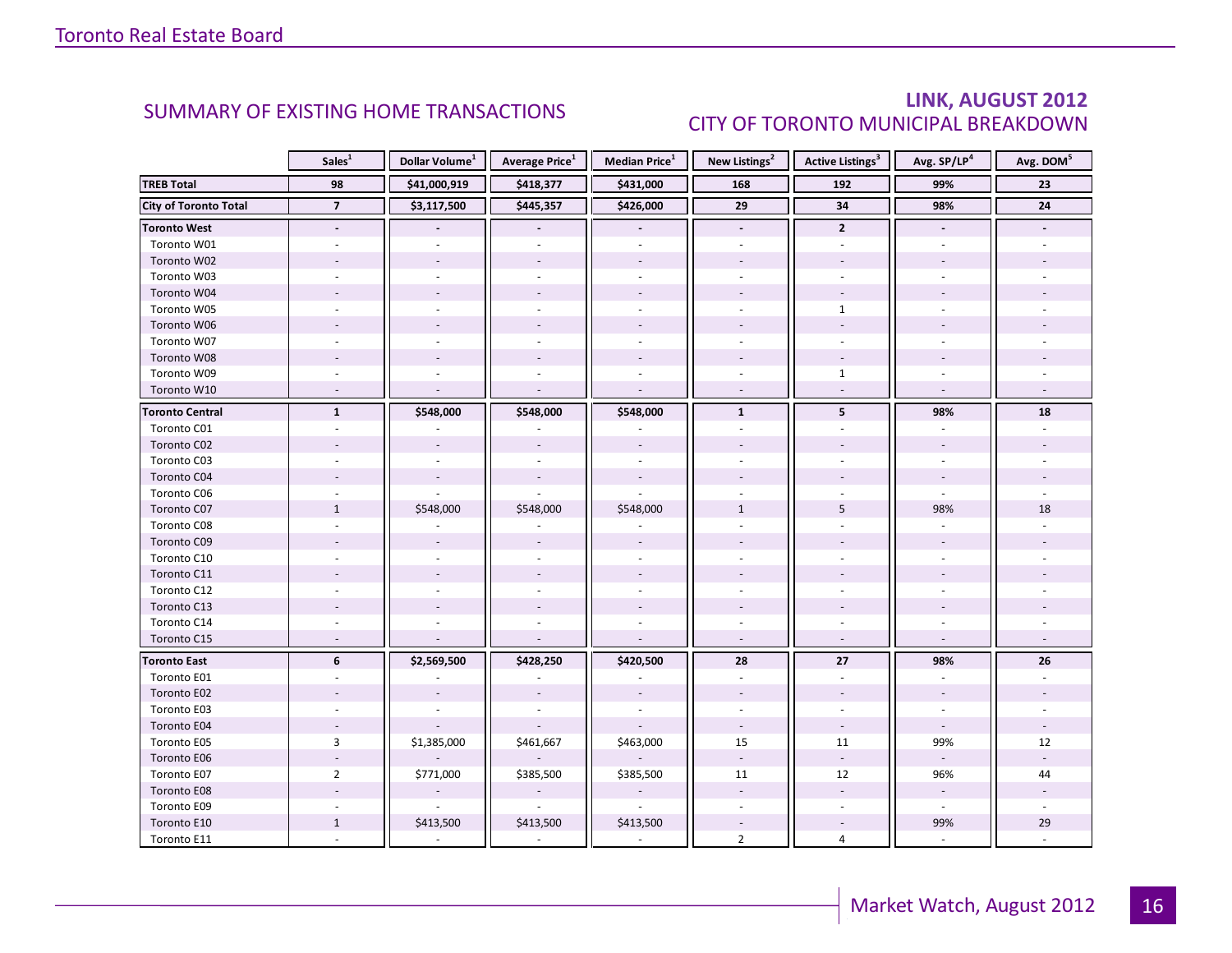#### SUMMARY OF EXISTING HOME TRANSACTIONS **ATTACHED/ROW/TOWNHOUSE, AUGUST 2012** ALL TREB AREAS

|                                        | Sales <sup>1</sup> | Dollar Volume <sup>1</sup> | Average Price <sup>1</sup> | <b>Median Price</b> <sup>1</sup> | New Listings <sup>2</sup> | Active Listings <sup>3</sup> | Avg. SP/LP <sup>4</sup> | Avg. DOM <sup>5</sup> |
|----------------------------------------|--------------------|----------------------------|----------------------------|----------------------------------|---------------------------|------------------------------|-------------------------|-----------------------|
| <b>TREB Total</b>                      | 511                | \$208,447,381              | \$407,921                  | \$386,000                        | 792                       | 862                          | 99%                     | 21                    |
| <b>Halton Region</b>                   | 83                 | \$34,757,850               | \$418,769                  | \$391,000                        | 128                       | 138                          | 98%                     | 19                    |
| Burlington                             | 8                  | \$2,896,350                | \$362,044                  | \$361,450                        | 14                        | 15                           | 98%                     | 25                    |
| <b>Halton Hills</b>                    | $\overline{7}$     | \$2,566,000                | \$366,571                  | \$372,500                        | 6                         | $\overline{4}$               | 98%                     | 29                    |
| Milton                                 | 41                 | \$15,402,500               | \$375,671                  | \$385,000                        | 61                        | 53                           | 99%                     | 16                    |
| Oakville                               | 27                 | \$13,893,000               | \$514,556                  | \$448,000                        | 47                        | 66                           | 98%                     | 20                    |
| <b>Peel Region</b>                     | 106                | \$39,124,255               | \$369,097                  | \$369,000                        | 186                       | 195                          | 98%                     | 21                    |
| Brampton                               | 68                 | \$23,100,365               | \$339,711                  | \$339,000                        | 104                       | 119                          | 98%                     | 22                    |
| Caledon                                | 5                  | \$1,991,890                | \$398,378                  | \$383,000                        | 13                        | 10                           | 99%                     | $\overline{7}$        |
| Mississauga                            | 33                 | \$14,032,000               | \$425,212                  | \$423,000                        | 69                        | 66                           | 98%                     | 19                    |
| <b>City of Toronto</b>                 | 73                 | \$38,694,838               | \$530,066                  | \$510,000                        | 124                       | 191                          | 99%                     | 24                    |
| <b>! TURN PAGE FOR CITY OF TORONTO</b> |                    |                            |                            |                                  |                           |                              |                         |                       |
| <b>TABLES OR CLICK HERE:</b>           | D                  |                            |                            |                                  |                           |                              |                         |                       |
| <b>York Region</b>                     | 137                | \$63,720,350               | \$465,112                  | \$461,500                        | 241                       | 254                          | 98%                     | 22                    |
| Aurora                                 | 9                  | \$3,657,000                | \$406,333                  | \$408,000                        | 16                        | 13                           | 98%                     | 40                    |
| E. Gwillimbury                         | 5                  | \$1,513,000                | \$302,600                  | \$312,000                        | 6                         | $\overline{4}$               | 100%                    | 11                    |
| Georgina                               | 4                  | \$1,097,650                | \$274,413                  | \$275,700                        | 5                         | 4                            | 99%                     | 13                    |
| King                                   |                    |                            |                            |                                  |                           |                              |                         |                       |
| Markham                                | 32                 | \$15,043,000               | \$470,094                  | \$447,500                        | 71                        | 82                           | 99%                     | 19                    |
| Newmarket                              | 13                 | \$5,078,500                | \$390,654                  | \$388,000                        | 16                        | 14                           | 99%                     | 20                    |
| <b>Richmond Hill</b>                   | 36                 | \$18,710,500               | \$519,736                  | \$506,500                        | 55                        | 60                           | 98%                     | 24                    |
| Vaughan                                | 33                 | \$16,567,700               | \$502,052                  | \$485,000                        | 56                        | 60                           | 98%                     | 22                    |
| Whitchurch-Stouffville                 | 5                  | \$2,053,000                | \$410,600                  | \$410,000                        | 16                        | 17                           | 99%                     | 18                    |
| <b>Durham Region</b>                   | 101                | \$29,045,298               | \$287,577                  | \$287,000                        | 96                        | 68                           | 99%                     | 19                    |
| Ajax                                   | 32                 | \$10,490,798               | \$327,837                  | \$316,500                        | 27                        | 24                           | 99%                     | 22                    |
| <b>Brock</b>                           |                    |                            |                            |                                  | $\mathbf{1}$              | $\mathbf{1}$                 |                         |                       |
| Clarington                             | 15                 | \$3,542,800                | \$236,187                  | \$242,000                        | 15                        | 10                           | 99%                     | 21                    |
| Oshawa                                 | 13                 | \$2,740,600                | \$210,815                  | \$229,900                        | 15                        | 12                           | 98%                     | 18                    |
| Pickering                              | 9                  | \$2,794,900                | \$310,544                  | \$295,000                        | 11                        | 9                            | 100%                    | 15                    |
| Scugog                                 |                    |                            |                            |                                  |                           |                              |                         |                       |
| Uxbridge                               | $\mathbf{1}$       | \$335,000                  | \$335,000                  | \$335,000                        | $\mathbf{1}$              | $1\,$                        | 97%                     | 8                     |
| Whitby                                 | 31                 | \$9,141,200                | \$294,877                  | \$300,000                        | 26                        | 11                           | 100%                    | 15                    |
| <b>Dufferin County</b>                 | $\mathbf 3$        | \$862,400                  | \$287,467                  | \$311,900                        | 6                         | $\boldsymbol{6}$             | 101%                    | ${\bf 15}$            |
| Orangeville                            | 3                  | \$862,400                  | \$287,467                  | \$311,900                        | 6                         | 6                            | 101%                    | 15                    |
| <b>Simcoe County</b>                   | 8                  | \$2,242,390                | \$280,299                  | \$261,445                        | 11                        | 10                           | 99%                     | 31                    |
| Adjala-Tosorontio                      |                    |                            |                            |                                  |                           |                              |                         |                       |
| <b>Bradford West Gwillimbury</b>       | $\overline{4}$     | \$1,305,500                | \$326,375                  | \$355,500                        | 3                         |                              | 99%                     | 10                    |
| Essa                                   | 1                  | \$217,000                  | \$217,000                  | \$217,000                        | 3                         | 5                            | 98%                     | 29                    |
| Innisfil                               | $\overline{2}$     | \$454,990                  | \$227,495                  | \$227,495                        | $\overline{2}$            | $\mathbf 2$                  | 100%                    | 80                    |
| New Tecumseth                          | $\mathbf{1}$       | \$264,900                  | \$264,900                  | \$264,900                        | 3                         | 3                            | 100%                    | 17                    |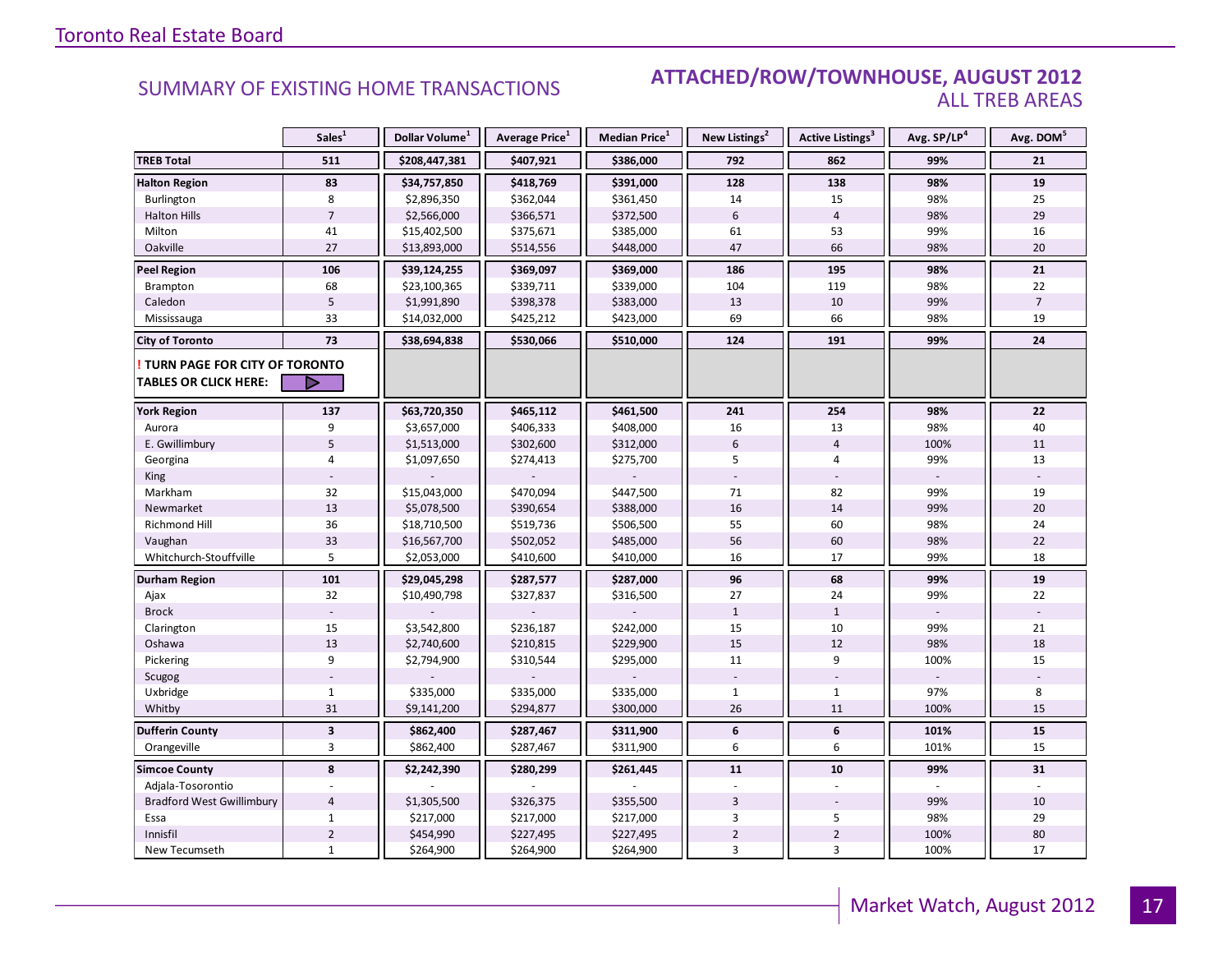#### $\blacksquare$  ALIGUST 2012 CITY OF TORONTO MUNICIPAL BREAKDOWN SUMMARY OF EXISTING HOME TRANSACTIONS **ATTACHED/ROW/TOWNHOUSE, AUGUST 2012**

<span id="page-17-0"></span>

|                              | Sales <sup>1</sup> | Dollar Volume <sup>1</sup> | <b>Average Price</b> <sup>1</sup> | Median Price <sup>1</sup> | New Listings <sup>2</sup> | <b>Active Listings<sup>3</sup></b> | Avg. SP/LP <sup>4</sup> | Avg. DOM <sup>5</sup> |
|------------------------------|--------------------|----------------------------|-----------------------------------|---------------------------|---------------------------|------------------------------------|-------------------------|-----------------------|
| <b>TREB Total</b>            | 511                | \$208,447,381              | \$407,921                         | \$386,000                 | 792                       | 862                                | 99%                     | 21                    |
| <b>City of Toronto Total</b> | 73                 | \$38,694,838               | \$530,066                         | \$510,000                 | 124                       | 191                                | 99%                     | 24                    |
| <b>Toronto West</b>          | 20                 | \$10,065,200               | \$503,260                         | \$519,500                 | 29                        | 60                                 | 98%                     | 30                    |
| Toronto W01                  |                    |                            |                                   |                           |                           |                                    |                         |                       |
| Toronto W02                  | $\overline{2}$     | \$884,000                  | \$442,000                         | \$442,000                 | $\overline{3}$            | 11                                 | 98%                     | 26                    |
| Toronto W03                  | $\overline{2}$     | \$720,000                  | \$360,000                         | \$360,000                 | 4                         | 3                                  | 97%                     | 31                    |
| Toronto W04                  | $\mathbf{1}$       | \$405,000                  | \$405,000                         | \$405,000                 | $\overline{3}$            | 8                                  | 106%                    | 5                     |
| Toronto W05                  | $\overline{2}$     | \$767,000                  | \$383,500                         | \$383,500                 | 3                         | $\overline{2}$                     | 97%                     | 49                    |
| Toronto W06                  | $6\phantom{1}$     | \$3,369,700                | \$561,617                         | \$566,850                 | $\overline{7}$            | $\,8\,$                            | 97%                     | 48                    |
| Toronto W07                  | $\overline{2}$     | \$1,135,500                | \$567,750                         | \$567,750                 | $\overline{2}$            | $\overline{2}$                     | 100%                    | 5                     |
| Toronto W08                  | $\overline{3}$     | \$1,997,000                | \$665,667                         | \$680,000                 | $\mathbf 1$               | 18                                 | 99%                     | 21                    |
| Toronto W09                  | $\mathbf{1}$       | \$367,000                  | \$367,000                         | \$367,000                 | $\mathbf{1}$              | $\mathbf{1}$                       | 98%                     | 16                    |
| Toronto W10                  | $\mathbf{1}$       | \$420,000                  | \$420,000                         | \$420,000                 | 5                         | $\overline{7}$                     | 99%                     | 5                     |
| <b>Toronto Central</b>       | 22                 | \$15,022,350               | \$682,834                         | \$607,400                 | 46                        | 67                                 | 98%                     | 24                    |
| Toronto C01                  | $\overline{7}$     | \$4,875,400                | \$696,486                         | \$610,000                 | 15                        | 24                                 | 100%                    | 31                    |
| Toronto C02                  | $\mathbf{1}$       | \$899,000                  | \$899,000                         | \$899,000                 | 5                         | 9                                  | 100%                    | $\overline{4}$        |
| Toronto C03                  |                    |                            |                                   |                           | $\mathbf{1}$              | $\overline{2}$                     |                         |                       |
| Toronto C04                  |                    |                            |                                   |                           | $\overline{3}$            | 5                                  |                         |                       |
| Toronto C06                  |                    |                            |                                   |                           |                           |                                    |                         |                       |
| Toronto C07                  | $\overline{2}$     | \$1,277,800                | \$638,900                         | \$638,900                 | $\overline{4}$            | 5                                  | 98%                     | 14                    |
| Toronto C08                  | 6                  | \$3,560,750                | \$593,458                         | \$590,000                 | 6                         | 6                                  | 95%                     | 28                    |
| Toronto C09                  |                    |                            |                                   |                           |                           |                                    |                         |                       |
| Toronto C10                  |                    |                            |                                   |                           |                           | $\mathbf{1}$                       |                         |                       |
| Toronto C11                  |                    |                            |                                   |                           | $\mathbf{1}$              | $\mathbf{1}$                       |                         |                       |
| Toronto C12                  | $\mathbf{1}$       | \$1,649,900                | \$1,649,900                       | \$1,649,900               | $\mathbf{1}$              | $\overline{2}$                     | 100%                    | 8                     |
| Toronto C13                  | 5                  | \$2,759,500                | \$551,900                         | \$573,500                 | $\overline{4}$            | $\overline{3}$                     | 98%                     | 20                    |
| Toronto C14                  |                    |                            |                                   |                           | 6                         | 9                                  |                         |                       |
| Toronto C15                  |                    |                            |                                   |                           |                           |                                    |                         |                       |
| <b>Toronto East</b>          | 31                 | \$13,607,288               | \$438,945                         | \$394,000                 | 49                        | 64                                 | 100%                    | 20                    |
| Toronto E01                  | $\overline{7}$     | \$4,073,388                | \$581,913                         | \$585,000                 | 12                        | 12                                 | 104%                    | 11                    |
| Toronto E02                  | $\mathbf{1}$       | \$775,000                  | \$775,000                         | \$775,000                 | $\overline{4}$            | $6\,$                              | 97%                     | 9                     |
| Toronto E03                  | $\overline{2}$     | \$790,000                  | \$395,000                         | \$395,000                 | 3                         | 3                                  | 99%                     | 13                    |
| Toronto E04                  | $\mathbf{1}$       | \$382,000                  | \$382,000                         | \$382,000                 | 8                         | 18                                 | 98%                     | 13                    |
| Toronto E05                  | $\mathbf{1}$       | \$406,000                  | \$406,000                         | \$406,000                 |                           |                                    | 99%                     | 13                    |
| Toronto E06                  | $\mathbf{1}$       | \$670,000                  | \$670,000                         | \$670,000                 |                           |                                    | 96%                     | 22                    |
| Toronto E07                  | 4                  | \$1,603,500                | \$400,875                         | \$392,750                 | $\overline{2}$            | $\mathbf{1}$                       | 98%                     | 40                    |
| Toronto E08                  |                    |                            |                                   |                           | $\overline{3}$            | $\overline{3}$                     | $\blacksquare$          |                       |
| Toronto E09                  |                    |                            |                                   |                           | $\overline{2}$            | $\overline{2}$                     | $\omega$                |                       |
| Toronto E10                  | $\overline{3}$     | \$1,187,500                | \$395,833                         | \$378,000                 | 3                         | $\,8\,$                            | 96%                     | 55                    |
| Toronto E11                  | 11                 | \$3,719,900                | \$338,173                         | \$357,000                 | 12                        | 11                                 | 99%                     | 14                    |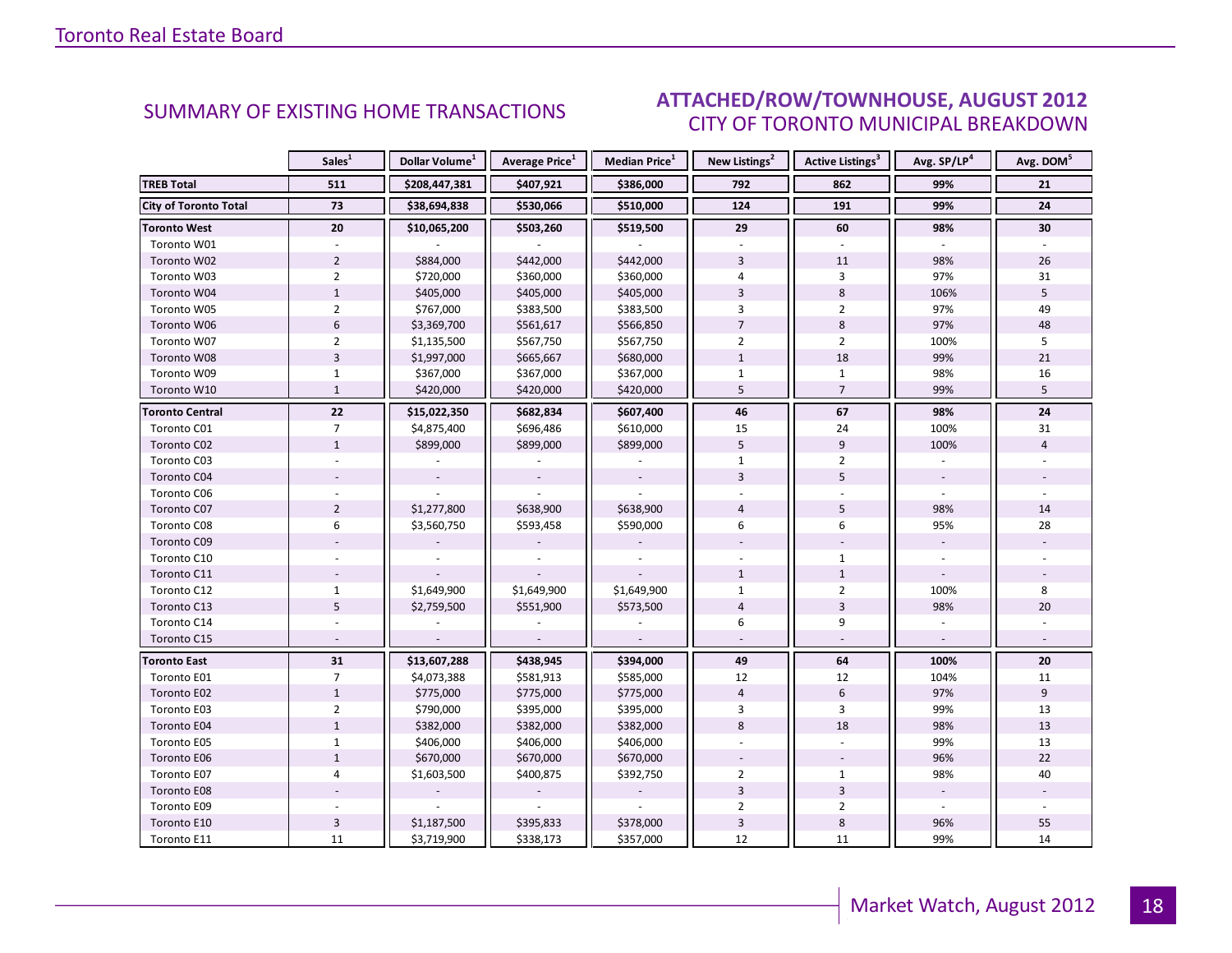#### CO-OP APARTMENT, AUGUST 2012 ALL TREB AREAS

|                                        | Sales <sup>1</sup>       | Dollar Volume <sup>1</sup> | Average Price <sup>1</sup> | Median Price <sup>1</sup> | New Listings <sup>2</sup> | <b>Active Listings<sup>3</sup></b> | Avg. SP/LP4    | Avg. DOM <sup>5</sup>    |
|----------------------------------------|--------------------------|----------------------------|----------------------------|---------------------------|---------------------------|------------------------------------|----------------|--------------------------|
| <b>TREB Total</b>                      | ${\bf 10}$               | \$2,870,376                | \$287,038                  | \$159,638                 | $12$                      | ${\bf 24}$                         | 106%           | 40                       |
| <b>Halton Region</b>                   | $\blacksquare$           |                            |                            | $\overline{a}$            | $\blacksquare$            | $\mathbf{1}$                       | $\blacksquare$ |                          |
| Burlington                             | $\sim$                   | ÷.                         | ÷,                         | L.                        | $\overline{a}$            | $\mathbf{1}$                       | $\overline{a}$ |                          |
| <b>Halton Hills</b>                    |                          |                            |                            | $\overline{a}$            |                           | $\overline{a}$                     | $\overline{a}$ |                          |
| Milton                                 | $\overline{\phantom{a}}$ | $\sim$                     | $\sim$                     | ÷,                        | $\overline{\phantom{a}}$  | ÷.                                 | $\sim$         |                          |
| Oakville                               | $\overline{a}$           | $\overline{a}$             | $\sim$                     | $\overline{a}$            | $\sim$                    | $\blacksquare$                     | $\sim$         | $\overline{\phantom{a}}$ |
| <b>Peel Region</b>                     | $\mathbf{1}$             | \$232,000                  | \$232,000                  | \$232,000                 | $\blacksquare$            | $\mathbf{1}$                       | 97%            | 24                       |
| Brampton                               | $\omega$                 |                            |                            |                           | $\omega$                  | $\mathbf{1}$                       | $\sim$         | $\sim$                   |
| Caledon                                | $\overline{\phantom{a}}$ |                            |                            |                           |                           | $\overline{\phantom{a}}$           | $\sim$         | $\sim$                   |
| Mississauga                            | $\mathbf{1}$             | \$232,000                  | \$232,000                  | \$232,000                 | $\sim$                    | ÷.                                 | 97%            | 24                       |
| <b>City of Toronto</b>                 | $\mathbf{9}$             | \$2,638,376                | \$293,153                  | \$154,000                 | 12                        | 22                                 | 107%           | 41                       |
| <b>! TURN PAGE FOR CITY OF TORONTO</b> |                          |                            |                            |                           |                           |                                    |                |                          |
| <b>TABLES OR CLICK HERE:</b>           | ▷                        |                            |                            |                           |                           |                                    |                |                          |
| <b>York Region</b>                     | $\overline{a}$           | $\overline{a}$             | $\blacksquare$             | $\blacksquare$            | $\blacksquare$            | $\blacksquare$                     | $\blacksquare$ |                          |
| Aurora                                 |                          |                            |                            |                           |                           |                                    |                |                          |
| E. Gwillimbury                         |                          |                            |                            |                           |                           |                                    |                |                          |
| Georgina                               |                          |                            |                            |                           |                           |                                    |                |                          |
| King                                   |                          | $\overline{a}$             |                            |                           |                           |                                    |                |                          |
| Markham                                | ÷,                       | ä,                         |                            | ä,                        | $\overline{\phantom{a}}$  | ÷.                                 |                |                          |
| Newmarket                              |                          |                            |                            |                           |                           |                                    |                |                          |
| Richmond Hill                          |                          |                            |                            |                           |                           |                                    |                |                          |
| Vaughan                                |                          |                            | $\overline{\phantom{a}}$   |                           |                           |                                    |                |                          |
| Whitchurch-Stouffville                 | $\omega$                 | ÷.                         | $\omega$                   | $\overline{\phantom{a}}$  | $\omega$                  | $\mathbf{r}$                       | $\sim$         |                          |
| <b>Durham Region</b>                   | $\overline{\phantom{a}}$ | $\blacksquare$             | $\overline{\phantom{a}}$   | $\overline{\phantom{a}}$  | $\blacksquare$            | $\blacksquare$                     | $\blacksquare$ |                          |
| Ajax                                   | ÷                        |                            |                            | ÷,                        | $\sim$                    | ÷.                                 | $\overline{a}$ |                          |
| <b>Brock</b>                           |                          |                            |                            |                           |                           |                                    |                |                          |
| Clarington                             |                          |                            |                            |                           |                           |                                    |                |                          |
| Oshawa                                 |                          |                            |                            |                           |                           |                                    |                |                          |
| Pickering                              | ÷.                       | ÷,                         |                            | L.                        | $\overline{a}$            | L.                                 | ÷.             |                          |
| Scugog                                 |                          |                            |                            |                           |                           |                                    |                |                          |
| Uxbridge                               | ÷.                       | $\sim$                     | $\sim$                     | ÷,                        | $\sim$                    | $\sim$                             | $\sim$         |                          |
| Whitby                                 | $\sim$                   | $\sim$                     | $\sim$                     | ÷,                        | $\sim$                    | $\blacksquare$                     | $\sim$         |                          |
| <b>Dufferin County</b>                 | $\blacksquare$           | $\blacksquare$             | $\blacksquare$             | $\overline{a}$            | $\blacksquare$            | $\overline{a}$                     | $\blacksquare$ | $\blacksquare$           |
| Orangeville                            | $\overline{\phantom{a}}$ | $\sim$                     | $\omega$                   | ÷,                        | $\omega$                  | $\omega$                           | $\omega$       | $\sim$                   |
| <b>Simcoe County</b>                   | $\overline{a}$           |                            |                            | $\overline{a}$            |                           |                                    |                |                          |
| Adjala-Tosorontio                      | $\sim$                   | ÷.                         | ÷.                         | $\overline{a}$            | $\sim$                    | ÷                                  | $\sim$         |                          |
| <b>Bradford West Gwillimbury</b>       | ÷,                       |                            |                            |                           |                           |                                    |                |                          |
| Essa                                   | ÷                        |                            |                            | $\overline{a}$            | $\overline{a}$            | ÷                                  |                |                          |
| Innisfil                               | $\sim$                   | $\sim$                     | $\sim$                     | $\overline{a}$            |                           | $\sim$                             |                |                          |
| New Tecumseth                          | ÷.                       | ä,                         |                            | ä,                        | $\overline{a}$            | ÷.                                 | $\sim$         |                          |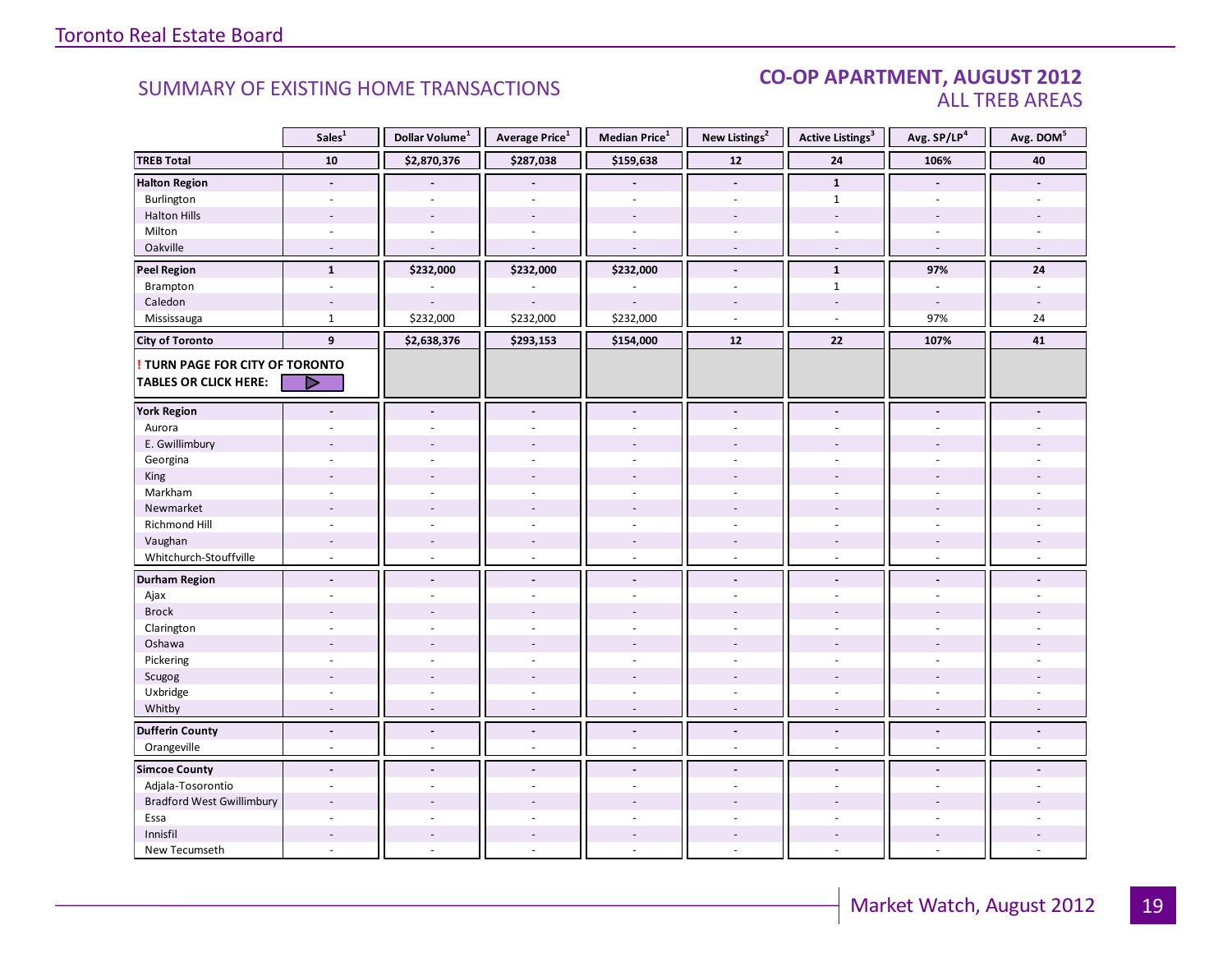### CO-OP APARTMENT, AUGUST 2012 CITY OF TORONTO MUNICIPAL BREAKDOWN

<span id="page-19-0"></span>

|                              | Sales <sup>1</sup>      | Dollar Volume <sup>1</sup> | <b>Average Price</b> <sup>1</sup> | Median Price <sup>1</sup> | New Listings <sup>2</sup> | <b>Active Listings<sup>3</sup></b> | Avg. SP/LP <sup>4</sup>  | Avg. DOM <sup>5</sup> |
|------------------------------|-------------------------|----------------------------|-----------------------------------|---------------------------|---------------------------|------------------------------------|--------------------------|-----------------------|
| <b>TREB Total</b>            | 10                      | \$2,870,376                | \$287,038                         | \$159,638                 | 12                        | 24                                 | 106%                     | 40                    |
| <b>City of Toronto Total</b> | 9                       | \$2,638,376                | \$293,153                         | \$154,000                 | $12$                      | 22                                 | 107%                     | 41                    |
| <b>Toronto West</b>          | $\overline{4}$          | \$477,476                  | \$119,369                         | \$138,000                 | 5                         | ${\bf 11}$                         | 97%                      | 53                    |
| Toronto W01                  |                         |                            |                                   |                           |                           |                                    |                          |                       |
| Toronto W02                  |                         | $\overline{\phantom{a}}$   | $\blacksquare$                    |                           | $\overline{2}$            | $\overline{2}$                     |                          |                       |
| Toronto W03                  | $\sim$                  |                            |                                   | $\sim$                    | $\overline{a}$            | $\overline{a}$                     | $\mathbf{r}$             |                       |
| Toronto W04                  |                         |                            |                                   |                           |                           |                                    |                          |                       |
| Toronto W05                  | $\mathbf{1}$            | \$122,000                  | \$122,000                         | \$122,000                 |                           | 3                                  | 98%                      | 46                    |
| Toronto W06                  |                         |                            |                                   |                           | $\mathbf{1}$              | 5                                  | $\overline{\phantom{a}}$ |                       |
| Toronto W07                  | $\sim$                  |                            |                                   |                           | $\mathbf{1}$              | $\mathbf{1}$                       | $\blacksquare$           | $\omega$              |
| Toronto W08                  | $\mathbf{1}$            | \$165,276                  | \$165,276                         | \$165,276                 |                           |                                    | 93%                      | 102                   |
| Toronto W09                  | $\mathbf{1}$            | \$36,200                   | \$36,200                          | \$36,200                  |                           |                                    | 86%                      | 53                    |
| Toronto W10                  | $\mathbf{1}$            | \$154,000                  | \$154,000                         | \$154,000                 | $\mathbf{1}$              | $\sim$                             | 103%                     | 12                    |
| <b>Toronto Central</b>       | $\overline{\mathbf{3}}$ | \$1,890,900                | \$630,300                         | \$366,900                 | 6                         | 11                                 | 112%                     | 34                    |
| Toronto C01                  | $\mathbf{1}$            | \$366,900                  | \$366,900                         | \$366,900                 |                           | $\mathbf{1}$                       | 99%                      | 31                    |
| Toronto C02                  |                         |                            |                                   |                           |                           | $\overline{\phantom{a}}$           |                          |                       |
| Toronto C03                  | $\mathbf{1}$            | \$114,000                  | \$114,000                         | \$114,000                 | $\mathbf{1}$              | $\mathbf{1}$                       | 96%                      | 70                    |
| Toronto C04                  |                         |                            |                                   |                           | $\overline{2}$            | 5                                  |                          |                       |
| Toronto C06                  |                         |                            |                                   |                           |                           |                                    |                          |                       |
| Toronto C07                  |                         |                            |                                   |                           |                           |                                    | $\overline{\phantom{a}}$ |                       |
| Toronto C08                  |                         |                            |                                   |                           |                           |                                    |                          |                       |
| Toronto C09                  | $\mathbf{1}$            | \$1,410,000                | \$1,410,000                       | \$1,410,000               | $\overline{3}$            | $\overline{4}$                     | 118%                     | $\mathbf{1}$          |
| Toronto C10                  |                         |                            |                                   |                           |                           |                                    |                          |                       |
| Toronto C11                  |                         |                            |                                   |                           |                           |                                    |                          |                       |
| Toronto C12                  |                         |                            |                                   |                           |                           |                                    |                          |                       |
| Toronto C13                  |                         |                            |                                   |                           |                           |                                    |                          |                       |
| Toronto C14                  |                         |                            |                                   |                           |                           |                                    |                          |                       |
| Toronto C15                  | $\sim$                  |                            |                                   |                           |                           |                                    |                          |                       |
| <b>Toronto East</b>          | $\overline{2}$          | \$270,000                  | \$135,000                         | \$135,000                 | $\mathbf{1}$              | $\blacksquare$                     | 96%                      | 29                    |
| Toronto E01                  |                         |                            |                                   |                           |                           |                                    |                          |                       |
| Toronto E02                  |                         |                            |                                   |                           |                           |                                    |                          |                       |
| Toronto E03                  |                         |                            |                                   |                           |                           |                                    |                          |                       |
| Toronto E04                  |                         |                            |                                   |                           | $\mathbf{1}$              |                                    |                          |                       |
| Toronto E05                  | $\overline{a}$          |                            |                                   |                           |                           |                                    |                          |                       |
| Toronto E06                  |                         |                            |                                   |                           |                           |                                    |                          |                       |
| Toronto E07                  |                         |                            |                                   |                           |                           |                                    |                          |                       |
| Toronto E08                  |                         |                            |                                   |                           |                           |                                    |                          |                       |
| Toronto E09                  |                         |                            |                                   |                           |                           |                                    |                          |                       |
| Toronto E10                  | $\mathbf{1}$            | \$93,000                   | \$93,000                          | \$93,000                  | $\overline{\phantom{a}}$  |                                    | 98%                      | 13                    |
| Toronto E11                  | $\mathbf{1}$            | \$177,000                  | \$177,000                         | \$177,000                 |                           |                                    | 96%                      | 45                    |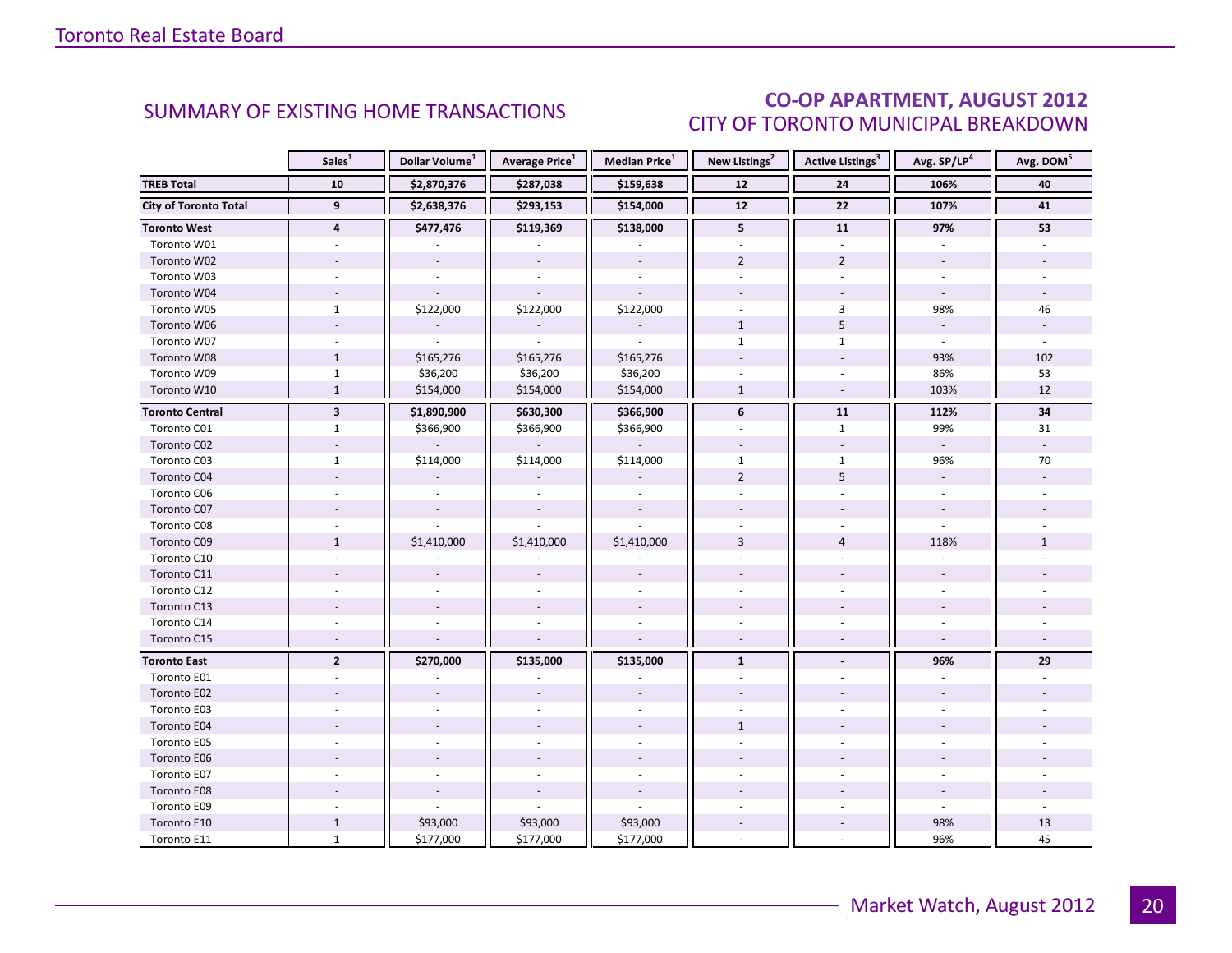#### SUMMARY OF EXISTING HOME TRANSACTIONS **DETACHED CONDOMINIUM, AUGUST 2012** ALL TREB AREAS

|                                        | Sales <sup>1</sup>       | Dollar Volume <sup>1</sup> | Average Price <sup>1</sup> | Median Price <sup>1</sup> | New Listings <sup>2</sup> | <b>Active Listings<sup>3</sup></b> | Avg. SP/LP <sup>4</sup>  | Avg. DOM <sup>5</sup> |
|----------------------------------------|--------------------------|----------------------------|----------------------------|---------------------------|---------------------------|------------------------------------|--------------------------|-----------------------|
| <b>TREB Total</b>                      | 8                        | \$2,653,400                | \$331,675                  | \$305,500                 | ${\bf 14}$                | 36                                 | 97%                      | 41                    |
| <b>Halton Region</b>                   | $\centerdot$             |                            |                            |                           | $\overline{\phantom{a}}$  | $\frac{1}{2}$                      | $\overline{\phantom{a}}$ |                       |
| Burlington                             | $\overline{\phantom{a}}$ | ÷.                         | $\blacksquare$             | $\sim$                    | $\sim$                    | $\overline{\phantom{a}}$           | $\sim$                   |                       |
| <b>Halton Hills</b>                    |                          |                            |                            |                           |                           |                                    |                          |                       |
| Milton                                 |                          |                            |                            |                           |                           |                                    |                          |                       |
| Oakville                               |                          |                            |                            |                           |                           |                                    |                          |                       |
| <b>Peel Region</b>                     | $\mathbf{1}$             | \$557,500                  | \$557,500                  | \$557,500                 | $\overline{2}$            | $\overline{7}$                     | 96%                      | 23                    |
| Brampton                               | $\mathbf{1}$             | \$557,500                  | \$557,500                  | \$557,500                 | $\mathbf{1}$              | 3                                  | 96%                      | 23                    |
| Caledon                                | $\overline{\phantom{a}}$ |                            |                            |                           |                           |                                    | $\sim$                   |                       |
| Mississauga                            | ÷,                       | $\overline{a}$             | $\overline{a}$             | L.                        | $\mathbf{1}$              | $\overline{4}$                     | $\sim$                   | $\omega$              |
| <b>City of Toronto</b>                 | $\overline{2}$           | \$663,000                  | \$331,500                  | \$331,500                 | $\mathbf{1}$              | $\overline{4}$                     | 96%                      | 52                    |
| <b>! TURN PAGE FOR CITY OF TORONTO</b> |                          |                            |                            |                           |                           |                                    |                          |                       |
| <b>TABLES OR CLICK HERE:</b>           | $\blacktriangleright$    |                            |                            |                           |                           |                                    |                          |                       |
| <b>York Region</b>                     |                          |                            | $\overline{a}$             | ÷.                        |                           | $\overline{a}$                     |                          |                       |
| Aurora                                 |                          |                            |                            |                           |                           |                                    |                          |                       |
| E. Gwillimbury                         |                          |                            |                            |                           |                           |                                    |                          |                       |
| Georgina                               |                          |                            |                            |                           |                           |                                    |                          |                       |
| King                                   |                          |                            |                            |                           |                           |                                    |                          |                       |
| Markham                                | ä,                       | ÷                          | ÷                          | $\sim$                    | ÷.                        | ÷.                                 | ÷.                       |                       |
| Newmarket                              |                          |                            |                            |                           |                           |                                    |                          |                       |
| <b>Richmond Hill</b>                   | ä,                       |                            |                            |                           |                           |                                    |                          |                       |
| Vaughan                                | $\overline{a}$           |                            | $\overline{a}$             | $\overline{a}$            |                           | $\overline{a}$                     | $\sim$                   |                       |
| Whitchurch-Stouffville                 | $\overline{a}$           |                            |                            | $\overline{a}$            | $\sim$                    | $\overline{a}$                     | $\overline{a}$           |                       |
| <b>Durham Region</b>                   | $\mathbf 2$              | \$472,000                  | \$236,000                  | \$236,000                 | $\overline{\mathbf{4}}$   | $\mathbf{2}$                       | 98%                      | 50                    |
| Ajax                                   | $\overline{2}$           | \$472,000                  | \$236,000                  | \$236,000                 | 4                         | $\overline{2}$                     | 98%                      | 50                    |
| <b>Brock</b>                           |                          |                            |                            |                           |                           |                                    | $\sim$                   |                       |
| Clarington                             |                          |                            |                            |                           |                           |                                    |                          |                       |
| Oshawa                                 |                          |                            | $\overline{a}$             | $\overline{a}$            |                           |                                    |                          |                       |
| Pickering                              | $\overline{\phantom{a}}$ |                            | $\sim$                     | $\sim$                    | $\sim$                    | ä,                                 | $\sim$                   |                       |
| Scugog                                 |                          |                            | ÷.                         | $\overline{a}$            |                           |                                    |                          |                       |
| Uxbridge                               |                          |                            |                            |                           |                           |                                    |                          |                       |
| Whitby                                 | $\blacksquare$           |                            |                            | ÷,                        |                           |                                    |                          |                       |
| <b>Dufferin County</b>                 | $\overline{a}$           | $\sim$                     | $\overline{a}$             | $\overline{a}$            | $\overline{\phantom{a}}$  | $\overline{a}$                     | $\blacksquare$           |                       |
| Orangeville                            | ÷                        |                            |                            | L.                        | $\sim$                    | $\overline{a}$                     | $\sim$                   | $\sim$                |
| <b>Simcoe County</b>                   | $\overline{\mathbf{3}}$  | \$960,900                  | \$320,300                  | \$341,000                 | $\overline{7}$            | 23                                 | 98%                      | 34                    |
| Adjala-Tosorontio                      | ä,                       |                            |                            |                           |                           | $\overline{a}$                     |                          |                       |
| <b>Bradford West Gwillimbury</b>       |                          |                            |                            |                           |                           |                                    |                          |                       |
| Essa                                   | ÷                        |                            | $\overline{a}$             | $\overline{a}$            | $\overline{a}$            | ÷                                  | $\sim$                   |                       |
| Innisfil                               |                          |                            |                            |                           |                           |                                    |                          |                       |
| New Tecumseth                          | $\overline{3}$           | \$960,900                  | \$320,300                  | \$341,000                 | $\overline{7}$            | 23                                 | 98%                      | 34                    |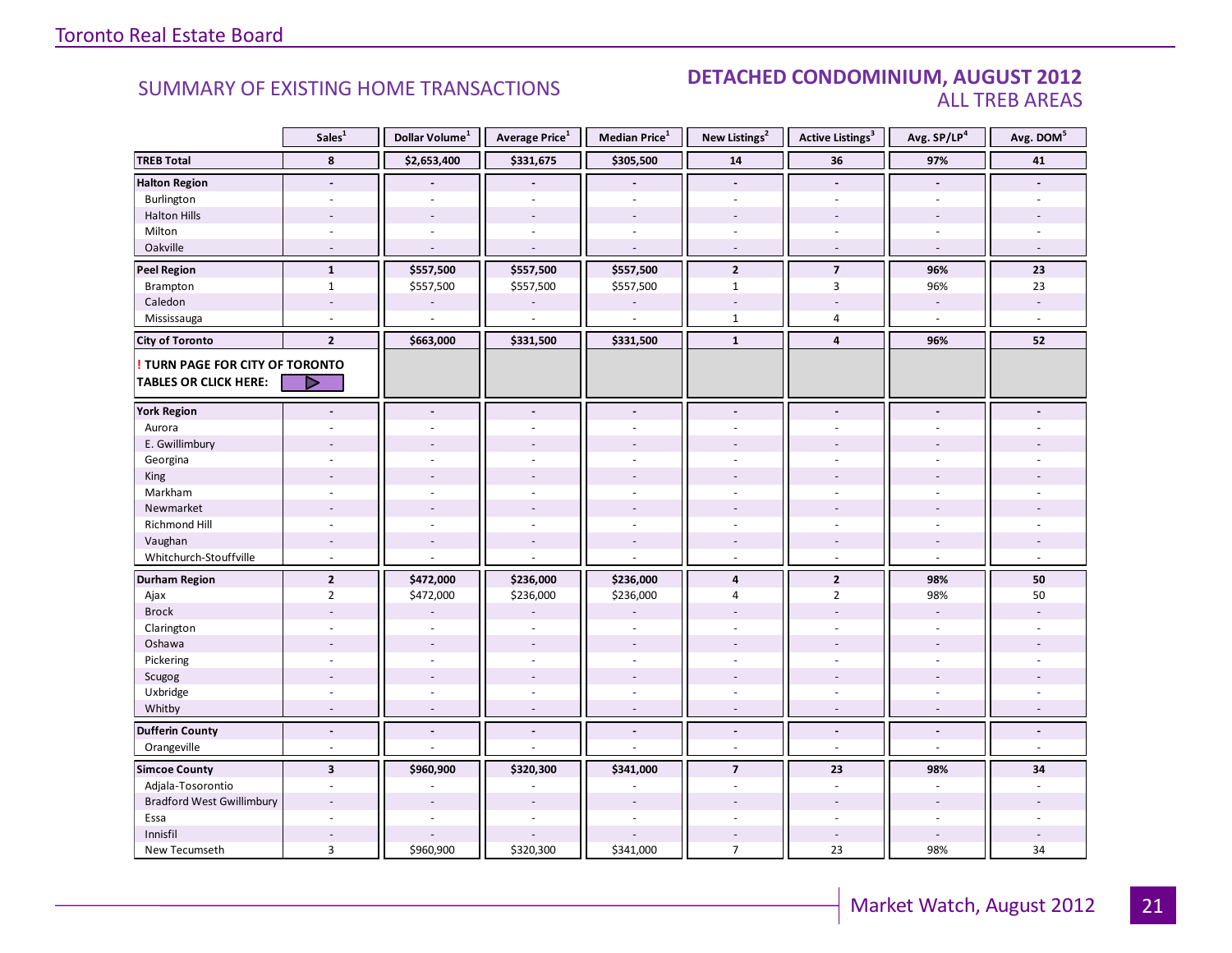### DETACHED CONDOMINIUM, AUGUST 2012 CITY OF TORONTO MUNICIPAL BREAKDOWN

<span id="page-21-0"></span>

|                              | Sales <sup>1</sup>       | Dollar Volume <sup>1</sup> | <b>Average Price</b> <sup>1</sup> | Median Price <sup>1</sup> | New Listings <sup>2</sup> | <b>Active Listings</b> <sup>3</sup> | Avg. SP/LP <sup>4</sup> | Avg. DOM <sup>5</sup> |
|------------------------------|--------------------------|----------------------------|-----------------------------------|---------------------------|---------------------------|-------------------------------------|-------------------------|-----------------------|
| <b>TREB Total</b>            | 8                        | \$2,653,400                | \$331,675                         | \$305,500                 | ${\bf 14}$                | 36                                  | 97%                     | 41                    |
| <b>City of Toronto Total</b> | $\overline{2}$           | \$663,000                  | \$331,500                         | \$331,500                 | $\mathbf{1}$              | $\overline{\mathbf{4}}$             | 96%                     | 52                    |
| <b>Toronto West</b>          | $\overline{\phantom{a}}$ |                            |                                   | $\overline{\phantom{a}}$  | $\overline{\phantom{a}}$  | $\blacksquare$                      |                         |                       |
| Toronto W01                  |                          |                            |                                   |                           |                           |                                     |                         |                       |
| Toronto W02                  |                          |                            |                                   |                           |                           |                                     |                         |                       |
| Toronto W03                  |                          |                            |                                   | $\overline{a}$            |                           |                                     |                         |                       |
| Toronto W04                  |                          |                            |                                   |                           |                           |                                     |                         |                       |
| Toronto W05                  |                          |                            |                                   |                           |                           |                                     |                         |                       |
| Toronto W06                  |                          |                            |                                   |                           |                           |                                     |                         |                       |
| Toronto W07                  |                          |                            |                                   |                           |                           |                                     |                         |                       |
| Toronto W08                  |                          |                            |                                   |                           |                           |                                     |                         |                       |
| Toronto W09                  |                          |                            |                                   |                           |                           |                                     |                         |                       |
| Toronto W10                  |                          |                            |                                   |                           |                           |                                     |                         |                       |
| <b>Toronto Central</b>       | $\blacksquare$           |                            | $\overline{\phantom{a}}$          | $\blacksquare$            | $\blacksquare$            | $\overline{2}$                      |                         |                       |
| Toronto C01                  |                          |                            |                                   |                           |                           | $\mathbf{1}$                        |                         |                       |
| Toronto C02                  |                          |                            |                                   |                           |                           |                                     |                         |                       |
| Toronto C03                  |                          |                            |                                   |                           |                           | $\sim$                              |                         |                       |
| Toronto C04                  |                          |                            |                                   |                           |                           |                                     |                         |                       |
| Toronto C06                  |                          |                            |                                   |                           |                           |                                     |                         |                       |
| Toronto C07                  |                          |                            |                                   |                           |                           |                                     |                         |                       |
| Toronto C08                  |                          |                            |                                   |                           |                           |                                     |                         |                       |
| Toronto C09                  |                          |                            |                                   |                           |                           |                                     |                         |                       |
| Toronto C10                  |                          |                            |                                   |                           |                           |                                     |                         |                       |
| Toronto C11                  |                          |                            |                                   |                           |                           |                                     |                         |                       |
| Toronto C12                  |                          |                            |                                   | $\sim$                    |                           | $\mathbf{1}$                        |                         |                       |
| Toronto C13                  |                          |                            |                                   |                           |                           |                                     |                         |                       |
| Toronto C14                  |                          |                            |                                   |                           |                           |                                     |                         |                       |
| Toronto C15                  | $\overline{a}$           |                            | ÷,                                | $\sim$                    | $\overline{\phantom{a}}$  | $\overline{\phantom{a}}$            | $\sim$                  |                       |
| <b>Toronto East</b>          | $\overline{2}$           | \$663,000                  | \$331,500                         | \$331,500                 | $\mathbf{1}$              | $\overline{2}$                      | 96%                     | 52                    |
| Toronto E01                  |                          |                            |                                   |                           |                           |                                     |                         |                       |
| Toronto E02                  |                          |                            |                                   |                           |                           |                                     |                         |                       |
| Toronto E03                  |                          |                            |                                   |                           |                           |                                     |                         |                       |
| Toronto E04                  |                          |                            |                                   |                           |                           |                                     |                         |                       |
| Toronto E05                  |                          |                            |                                   |                           |                           |                                     |                         |                       |
| Toronto E06                  |                          |                            |                                   |                           |                           |                                     |                         |                       |
| Toronto E07                  | $\mathbf{1}$             | \$420,000                  | \$420,000                         | \$420,000                 |                           |                                     | 96%                     | 88                    |
| Toronto E08                  |                          |                            |                                   |                           | $\mathbf{1}$              | $\mathbf{1}$                        |                         |                       |
| Toronto E09                  |                          |                            |                                   |                           |                           |                                     |                         |                       |
| Toronto E10                  |                          |                            |                                   |                           |                           |                                     |                         |                       |
| Toronto E11                  | $\mathbf{1}$             | \$243,000                  | \$243,000                         | \$243,000                 | $\sim$                    | $\mathbf{1}$                        | 97%                     | 15                    |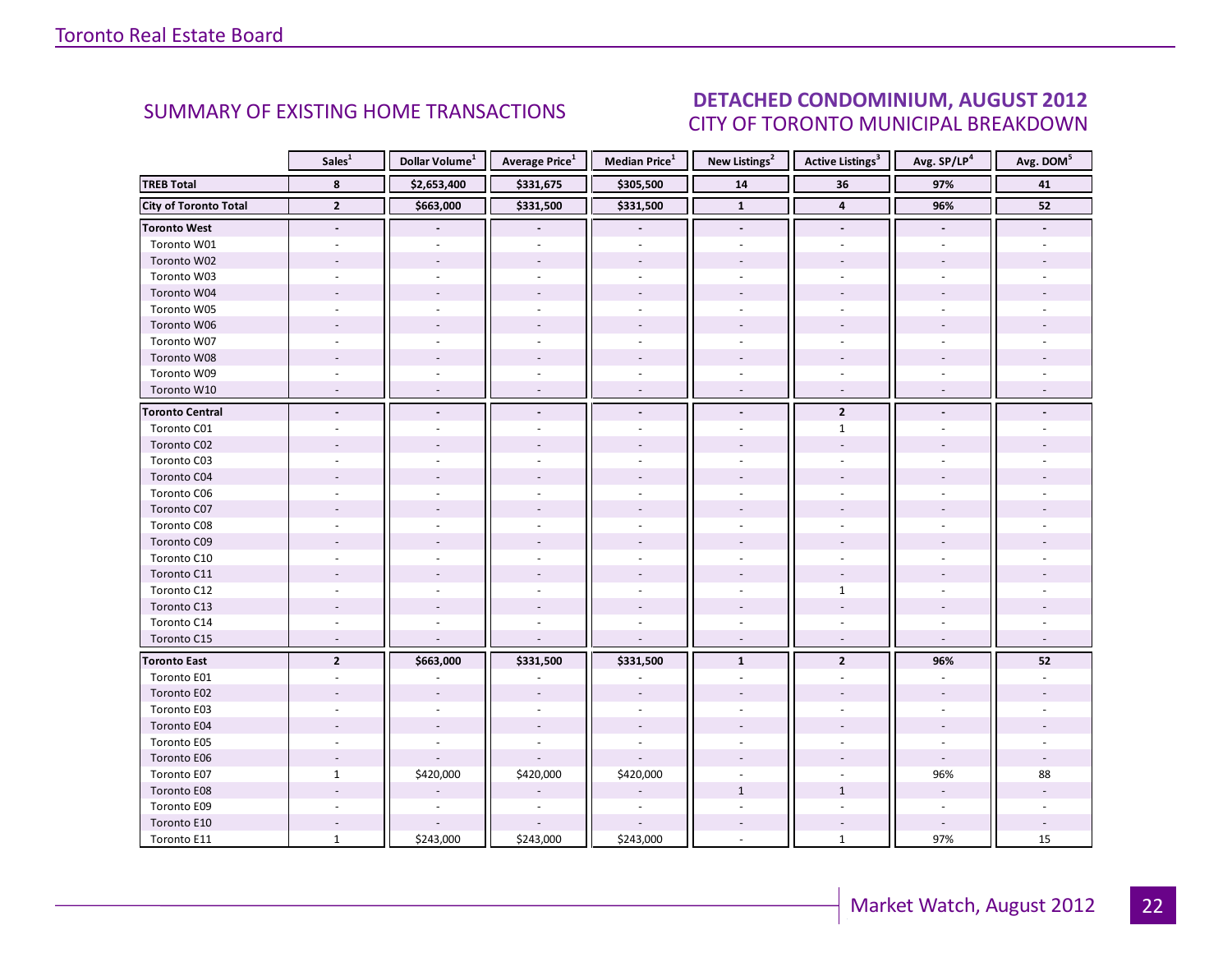#### **Industrial Leasing SUMMARY OF EXISTING HOME TRANSACTIONS CO-OWNERSHIP APARTMENT, AUGUST 2012** ALL TREB AREAS

|                                                                 | Sales <sup>1</sup>             | Dollar Volume <sup>1</sup>       | Average Price <sup>1</sup> | Median Price <sup>1</sup> | New Listings <sup>2</sup>  | Active Listings <sup>3</sup>   | Avg. SP/LP <sup>4</sup>  | Avg. DOM <sup>5</sup> |
|-----------------------------------------------------------------|--------------------------------|----------------------------------|----------------------------|---------------------------|----------------------------|--------------------------------|--------------------------|-----------------------|
| <b>TREB Total</b>                                               | $\mathbf{9}$                   | \$1,660,900                      | \$184,544                  | \$182,000                 | ${\bf 17}$                 | 21                             | 96%                      | 37                    |
| <b>Halton Region</b>                                            | $\overline{\phantom{a}}$       |                                  |                            |                           | $\blacksquare$             | $\overline{\phantom{a}}$       |                          |                       |
| Burlington                                                      | $\overline{\phantom{a}}$       | ÷.                               | $\bar{a}$                  | $\bar{a}$                 | $\omega$                   | $\overline{\phantom{a}}$       | $\sim$                   |                       |
| <b>Halton Hills</b>                                             |                                |                                  |                            |                           |                            |                                |                          |                       |
| Milton                                                          | ä,                             | $\sim$                           | $\bar{a}$                  | $\sim$                    |                            | ÷.                             | $\sim$                   |                       |
| Oakville                                                        | $\blacksquare$                 | $\overline{\phantom{a}}$         | ÷,                         | $\overline{a}$            | $\sim$                     | $\overline{\phantom{a}}$       | $\sim$                   |                       |
| <b>Peel Region</b>                                              | $\blacksquare$                 | $\blacksquare$                   | $\blacksquare$             | $\blacksquare$            | $\blacksquare$             | $\blacksquare$                 | $\blacksquare$           |                       |
| Brampton                                                        | $\overline{\phantom{a}}$       | $\sim$                           | ÷                          | $\sim$                    | $\blacksquare$             | $\overline{\phantom{a}}$       | $\sim$                   |                       |
| Caledon                                                         | $\overline{\phantom{a}}$       |                                  |                            | $\overline{\phantom{a}}$  |                            |                                | $\overline{a}$           |                       |
| Mississauga                                                     | ÷,                             |                                  |                            | L.                        | $\sim$                     | $\overline{a}$                 | $\sim$                   | $\sim$                |
| <b>City of Toronto</b>                                          | 9                              | \$1,660,900                      | \$184,544                  | \$182,000                 | 17                         | 21                             | 96%                      | 37                    |
| ! TURN PAGE FOR CITY OF TORONTO<br><b>TABLES OR CLICK HERE:</b> | ▶                              |                                  |                            |                           |                            |                                |                          |                       |
| <b>York Region</b>                                              |                                |                                  | $\overline{a}$             | ÷.                        |                            |                                |                          |                       |
| Aurora                                                          |                                |                                  |                            |                           |                            |                                |                          |                       |
| E. Gwillimbury                                                  |                                |                                  |                            |                           |                            |                                |                          |                       |
| Georgina                                                        |                                |                                  |                            | ä,                        |                            |                                |                          |                       |
| King                                                            |                                |                                  |                            |                           |                            |                                |                          |                       |
| Markham                                                         | $\overline{\phantom{a}}$       | $\overline{a}$                   | ÷                          | $\sim$                    | $\sim$                     | $\sim$                         | $\sim$                   |                       |
| Newmarket                                                       | $\overline{\phantom{a}}$       |                                  |                            |                           |                            |                                |                          |                       |
| <b>Richmond Hill</b>                                            | ä,                             |                                  |                            | $\overline{a}$            |                            |                                |                          |                       |
| Vaughan                                                         | $\overline{a}$                 | $\sim$                           | $\overline{a}$             | $\overline{\phantom{a}}$  |                            | $\overline{a}$                 | $\sim$                   |                       |
| Whitchurch-Stouffville                                          | ÷,                             | $\overline{\phantom{a}}$         | $\bar{a}$                  | ÷,                        | $\sim$                     | $\overline{\phantom{a}}$       | $\sim$                   |                       |
| <b>Durham Region</b>                                            | $\overline{a}$                 | $\blacksquare$                   | $\overline{a}$             | $\overline{a}$            | $\blacksquare$             | $\overline{a}$                 | $\blacksquare$           |                       |
| Ajax                                                            |                                |                                  |                            | ٠                         |                            |                                |                          |                       |
| <b>Brock</b>                                                    |                                |                                  |                            |                           |                            |                                |                          |                       |
| Clarington                                                      |                                |                                  |                            |                           |                            |                                |                          |                       |
| Oshawa                                                          | $\overline{a}$                 |                                  |                            |                           |                            |                                |                          |                       |
| Pickering                                                       | $\overline{\phantom{a}}$       |                                  | ÷                          | $\sim$                    | $\overline{\phantom{a}}$   | $\sim$                         | $\sim$                   |                       |
| Scugog                                                          | $\overline{a}$                 |                                  | ÷,                         | ÷.                        |                            | $\overline{a}$                 |                          |                       |
| Uxbridge                                                        |                                |                                  |                            | L.                        |                            |                                |                          |                       |
| Whitby                                                          |                                |                                  |                            | $\overline{a}$            |                            |                                |                          |                       |
|                                                                 |                                |                                  |                            |                           |                            |                                |                          |                       |
| <b>Dufferin County</b><br>Orangeville                           | $\overline{\phantom{a}}$<br>ä, | $\blacksquare$<br>$\overline{a}$ | $\blacksquare$<br>L.       | $\overline{a}$<br>÷,      | $\blacksquare$<br>$\omega$ | $\overline{\phantom{a}}$<br>ä, | $\blacksquare$<br>$\sim$ |                       |
|                                                                 |                                |                                  |                            |                           |                            |                                |                          |                       |
| <b>Simcoe County</b>                                            | $\blacksquare$                 | $\sim$                           | $\blacksquare$             | $\overline{\phantom{a}}$  | $\blacksquare$             | $\blacksquare$                 | $\sim$                   |                       |
| Adjala-Tosorontio                                               |                                |                                  |                            | ä,                        |                            |                                |                          |                       |
| <b>Bradford West Gwillimbury</b>                                | $\overline{a}$                 |                                  |                            | $\overline{a}$            |                            |                                |                          |                       |
| Essa                                                            | ä,                             |                                  |                            | ÷,                        | $\omega$                   | $\sim$                         | ÷                        |                       |
| Innisfil                                                        |                                |                                  |                            | $\overline{a}$            |                            |                                |                          |                       |
| New Tecumseth                                                   |                                |                                  |                            |                           |                            |                                |                          |                       |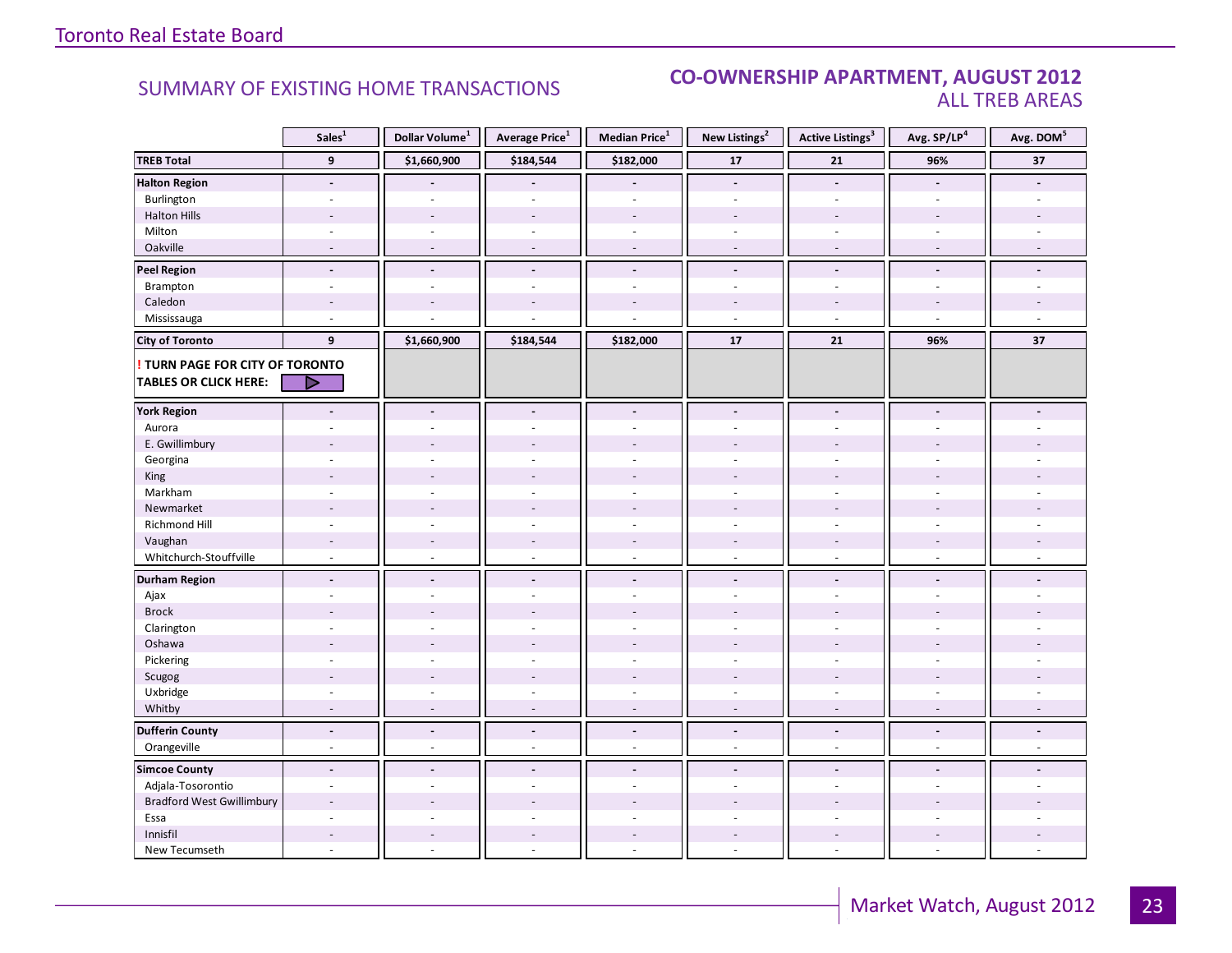#### $\blacksquare$  ALIGUST 2012 CITY OF TORONTO MUNICIPAL BREAKDOWN SUMMARY OF EXISTING HOME TRANSACTIONS<br>CITY OF TOPONTO MUINICIPAL PREAKDOMAL

<span id="page-23-0"></span>

|                              | Sales $^{1}$   | Dollar Volume <sup>1</sup> | <b>Average Price</b> <sup>1</sup> | <b>Median Price</b> <sup>1</sup> | New Listings <sup>2</sup> | <b>Active Listings<sup>3</sup></b> | Avg. SP/LP <sup>4</sup> | Avg. DOM <sup>5</sup> |
|------------------------------|----------------|----------------------------|-----------------------------------|----------------------------------|---------------------------|------------------------------------|-------------------------|-----------------------|
| <b>TREB Total</b>            | 9              | \$1,660,900                | \$184,544                         | \$182,000                        | 17                        | 21                                 | 96%                     | 37                    |
| <b>City of Toronto Total</b> | $\overline{9}$ | \$1,660,900                | \$184,544                         | \$182,000                        | $\overline{17}$           | $\overline{21}$                    | 96%                     | 37                    |
| <b>Toronto West</b>          | $\overline{2}$ | \$135,000                  | \$67,500                          | \$67,500                         | $\overline{\mathbf{3}}$   | $\overline{2}$                     | 97%                     | 23                    |
| Toronto W01                  |                |                            |                                   |                                  |                           |                                    |                         |                       |
| Toronto W02                  |                |                            |                                   |                                  |                           | $\mathbf{1}$                       |                         |                       |
| Toronto W03                  | $\sim$         |                            |                                   | $\sim$                           |                           | $\mathbf{r}$                       |                         |                       |
| Toronto W04                  |                |                            |                                   |                                  |                           |                                    |                         |                       |
| Toronto W05                  | $\overline{2}$ | \$135,000                  | \$67,500                          | \$67,500                         | 3                         | $\mathbf{1}$                       | 97%                     | 23                    |
| Toronto W06                  |                |                            |                                   |                                  |                           |                                    | $\overline{a}$          |                       |
| Toronto W07                  |                |                            |                                   |                                  |                           |                                    |                         |                       |
| Toronto W08                  |                |                            |                                   |                                  |                           |                                    |                         |                       |
| Toronto W09                  |                |                            |                                   |                                  |                           |                                    |                         |                       |
| Toronto W10                  |                |                            | $\overline{a}$                    | $\sim$                           |                           | $\overline{a}$                     |                         |                       |
| <b>Toronto Central</b>       | $\overline{7}$ | \$1,525,900                | \$217,986                         | \$200,400                        | 14                        | 18                                 | 96%                     | 42                    |
| Toronto C01                  |                |                            |                                   |                                  |                           |                                    |                         |                       |
| Toronto C02                  | $\mathbf{1}$   | \$310,000                  | \$310,000                         | \$310,000                        | $\overline{4}$            | 6                                  | 97%                     | 9                     |
| Toronto C03                  | 3              | \$546,500                  | \$182,167                         | \$182,000                        | $\mathbf{1}$              |                                    | 97%                     | 33                    |
| Toronto C04                  | $\overline{2}$ | \$500,400                  | \$250,200                         | \$250,200                        | 5                         | 5                                  | 97%                     | 67                    |
| Toronto C06                  |                |                            |                                   |                                  |                           |                                    |                         |                       |
| Toronto C07                  |                |                            |                                   | $\sim$                           | $\overline{\phantom{a}}$  | $\overline{\phantom{a}}$           |                         |                       |
| Toronto C08                  |                |                            |                                   | $\sim$                           | $\mathbf{1}$              | $\overline{2}$                     | ÷.                      |                       |
| Toronto C09                  |                |                            |                                   |                                  |                           |                                    |                         |                       |
| Toronto C10                  |                |                            |                                   |                                  |                           |                                    |                         |                       |
| Toronto C11                  |                |                            |                                   |                                  |                           |                                    |                         |                       |
| Toronto C12                  | $\sim$         |                            |                                   | $\sim$                           |                           |                                    |                         |                       |
| Toronto C13                  |                |                            |                                   |                                  |                           | $\overline{2}$                     |                         |                       |
| Toronto C14                  | $\mathbf{1}$   | \$169,000                  | \$169,000                         | \$169,000                        | $\overline{2}$            | $\overline{2}$                     | 90%                     | 50                    |
| Toronto C15                  | $\sim$         |                            |                                   | $\overline{a}$                   | $\mathbf{1}$              | $\mathbf{1}$                       | $\omega$                |                       |
| <b>Toronto East</b>          |                |                            |                                   |                                  |                           | $\mathbf{1}$                       |                         |                       |
| Toronto E01                  |                |                            |                                   |                                  |                           |                                    |                         |                       |
| Toronto E02                  |                |                            |                                   |                                  |                           | $\mathbf{1}$                       |                         |                       |
| Toronto E03                  |                |                            |                                   |                                  |                           |                                    |                         |                       |
| Toronto E04                  |                |                            |                                   |                                  |                           |                                    |                         |                       |
| Toronto E05                  |                |                            |                                   |                                  |                           |                                    |                         |                       |
| Toronto E06                  |                |                            |                                   |                                  |                           |                                    |                         |                       |
| Toronto E07                  |                |                            |                                   |                                  |                           |                                    |                         |                       |
| Toronto E08                  |                |                            |                                   |                                  |                           |                                    |                         |                       |
| Toronto E09                  |                |                            |                                   |                                  |                           |                                    |                         |                       |
| Toronto E10                  |                |                            |                                   |                                  |                           |                                    |                         |                       |
| Toronto E11                  |                |                            |                                   |                                  |                           |                                    |                         |                       |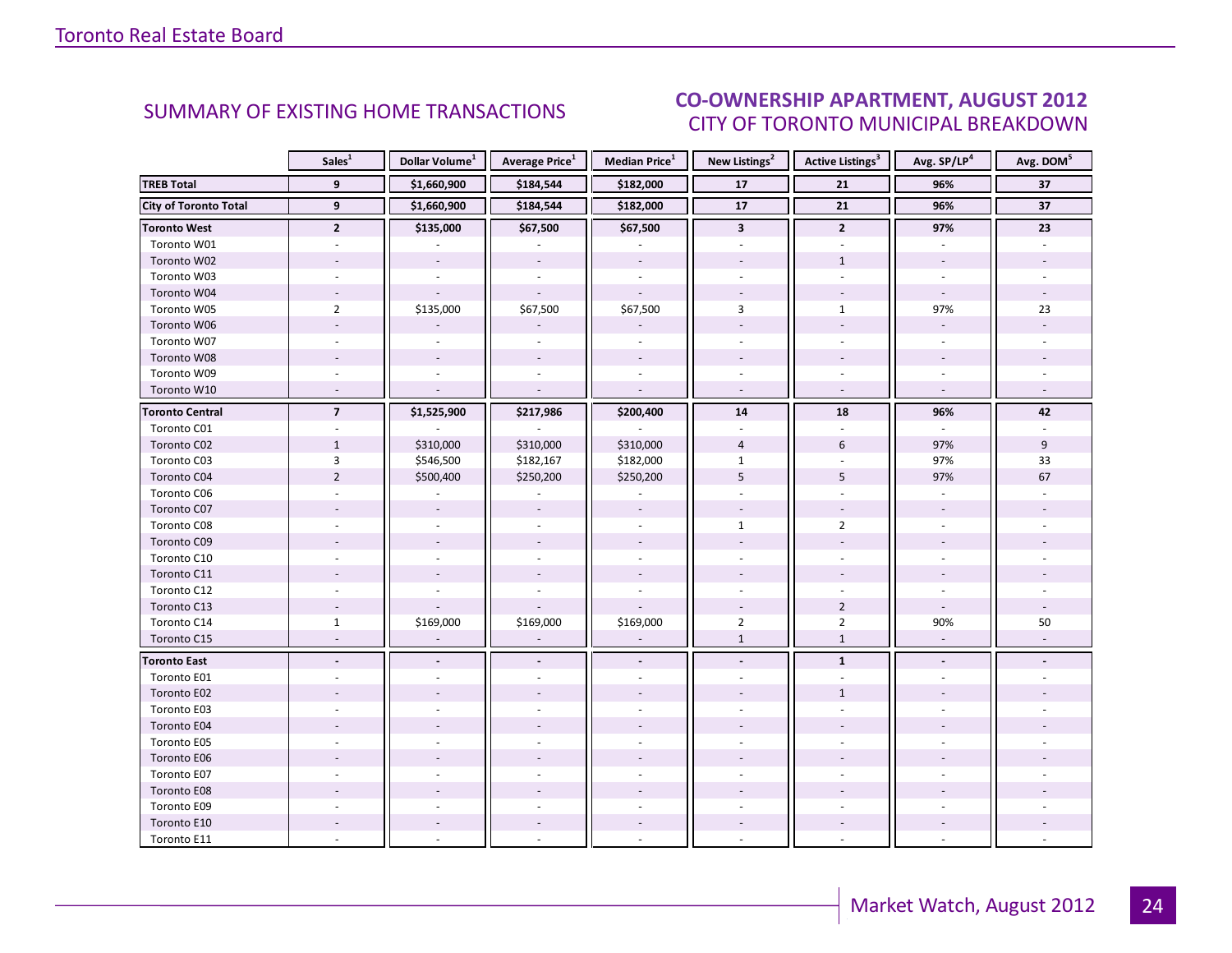#### [CLICK HERE FOR MORE BACKGROUND INFORMATION ON THE MLS® HPI](http://www.torontorealestateboard.com/market_news/home_price_index/index.htm)

#### EOCUS ON THE MLS® HOME PRICE INDEX **INDEX AND BENCHMARK PRICE, AUGUST 2012**<br>CLICK HERE FOR MORE BACKGROUND INFORMATION ON THE MLS® HPI ALL TREB AREAS

|                                                               |                | Composite              |                |                | <b>Single-Family Detached</b> |                |                | <b>Single-Family Attached</b> |                |                          | Townhouse              |                |                             | Apartment              |                   |
|---------------------------------------------------------------|----------------|------------------------|----------------|----------------|-------------------------------|----------------|----------------|-------------------------------|----------------|--------------------------|------------------------|----------------|-----------------------------|------------------------|-------------------|
|                                                               | Index          | <b>Benchmark</b>       | Yr./Yr. % Chg. | Index          | <b>Benchmark</b>              | Yr./Yr. % Chg. | Index          | <b>Benchmark</b>              | Yr./Yr. % Chg. | Index                    | <b>Benchmark</b>       | Yr./Yr. % Chg. | Index                       | <b>Benchmark</b>       | Yr./Yr. % Chg.    |
| <b>TREB Total</b>                                             | 150.4          | \$458,800              | 6.29%          | 149.9          | \$557,400                     | 7.53%          | 154.6          | \$436,700                     | 7.36%          | 148.0                    | \$324,200              | 5.71%          | 146.9                       | \$295,000              | 2.66%             |
| <b>Halton Region</b>                                          | 157.1          | \$515,300              | 6.36%          | 154.9          | \$574,400                     | 7.12%          | 157.7          | \$409,300                     | 5.63%          | 156.1                    | \$309,000              | 7.58%          | $\sim$                      |                        |                   |
| Burlington                                                    | 164.6          | \$474,400              | 4.84%          | 163.0          | \$557,100                     | 4.55%          | 160.5          | \$382,600                     | 2.10%          | 164.2                    | \$329,700              | 8.45%          | ÷.                          | ÷.                     | ×.                |
| <b>Halton Hills</b>                                           | 150.6          | \$438,500              | 7.04%          | 150.5          | \$481,500                     | 7.73%          | 155.9          | \$384,000                     | 7.22%          | 151.8                    | \$273,700              | 7.43%          | $\sim$                      |                        |                   |
| Milton                                                        | 151.3          | \$424,400              | 6.40%          | 143.9          | \$501,300                     | 5.27%          | 153.8          | \$384,000                     | 6.51%          | $\overline{\phantom{a}}$ |                        | ×.             |                             |                        |                   |
| Oakville                                                      | 161.8          | \$596,900              | 5.89%          | 160.4          | \$664,800                     | 7.72%          | 163.3          | \$442,000                     | 4.55%          | 155.4                    | \$343,300              | 6.80%          | $\sim$                      |                        |                   |
| <b>Peel Region</b>                                            | 145.8          | \$398,800              | 6.04%          | 146.9          | \$497,300                     | 5.99%          | 148.4          | \$378,700                     | 6.53%          | 149.7                    | \$309,800              | 6.78%          | 133.9                       | \$230,400              | 4.36%             |
| Brampton                                                      | 140.1          | \$357,400              | 6.54%          | 141.9          | \$414,700                     | 7.34%          | 142.5          | \$335,700                     | 6.42%          | 133.1                    | \$247,300              | 5.97%          | 115.3                       | \$180,400              | 3.78%             |
| Caledon                                                       | 140.2          | \$499,500              | 0.65%          | 141.3          | \$518,700                     | 1.51%          | 149.2          | \$368,900                     | 6.57%          | $\sim$                   |                        |                | $\sim$                      |                        |                   |
| Mississauga                                                   | 150.4          | \$420,400              | 6.14%          | 153.9          | \$573,400                     | 5.56%          | 154.9          | \$423,300                     | 6.83%          | 154.7                    | \$332,200              | 7.13%          | 136.9                       | \$239,700              | 4.66%             |
| <b>City of Toronto</b>                                        | 154.9          | \$507,700              | 6.10%          | 156.7          | \$679,300                     | 9.05%          | 162.8          | \$539,900                     | 8.32%          | 153.0                    | \$370,000              | 5.44%          | 150.0                       | \$309,700              | 2.32%             |
| TURN PAGE FOR CITY OF TORONTO<br><b>TABLES OR CLICK HERE:</b> |                |                        |                |                |                               |                |                |                               |                |                          |                        |                |                             |                        |                   |
| <b>York Region</b>                                            | 157.0          | \$538,800              | 7.24%          | 157.1          | \$617,200                     | 7.82%          | 159.5          | \$462,100                     | 7.99%          | 147.7                    | \$376,500              | 6.26%          | 148.3                       | \$322,200              | 2.91%             |
| Aurora                                                        | 150.6          | \$484,900              | 10.90%         | 148.9          | \$553,200                     | 13.84%         | 154.3          | \$399,400                     | 11.49%         | 136.3                    | \$345,200              | 7.92%          | 144.8                       | \$300,900              | 3.80%             |
| E. Gwillimbury                                                | 134.1          | \$433,500              | 5.09%          | 133.5          | \$438,500                     | 3.81%          | 145.6          | \$308,300                     | 7.53%          | $\overline{\phantom{a}}$ |                        |                | $\sim$                      |                        |                   |
| Georgina                                                      | 138.4          | \$287,200              | 9.06%          | 142.4          | \$293,300                     | 10.05%         | 140.0          | \$275,900                     | 8.44%          | $\sim$                   |                        |                | $\overline{a}$              |                        |                   |
| <b>King</b>                                                   | 149.1          | \$632,100              | 7.89%          | 149.8          | \$632,100                     | 8.08%          | $\sim$         |                               |                | $\blacksquare$           |                        | $\blacksquare$ | $\sim$                      |                        |                   |
| Markham                                                       | 163.0          | \$561,500              | 6.75%          | 165.3          | \$679,800                     | 7.41%          | 163.9          | \$488,100                     | 7.19%          | 150.1                    | \$372,900              | 7.06%          | 155.2                       | \$358,900              | 2.11%             |
| Newmarket                                                     | 141.8          | \$418,200              | 6.94%          | 138.8          | \$467,300                     | 8.61%          | 147.7          | \$348,100                     | 8.92%          | 151.7                    | \$306,300              | 9.77%          | 151.2                       | \$254,600              | 0.27%             |
| Richmond Hill                                                 | 166.0          | \$601,000              | 9.00%          | 173.1          | \$733,400                     | 9.84%          | 168.8          | \$511,300                     | 9.68%          | 142.5                    | \$402,900              | 0.99%          | 148.8                       | \$309,900              | 6.06%             |
| Vaughan                                                       | 153.6          | \$555,200              | 5.93%          | 150.2          | \$625,100                     | 4.96%          | 156.4          | \$476,100                     | 6.98%          | 151.9                    | \$415,000              | 8.35%          | 140.0                       | \$310,700              | 1.08%             |
| Whitchurch-Stouffville                                        | 154.6          | \$582,900              | 7.14%          | 153.7          | \$589,800                     | 10.73%         | 143.3          | \$393,600                     | 7.18%          |                          |                        | $\sim$         | $\sim$                      | $\sim$                 | $\sim$            |
| <b>Durham Region</b>                                          | 131.0          | \$308,200              | 6.42%          | 130.6          | \$340,500                     | 6.96%          | 134.2          | \$268,800                     | 6.68%          | 123.5                    | \$203,000              | 1.65%          | 124.2                       | \$222,200              | 3.85%             |
| Ajax                                                          | 135.9          | \$335,800              | 5.68%          | 136.2          | \$364,800                     | 6.32%          | 142.4          | \$306,300                     | 5.56%          | 122.8                    | \$224,400              | $-2.92%$       | 120.8                       | \$205,100              | 1.17%             |
| <b>Brock</b>                                                  | 127.1          | \$240,900              | 2.75%          | 127.6          | \$242,500                     | 2.24%          | 136.7          | \$217,900                     | 16.34%         | $\sim$                   |                        |                | $\mathcal{L}_{\mathcal{A}}$ |                        |                   |
| Clarington                                                    | 125.2<br>124.5 | \$264,900              | 3.56%          | 122.1<br>123.5 | \$293,400                     | 4.00%          | 128.2          | \$244,800                     | 4.74%          | 144.0                    | \$257,800              | 2.56%<br>4.38% | 123.3<br>132.9              | \$174,500              | 4.31%             |
| Oshawa<br>Pickering                                           | 135.6          | \$238,300<br>\$366,800 | 6.23%<br>5.61% | 137.9          | \$263,000<br>\$431,400        | 6.56%<br>6.82% | 127.7<br>139.9 | \$213,900<br>\$326,100        | 6.68%<br>7.53% | 112.0<br>130.4           | \$149,900<br>\$235,200 | 0.62%          | 121.8                       | \$159,000<br>\$238,500 | $-3.35%$<br>6.19% |
| Scugog                                                        | 132.4          | \$343,600              | 5.25%          | 136.1          | \$350,500                     | 6.58%          | 124.8          | \$261,200                     | 9.09%          | $\overline{\phantom{a}}$ |                        |                | $\sim$                      |                        |                   |
| Uxbridge                                                      | 133.5          | \$408,200              | 8.54%          | 135.1          | \$418,400                     | 6.46%          | 131.2          | \$321,900                     | 8.97%          | $\overline{\phantom{a}}$ |                        | $\sim$         |                             |                        | ×                 |
| Whitby                                                        | 134.3          | \$350,400              | 9.54%          | 134.0          | \$384,900                     | 10.29%         | 133.5          | \$294,500                     | 7.92%          | 127.4                    | \$233,600              | 3.92%          | 129.7                       | \$253,000              | 5.79%             |
| <b>Dufferin County</b>                                        | 140.9          | \$322,900              | 8.97%          | 144.8          | \$330,000                     | 6.24%          | 143.0          | \$268,000                     | 6.24%          | $\overline{\phantom{a}}$ |                        |                | $\blacksquare$              | $\blacksquare$         |                   |
| Orangeville                                                   | 140.9          | \$322,900              | 8.97%          | 144.8          | \$330,000                     | 6.24%          | 143.0          | \$268,000                     | 6.24%          | $\blacksquare$           | $\sim$                 | ×.             |                             | ÷.                     | ×.                |
| <b>Simcoe County</b>                                          | 136.1          | \$289,200              | 6.00%          | 133.1          | \$293,600                     | 5.22%          | 142.8          | \$274,200                     | 8.26%          | $\blacksquare$           |                        |                |                             | L.                     |                   |
| Adjala-Tosorontio                                             | 127.7          | \$402,200              | 8.96%          | 127.4          | \$401,700                     | 8.98%          | $\sim$         |                               |                | $\overline{\phantom{a}}$ |                        |                |                             | ä,                     |                   |
| <b>Bradford West Gwillimbury</b>                              | 148.0          | \$367,800              | 11.45%         | 133.9          | \$410,100                     | 11.96%         | 153.6          | \$319,300                     | 10.98%         | $\overline{\phantom{a}}$ |                        |                | $\sim$                      |                        |                   |
| Essa                                                          | 135.2          | \$306,600              | 6.21%          | 133.5          | \$330,200                     | 6.29%          | 137.9          | \$234,900                     | 5.75%          | $\overline{\phantom{a}}$ |                        | $\sim$         | $\sim$                      | $\sim$                 |                   |
| Innisfil                                                      | 136.6          | \$253,100              | 3.25%          | 136.6          | \$253,600                     | 2.71%          | 151.5          | \$235,700                     | 10.75%         | $\overline{\phantom{a}}$ |                        |                | $\blacksquare$              |                        |                   |
| New Tecumseth                                                 | 125.6          | \$290,100              | 5.81%          | 123.4          | \$317,800                     | 5.83%          | 130.4          | \$249,400                     | 5.50%          | $\sim$                   |                        |                |                             | $\sim$                 |                   |

**Page 3 July 2010**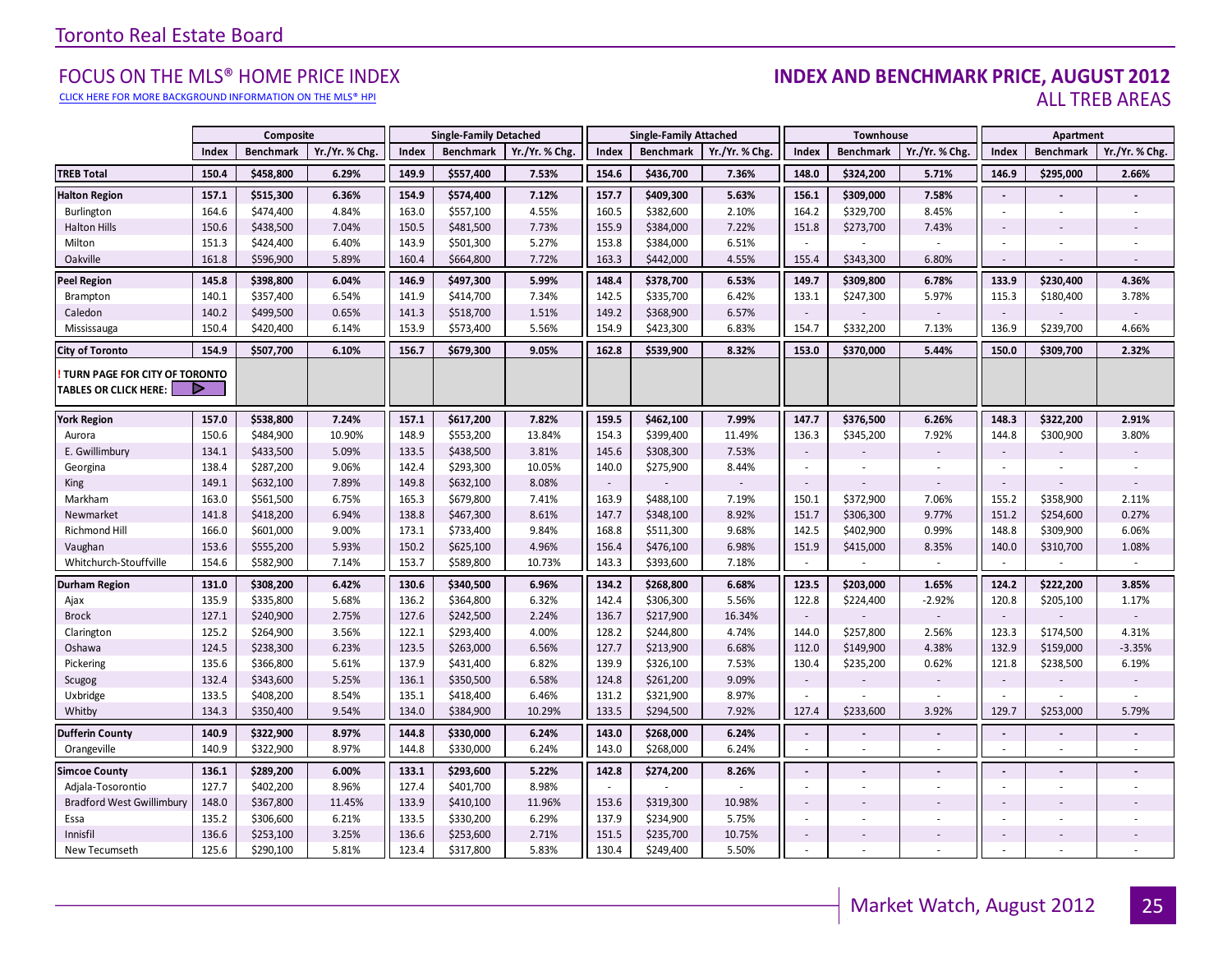[CLICK HERE FOR MORE BACKGROUND INFORMATION ON THE MLS® HPI](http://www.torontorealestateboard.com/market_news/home_price_index/index.htm)

# FOCUS ON THE MLS® HOME PRICE INDEX<br>**INDEX AND BENCHMARK PRICE, AUGUST 2012** CITY OF TORONTO

<span id="page-25-0"></span>

|                        |       | Composite        |                |       | <b>Single-Family Detached</b> |                | <b>Single-Family Attached</b> |                  | <b>Townhouse</b> |                          |                  | Apartment                   |       |                  |                |
|------------------------|-------|------------------|----------------|-------|-------------------------------|----------------|-------------------------------|------------------|------------------|--------------------------|------------------|-----------------------------|-------|------------------|----------------|
|                        | Index | <b>Benchmark</b> | Yr./Yr. % Chg. | Index | Benchmark                     | Yr./Yr. % Chg. | Index                         | <b>Benchmark</b> | Yr./Yr. % Chg.   | Index                    | <b>Benchmark</b> | Yr./Yr. % Chg.              | Index | <b>Benchmark</b> | Yr./Yr. % Chg. |
| <b>TREB Total</b>      | 150.4 | \$458,800        | 6.29%          | 149.9 | \$557,400                     | 7.53%          | 154.6                         | \$436,700        | 7.36%            | 148.0                    | \$324,200        | 5.71%                       | 146.9 | \$295,000        | 2.66%          |
| <b>City of Toronto</b> | 154.9 | \$507,700        | 6.10%          | 156.7 | \$679,300                     | 9.05%          | 162.8                         | \$539,900        | 8.32%            | 153.0                    | \$370,000        | 5.44%                       | 150.0 | \$309,700        | 2.32%          |
| Toronto W01            | 164.4 | \$670,900        | 10.04%         | 165.4 | \$852,500                     | 14.31%         | 175.7                         | \$677,900        | 18.56%           | 203.2                    | \$418,400        | 12.76%                      | 142.2 | \$331,800        | $-1.04%$       |
| Toronto W02            | 173.6 | \$626,200        | 13.91%         | 173.0 | \$710,100                     | 11.90%         | 193.8                         | \$593,700        | 16.40%           | 138.2                    | \$381,000        | 8.90%                       | 114.0 | \$473,800        | $-2.73%$       |
| Toronto W03            | 153.8 | \$397,300        | 8.77%          | 155.1 | \$421,800                     | 10.23%         | 157.2                         | \$402,700        | 10.32%           | $\blacksquare$           |                  | $\blacksquare$              | 129.4 | \$240,000        | $-11.00%$      |
| Toronto W04            | 138.3 | \$362,100        | 8.13%          | 146.0 | \$460,700                     | 11.45%         | 142.1                         | \$413,800        | 10.76%           | 137.6                    | \$334,800        | 6.67%                       | 121.4 | \$178,900        | 1.85%          |
| Toronto W05            | 133.0 | \$316,700        | 7.26%          | 141.0 | \$470,100                     | 9.81%          | 133.0                         | \$389,000        | 8.13%            | 120.2                    | \$197,900        | $-4.68%$                    | 127.1 | \$166,900        | 7.99%          |
| Toronto W06            | 147.0 | \$426,700        | 10.44%         | 164.6 | \$522,400                     | 11.90%         | 154.0                         | \$466,900        | 12.66%           | 157.0                    | \$462,600        | 8.80%                       | 129.6 | \$320,600        | 9.55%          |
| Toronto W07            | 149.5 | \$637,200        | 9.44%          | 158.0 | \$682,900                     | 9.12%          | 154.4                         | \$633,100        | 9.66%            | 129.3                    | \$475,300        | 2.78%                       | 104.3 | \$422,900        | $-1.60%$       |
| Toronto W08            | 137.4 | \$559,000        | 3.85%          | 148.2 | \$775,200                     | 6.54%          | 157.6                         | \$592,000        | 8.32%            | 137.7                    | \$336,600        | 12.13%                      | 124.3 | \$250,200        | $-0.56%$       |
| Toronto W09            | 135.8 | \$349,000        | 10.59%         | 151.2 | \$565,700                     | 7.62%          | 133.2                         | \$377,000        | 5.38%            | 140.7                    | \$356,900        | 2.25%                       | 113.7 | \$145,800        | 16.62%         |
| Toronto W10            | 133.7 | \$310,300        | 8.96%          | 142.6 | \$419,600                     | 12.46%         | 142.1                         | \$386,100        | 12.07%           | 108.1                    | \$194,700        | $-8.62%$                    | 125.5 | \$191,600        | 6.36%          |
| Toronto C01            | 178.5 | \$442,700        | 5.68%          | 191.8 | \$677,100                     | 7.93%          | 190.3                         | \$660,300        | 6.61%            | 180.1                    | \$540,600        | 9.02%                       | 175.7 | \$365,700        | 5.21%          |
| Toronto C02            | 169.9 | \$806,700        | 7.94%          | 156.3 | \$1,238,900                   | 6.33%          | 171.4                         | \$901,900        | 6.99%            | 183.4                    | \$857,600        | 17.19%                      | 170.6 | \$475,800        | 7.63%          |
| Toronto C03            | 159.6 | \$821,400        | 6.61%          | 156.4 | \$942,600                     | 6.03%          | 161.6                         | \$598,200        | 9.34%            | $\overline{\phantom{a}}$ |                  |                             | 167.4 | \$442,200        | 3.65%          |
| Toronto C04            | 156.7 | \$970,900        | 9.35%          | 159.0 | \$1,111,500                   | 12.45%         | 159.3                         | \$761,600        | 12.50%           | 150.8                    | \$563,400        | $-1.89%$                    | 146.7 | \$348,800        | $-0.81%$       |
| Toronto C06            | 158.3 | \$626,400        | 9.32%          | 160.6 | \$687,400                     | 9.85%          | 149.4                         | \$549,400        | 8.89%            | 136.4                    | \$372,200        | 0.52%                       | 155.9 | \$344,700        | 9.17%          |
| Toronto C07            | 154.8 | \$531,700        | 2.04%          | 165.6 | \$758,100                     | 8.59%          | 151.2                         | \$537,400        | 7.31%            | 129.0                    | \$378,700        | 0.94%                       | 150.6 | \$354,700        | $-2.46%$       |
| Toronto C08            | 162.9 | \$419,400        | $-0.91%$       | 158.2 | \$491,700                     | 3.06%          | 155.8                         | \$644,900        | 0.97%            | 159.3                    | \$483,100        | $-10.86%$                   | 164.5 | \$362,800        | $-1.20%$       |
| Toronto C09            | 132.4 | \$983,200        | 0.00%          | 120.9 | \$1,518,700                   | 1.85%          | 136.4                         | \$1,109,900      | $-0.73%$         | 173.4                    | \$895,000        | 9.47%                       | 140.1 | \$464,200        | $-2.57%$       |
| Toronto C10            | 173.5 | \$676,800        | 9.53%          | 155.8 | \$956,100                     | 14.06%         | 164.6                         | \$813,000        | 13.60%           | 233.6                    | \$535,700        | 5.75%                       | 176.0 | \$421,700        | 7.25%          |
| Toronto C11            | 130.2 | \$466,500        | $-5.31%$       | 145.9 | \$976,800                     | 3.04%          | 156.9                         | \$688,400        | 3.84%            | 113.9                    | \$181,700        | 0.35%                       | 115.9 | \$165,000        | $-13.64%$      |
| Toronto C12            | 151.3 | \$1,296,600      | $-0.26%$       | 144.3 | \$1,550,800                   | 2.63%          | 156.9                         | \$678,000        | 4.67%            | 150.3                    | \$509,100        | 0.13%                       | 171.1 | \$538,100        | $-6.14%$       |
| Toronto C13            | 146.2 | \$539,400        | 4.35%          | 153.4 | \$821,900                     | 6.45%          | 150.1                         | \$481,600        | 9.08%            | 166.3                    | \$473,600        | 17.11%                      | 137.4 | \$271,800        | $-0.29%$       |
| Toronto C14            | 162.3 | \$551,500        | 3.97%          | 170.6 | \$925,600                     | 5.18%          | 171.5                         | \$836,700        | 4.57%            | 187.1                    | \$632,200        | 17.75%                      | 157.3 | \$395,600        | 2.34%          |
| Toronto C15            | 151.5 | \$506,500        | 2.99%          | 170.2 | \$797,800                     | 9.03%          | 156.6                         | \$511,000        | 7.93%            | 164.0                    | \$404,100        | 9.12%                       | 129.3 | \$302,200        | $-6.58%$       |
| Toronto E01            | 179.6 | \$557,800        | 9.58%          | 179.0 | \$603,000                     | 11.04%         | 181.6                         | \$569,800        | 11.27%           | 185.1                    | \$374,300        | $-8.14%$                    | 179.5 | \$425,800        | $-3.39%$       |
| Toronto E02            | 162.6 | \$604,800        | 4.57%          | 158.2 | \$696,700                     | 4.84%          | 168.5                         | \$562,000        | 4.27%            | 147.0                    | \$491,400        | $-7.72%$                    | 165.6 | \$438,200        | 8.02%          |
| Toronto E03            | 157.8 | \$486,100        | 8.38%          | 161.9 | \$543,900                     | 10.06%         | 151.8                         | \$494,300        | 4.91%            | $\sim$                   |                  |                             | 138.0 | \$206,400        | 5.75%          |
| Toronto E04            | 148.8 | \$373,500        | 11.29%         | 153.9 | \$454,400                     | 10.32%         | 151.3                         | \$367,100        | 8.23%            | 156.6                    | \$338,500        | 4.96%                       | 143.5 | \$217,400        | 17.33%         |
| Toronto E05            | 142.5 | \$381,100        | 1.42%          | 156.7 | \$553,300                     | 6.67%          | 154.9                         | \$426,900        | 5.73%            | 144.5                    | \$314,100        | 7.59%                       | 126.7 | \$248,900        | $-7.11%$       |
| Toronto E06            | 166.6 | \$470,800        | 14.58%         | 166.9 | \$477,000                     | 16.47%         | 171.0                         | \$404,500        | 11.55%           |                          |                  | $\mathcal{L}_{\mathcal{A}}$ | 151.3 | \$333,600        | 6.18%          |
| Toronto E07            | 148.9 | \$367,100        | 5.98%          | 154.0 | \$504,000                     | 3.56%          | 155.1                         | \$405,400        | 5.80%            | 150.4                    | \$325,200        | 4.74%                       | 133.5 | \$228,600        | 4.13%          |
| Toronto E08            | 146.4 | \$358,800        | 8.52%          | 159.2 | \$497,000                     | 15.11%         | 152.0                         | \$389,000        | 8.49%            | 150.4                    | \$304,500        | 11.57%                      | 120.7 | \$192,700        | $-5.11%$       |
| Toronto E09            | 139.0 | \$335,600        | 4.35%          | 147.7 | \$420,300                     | 7.89%          | 142.7                         | \$350,200        | 6.25%            | 132.2                    | \$243,600        | 1.15%                       | 130.6 | \$244,900        | 0.77%          |
| Toronto E10            | 149.1 | \$422,100        | 6.20%          | 152.4 | \$487,800                     | 8.24%          | 152.9                         | \$397,700        | 6.85%            | 140.2                    | \$245,500        | 8.94%                       | 103.0 | \$166,000        | $-16.67%$      |
| Toronto E11            | 140.6 | \$310,000        | 5.79%          | 153.1 | \$425,200                     | 7.14%          | 143.3                         | \$325,200        | 4.90%            | 112.7                    | \$221,500        | $-2.42%$                    | 128.5 | \$191,800        | 10.40%         |